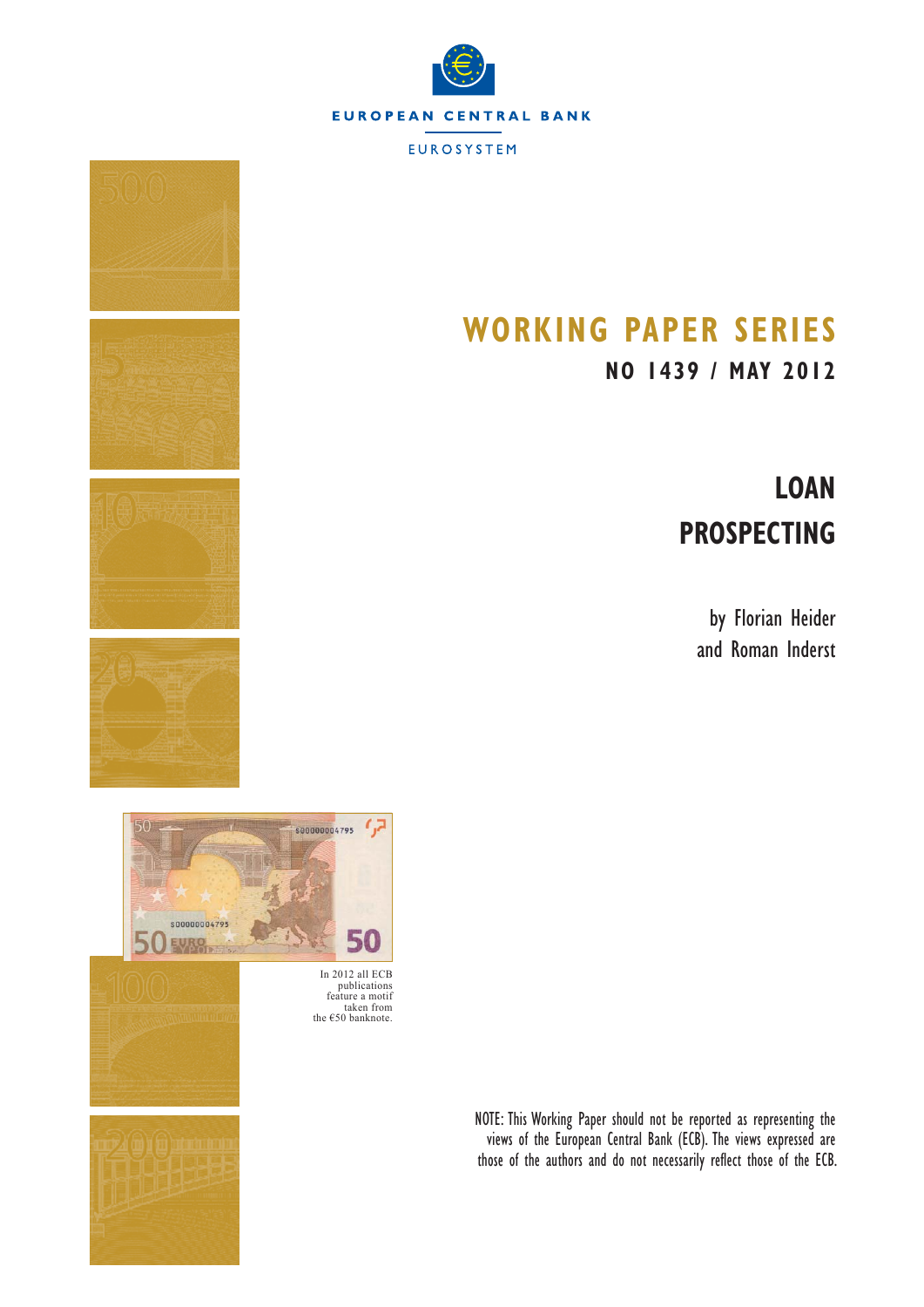#### **Acknowledgements**

Forthcoming in the Review of Financial Studies. We are grateful to our WFA discussant Adriano Rampini, our editors Paolo Fulghieri and Matthew Spiegel, four anonymous referees and we thank seminar participants at the Western Finance Association, the London School of Economics, the CEPR European Summer Symposium in Financial Markets (Gerzensee), the Bank of England, and the European Central Bank. The views expressed do not reflect those of the European Central Bank or the Eurosystem.

#### **Florian Heider**

at European Central Bank, Financial Research Division, Kaiserstrasse 29, D-60311 Frankfurt am Main, Germany; e-mail: florian.heider@ecb.europa.eu

#### **Roman Inderst**

at Johann Wolfgang Goethe University Frankfurt, Institute for Monetary and Financial Stability, Grüneburgplatz 1, 60629 Frankfurt am Main, Germany and Imperial College London, UK; e-mail: inderst@finance.uni-frankfurt.de

#### **© European Central Bank, 2012**

**Address**

Kaiserstrasse 29, 60311 Frankfurt am Main, Germany

#### **Postal address**

Postfach 16 03 19, 60066 Frankfurt am Main, Germany

**Telephone**  $+496913440$ 

**Internet** http://www.ecb.europa.eu

**Fax** +49 69 1344 6000

All rights reserved.

ISSN 1725-2806 (online)

*Any reproduction, publication and reprint in the form of a different publication, whether printed or produced electronically, in whole or in part, is permitted only with the explicit written authorisation of the ECB or the authors.*

*This paper can be downloaded without charge from http://www.ecb.europa.eu or from the Social Science Research Network electronic library at http://ssrn.com/abstract\_id=1769828.*

*Information on all of the papers published in the ECB Working Paper Series can be found on the ECB's website, http://www.ecb.europa. eu/pub/scientifi c/wps/date/html/index.en.html*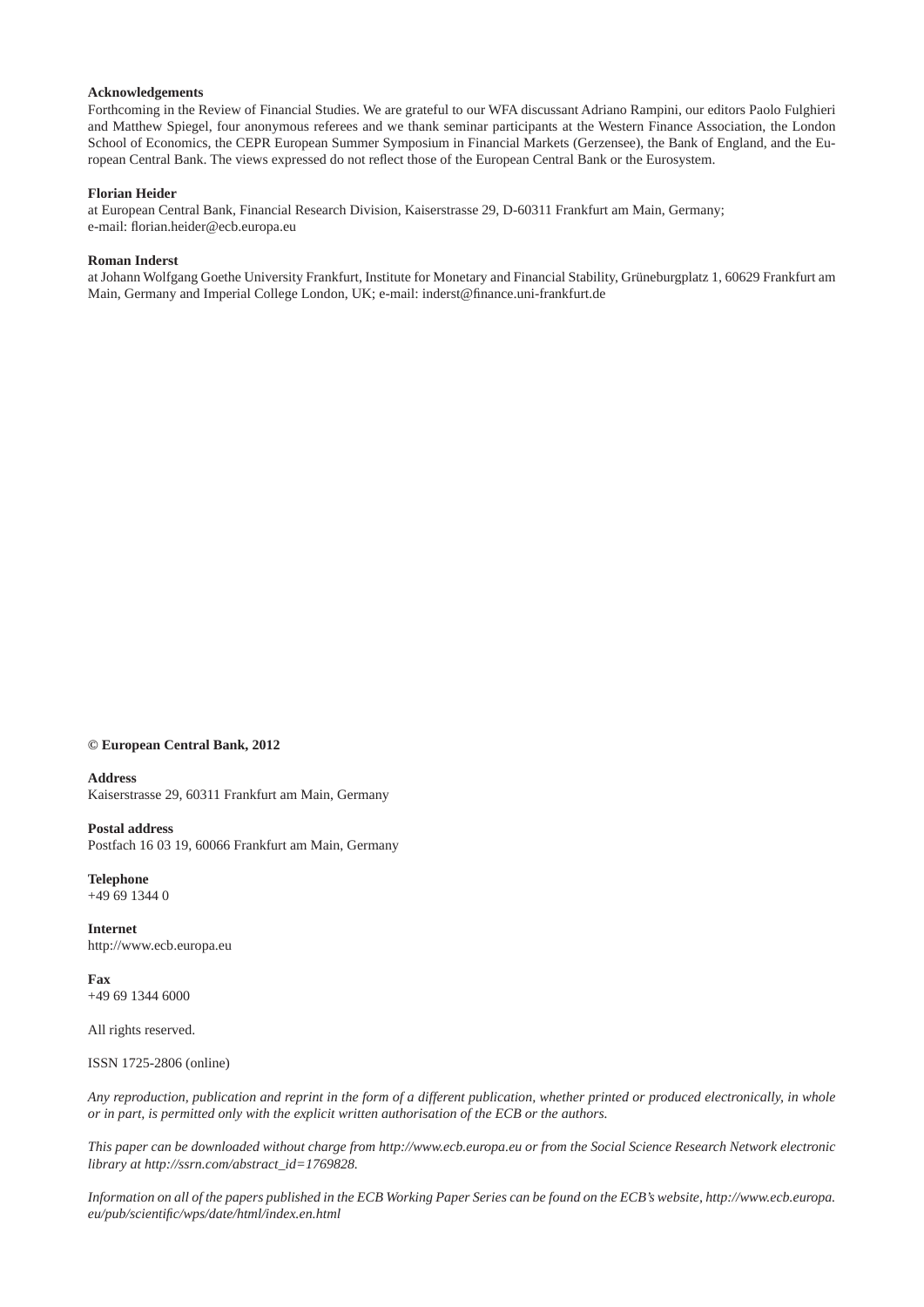#### Abstract

We offer a theoretical framework to analyze corporate lending when loan officers must be incentivized to prospect for loans and to transmit the soft information they obtain in that process. We explore how this multi-task agency problem shapes loan officers' compensation, banks' use of soft information in credit approval, and their lending standards. When competition intensifies, prospecting for loans becomes more important and banks' internal agency problem worsens. In response to more competition, banks lower lending standards, may choose to disregard soft and use only hard information in their credit approval, and in that case reduce loan officers to salespeople with steep, volume-based compensation. Our model generates "excessive lending" as banks' optimal response to an internal agency problem.

JEL CLASSIFICATION: D82, G21, L13

KEYWORDS: Banking; Soft information; Loan officers; Multi-task Moral-hazard; Competition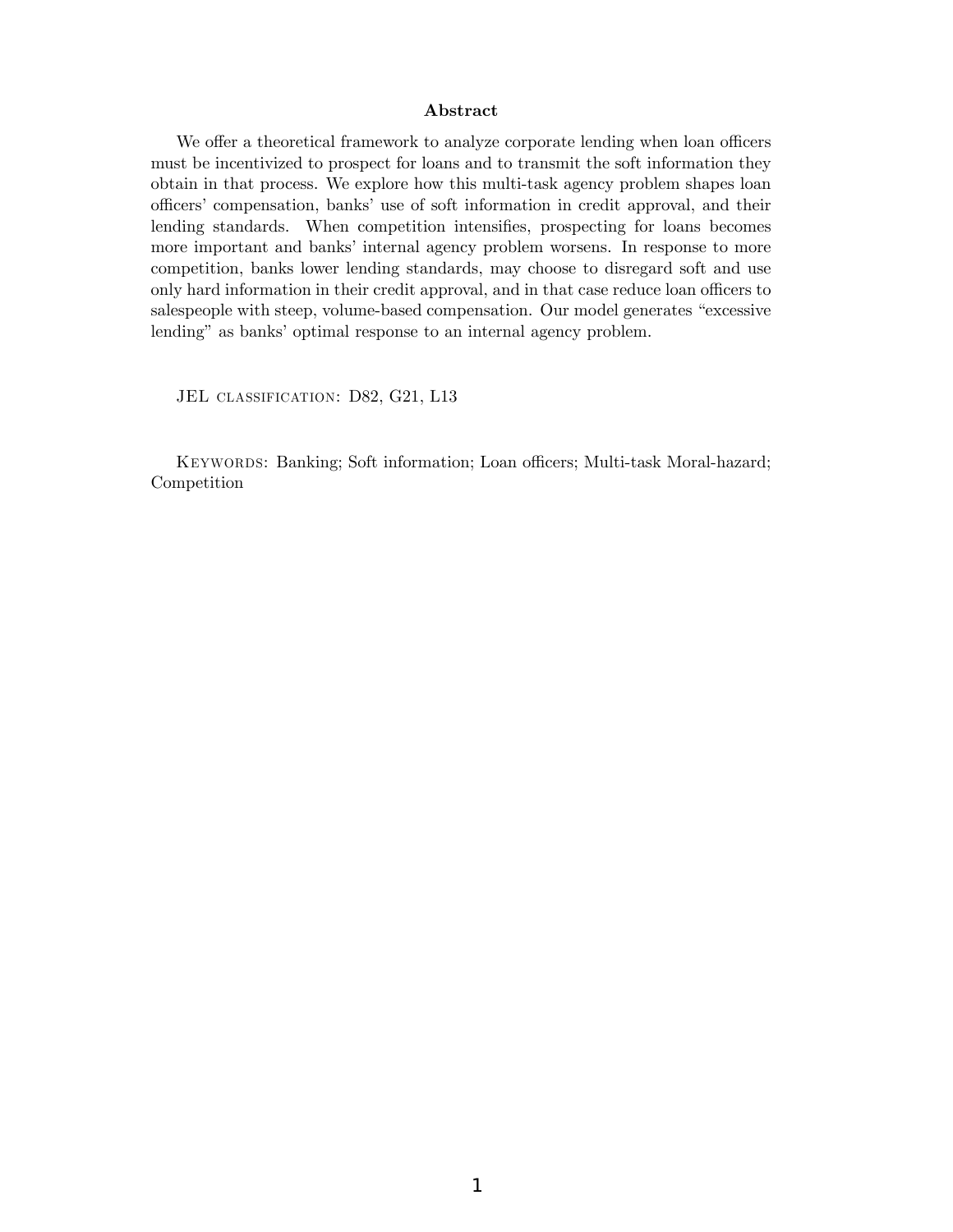#### **Non-Technical Summary**

The paper develops a theoretical framework to analyse banks' incentives to lend to firms. We show that in our model: (1) Banks' internal incentive problem to motivate loan officers can lead to excessive lending; (2) More competition may exacerbate this problem. The second result arises because in our framework, faced with competitive pressure, a bank has an incentive to change loan officers' compensation packages to make pay more dependent on the volume of loans made rather than on their performance. As a result, banks disregard valuable but hard to codify ("soft") information that should be used to screen borrowers, lower their lending standards and extend too many loans from a social viewpoint. The source of the inefficiency is that banking depends delicately on the acquisition and use of information (as opposed to arms-length, anonymous market financing). The dependence leads to organisation structures within a bank that are prone to moral hazard.

To the extent that interfering with the organisational structure of banks is difficult for outsiders, our analysis suggests that commercial banking is a market where competition can make organisational inefficiencies worse. The logic of our analysis broadly fits some of the recent developments observed in banking, especially in the United States: more competition, aggressive pay structures rewarding volume, the disregard of information coming from long-term relationships with clients and, ultimately, a lending boom in which unsustainable ventures are financed.

A number of academic papers have examined the impact of competition on lending standards. The underlying friction in these papers is adverse selection, i.e., the idea that a bank is imperfectly informed about the quality of its borrowers. But this literature usually treats a bank as a "black box" without further concern for its internal organisation. A more recent literature opens up this black box and examines banks' internal lending processes (e.g., the issue of collusion between loan officers and borrowers against the debt- and share-holders of a bank). Yet, this literature is not concerned with the interaction between these internal processes and the competition among banks. Our analysis contributes to closing the gap in the literature and combines competition among banks, imperfect knowledge of borrower quality with possible inefficiencies in a bank's internal organisation.

Existing analyses of bank behaviour seem to have an incomplete view. According to them, banks face a given demand for credit and the role of bank staff is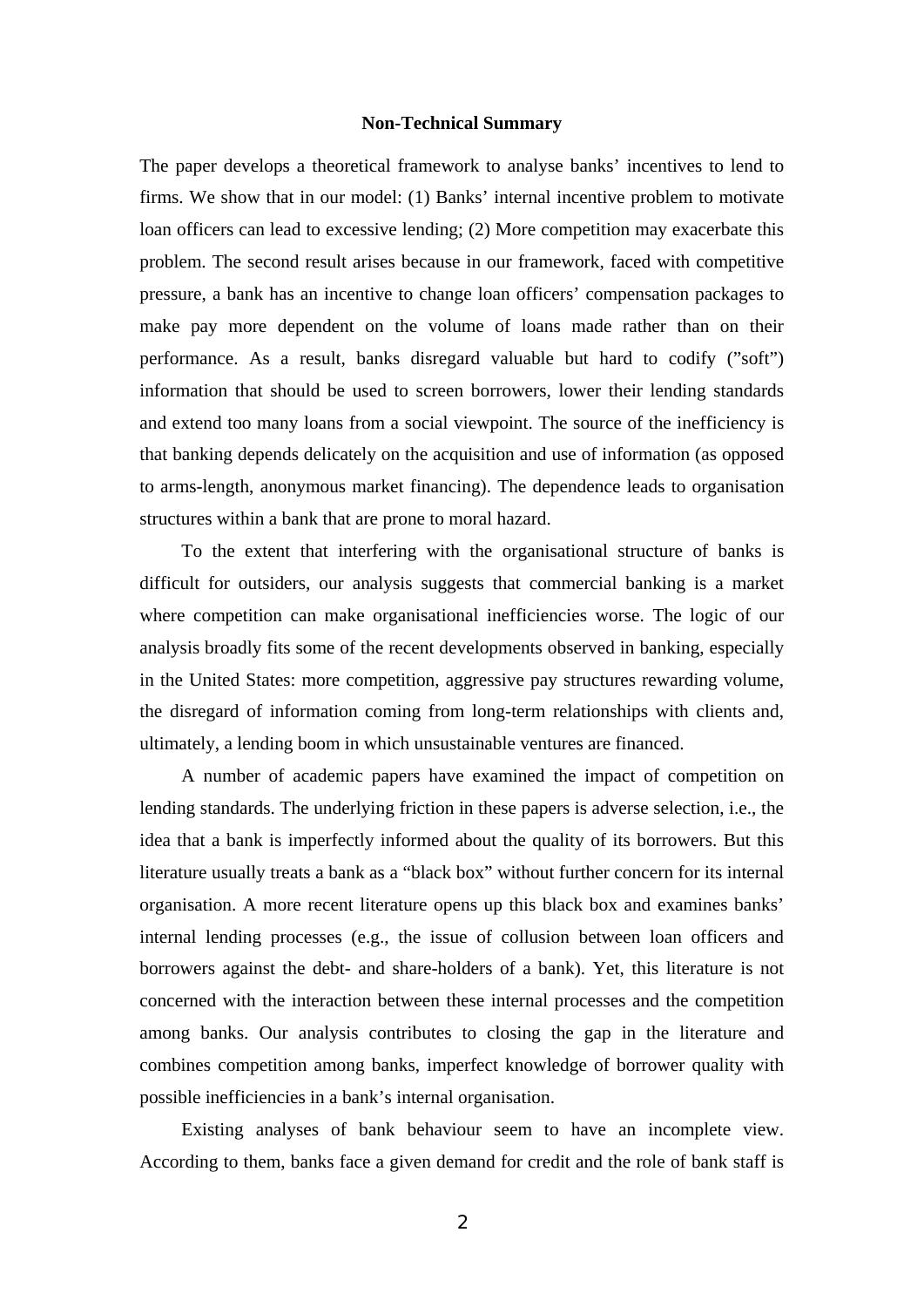mainly to screen applicants and to monitor outstanding loans. In reality, however, commercial loan officers spend much time - and are remunerated accordingly prospecting for new loan-making opportunities or contacting clients to expand existing business. We analyse a loan officer's prospecting effort, which is not directly observable to others, as an important strategic variable for loan demand.

Prospecting for loans interacts with another task that loan officers may perform: screening loan applicants. By virtue of their direct contract with potential borrowers, loan officers generate "soft information", i.e., information that is hard to quantify, verify and communicate through the normal transmission channels of a banking organization. The key issue then is: how to truthfully elicit this delicate information? We show that, quite intuitively, a loan officer communicates an overly optimistic view of a lending opportunity, especially when he first had to work hard to find it. In our research paper, we then show formally how an optimal design of compensation addresses such an agency problem.

Without the threat of competition, there is no need to prospect for loans since any prospective borrower will sooner or later turn to the incumbent bank. This insight naturally links a bank's internal agency problem and the external interaction with other banks. We show that demand becomes more elastic (with respected to prospecting) as competition increases. A more elastic loan demand in turn makes prospecting more valuable. This feeds back into the bank's internal agency problem since more prospecting leads to an overly optimistic view of lending opportunities. Ultimately, a bank's optimal response to competition is to disregard the "soft" information, which is necessary to screen borrowers, as it becomes too expensive to elicit it truthfully. Without screening, the bank lends indiscriminately and accepts to make losses on some loans. Once lending standards have been eroded, it becomes optimal to reward loan officers like "salespeople" and give them steep compensation for volume instead of performance.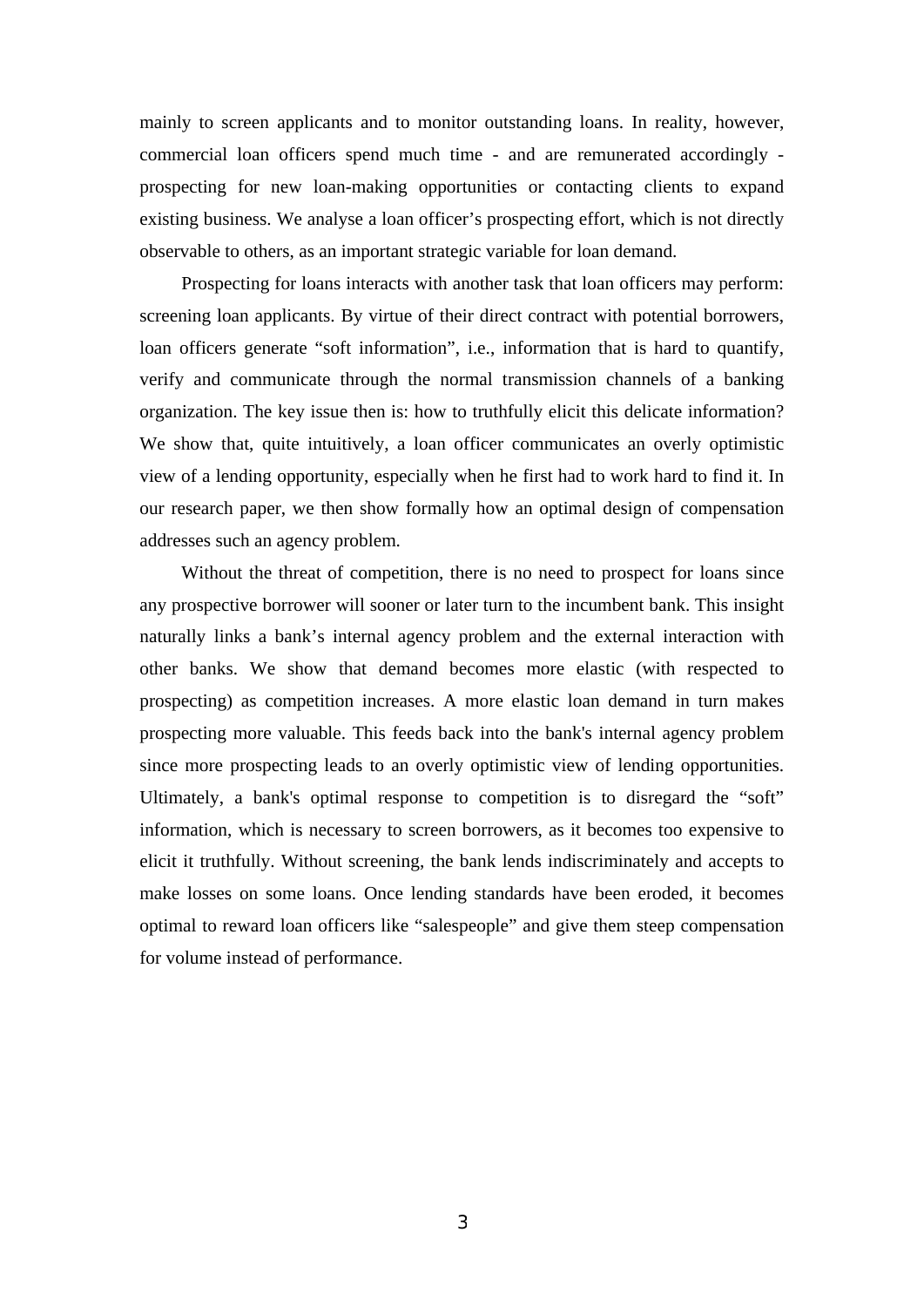# 1 Introduction

Most theories of banking hold the view that a bank faces a given demand for credit, so that the primary role of its staff is to screen applicants and monitor outstanding loans (cf. Freixas and Rochet, 2008). This view seems incomplete. Commercial loan officers spend much time - and are remunerated accordingly - prospecting for new loan-making opportunities or contacting clients to expand existing business. For example, the US Department of Labor describes the job of a loan officer as follows: $<sup>1</sup>$ </sup>

<u>In many instances</u>, loan officers act as salespeople. Commercial loan officers, for example, contact firms to determine their needs for loans. If a firm is seeking new funds, the loan officer will try to persuade the company to obtain the loan from his or her institution. [...] The form of compensation for loan officers varies. Most are paid a commission that is based on the number of loans they originate. In this way, commissions are used to motivate loan officers to bring in more loans. Some institutions pay only salaries, while others pay their loan officers a salary plus a commission or bonus based on the number of loans originated."

The preceding description suggests a potentially large variation in the compensation practices of loan officers across institutions. Some institutions pursue the strategy of using loan officers more as "salespeople". Wells Fargo, for example, has since the 1980s practiced a model of sending out loan officers to potential borrowers, "armed with a laptop computer [...] to plug in the borrower's information into the computer model  $-$  and, in many cases, to approve loans on the spot" (James and Houston, 1996). More generally, loan officers prospecting effort may constitute an important strategic dimension that has hitherto been largely ignored in the banking literature.

<sup>1</sup>See http://www.bls.gov/oco/ocos018.htm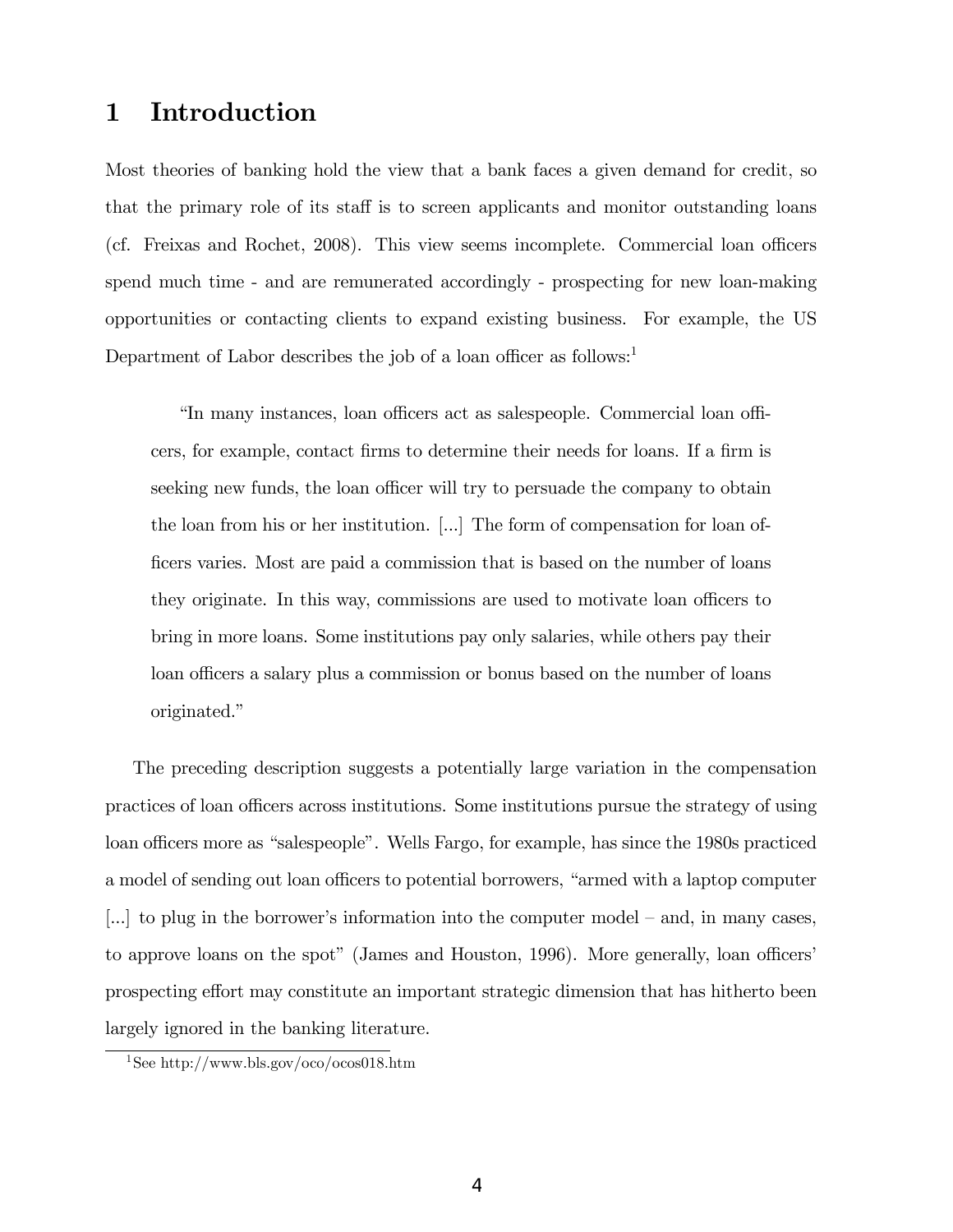Prospecting for loans interacts with another task that loan officers may perform: screening loan applicants. By virtue of their direct contract with potential borrowers, loan officers generate "soft information", i.e., information that is "hard to quantify, verify and communicate through the normal transmission channels of a banking organizationî (Berger and Udell, 2002). We analyze the multi-task problem of both generating lending opportunities and truthfully feeding soft information about those opportunities into the bankís credit approval decision. Our analysis derives joint predictions on banks' use of soft and hard information, loan officers' compensation, and lending standards. In particular, we build on the tension between the different tasks of loan officers to explore two important developments in the banking industry over the last decades: the increase in competition, frequently due to deregulation (cf. Stiroh and Strahan, 2003), and the spread of credit scoring in commercial lending (cf. Berger and Frame, 2005).

Credit scoring provides hard information that is easily communicated within an organization. We show how competition exacerbates the tension between incentivizing loan o¢ cers to prospect for loans and incentivizing them to truthfully reveal soft information. In our model, competition may render the use of soft information unprofitable for the bank, even though the information is readily available and its use would allow the bank to better screen out bad loans. The result that competition leads to more reliance on hard information complements the common notion that greater availability and use of hard information allows to bridge the distance between lenders and borrowers, thus leading to more competition (Petersen and Rajan, 2002). Taken together, competition and lending based primarily on hard information are then complementary, mutually reinforcing developments, which may explain why the adoption of credit scoring in commercial lending has not gathered pace equally across countries.

Part of the innovation of our model is that we embed the bank's contracting problem with loan officers into a model of competition that isolates the role of loan officers' prospecting effort. To be specific, our model takes a local incumbent bank whose loan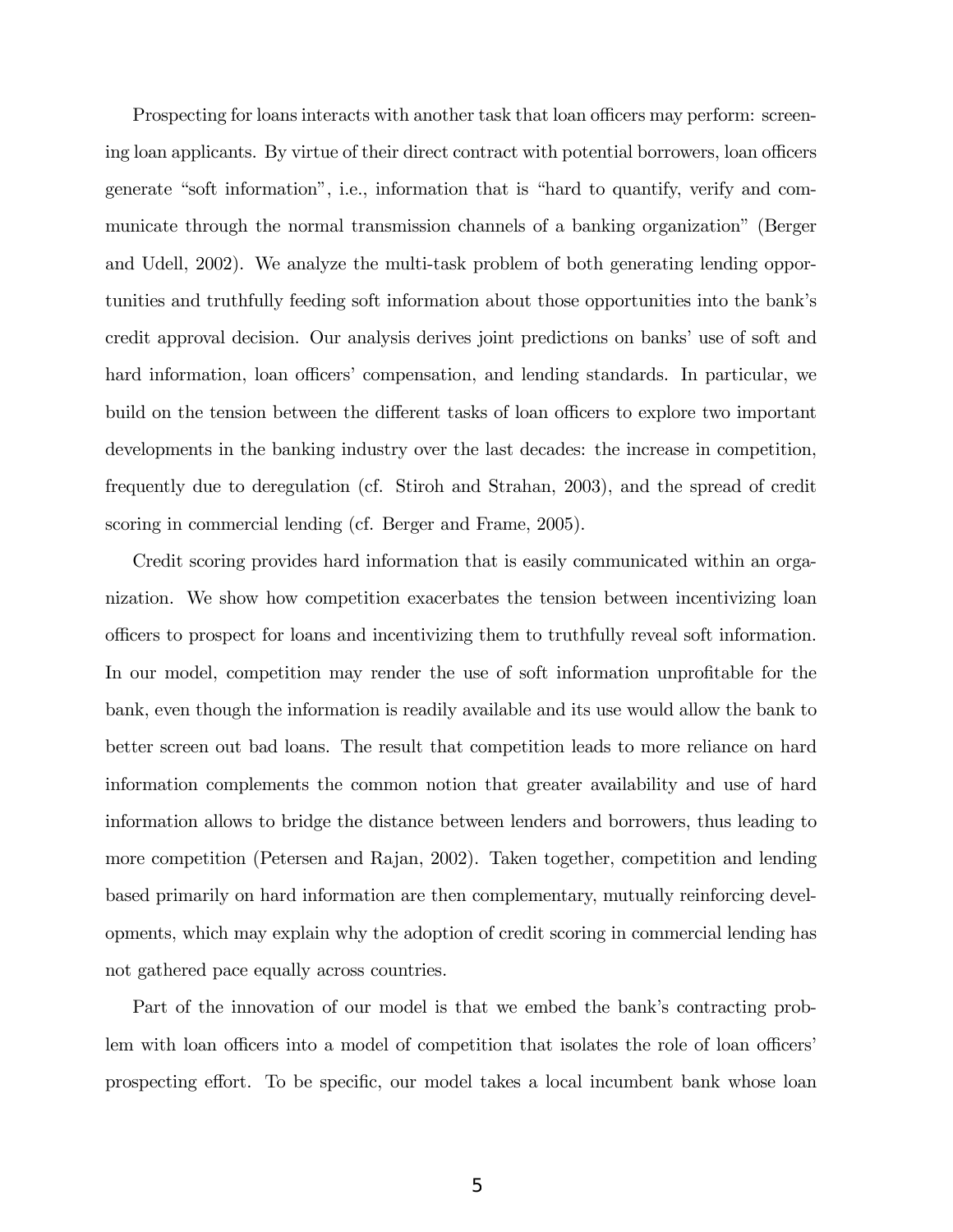o¢ cer can preempt incoming rivals by directly contacting prospective borrowers. Without the threat of competition, there is no need to prospect for loans since any prospective borrower will sooner or later end up at the incumbent's doorstep anyway. Our measures of competitiveness are both the likelihood with which rival banks contact prospective borrowers on the incumbent's turf and rivals' loan terms. Our model generates a loan demand for the incumbent bank that is also a function of its loan officer's prospecting effort. Demand becomes more elastic as competition increases. A more elastic loan demand in turn makes it more profitable for the bank to incentivize its loan officer to exert higher prospecting effort. This feeds back into the contracting model of the bank's internal agency problem. Ultimately, a bankís optimal response to more intense competition is to lower its lending standard and to disregard soft information, so that loan officers act like salespeople with steep, volume-based compensation.

In our model, banks tolerate ex-ante losses on some loans as this relaxes their internal agency problems vis-a-vis loan officers. To our knowledge, this take on potentially "excessive lending" by banks is novel. It relies crucially on acknowledging that a key task of loan officers is to prospect for loans. Rajan (1994) obtains "excessive lending" when bank managers want to influence the market's perception of their ability, while in Berger and Udell (2004) it arises when the ability of loan officers to screen out bad loans deteriorates over time ("loss of institutional memory").

We find that competition affects lending standards via the moral-hazard problem of loan prospecting. Importantly, in our model competition affects the lending standards of an incumbent bank. A number of papers have examined how banking competition lowers the average loan quality due to adverse selection problems, in particular for entrants (Broecker, 1990, DellíAriccia, Friedman and Marquez, 1999, and Bofondi and Gobbi, 2006). Other papers analyze how the screening of borrowers varies with changes in the pool of borrowers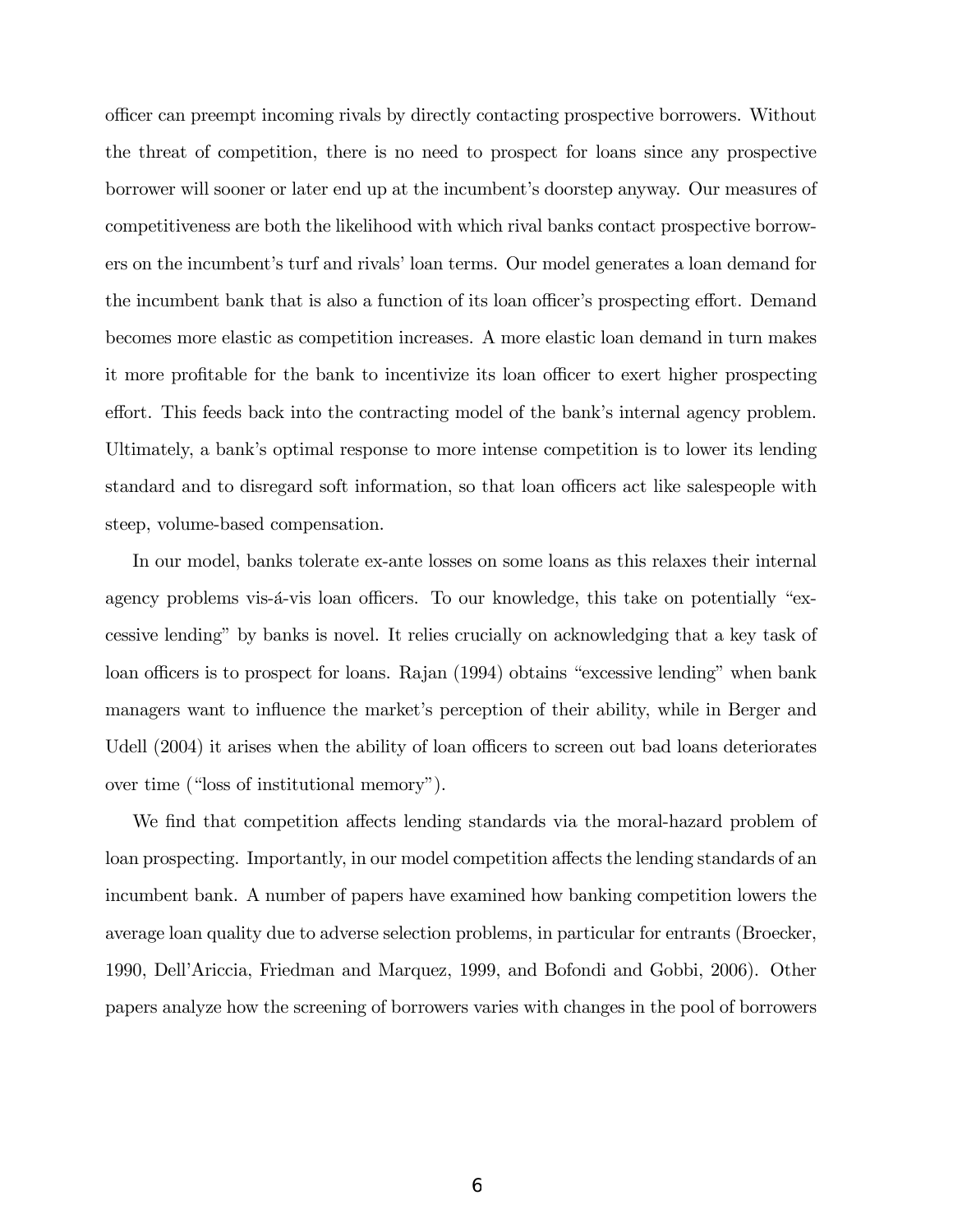over the business cycle (Ruckes 2004, Dell'Ariccia and Marquez, 2006).<sup>2</sup>

Our paper also contributes to the recent literature that opens up the "black box" of banks' internal lending processes. Berger, Miller, Petersen, Rajan, and Stein (2005), Stein (2002), and Liberti and Mian (2009) analyze the role of banks' organizational design in the collection and use of information by its staff. Agarwal and Wang (2009) analyze the introduction of piece-rate compensation for small-business loan officers. Banerjee, Cole, and Duáo (2009) and Herztberg, Liberti and Parasivini (2010) analyze a bankís optimal organizational responses to the potential of collusion between loan officers and borrowers.

Our analysis of contracting between a bank and its loan officer is based on a multitask model (Holmström and Milgrom, 1991). More specifically, the analysis combines a moral-hazard problem (loan prospecting) and a problem with (interim) private information (revealing soft information). This combination of agency problems borrows heavily from the analysis in Dewatripont and Tirole (1999) and, most closely related, Levitt and Snyder  $(1997).<sup>3</sup>$  The key insight from the contracting model is that higher incentives to prospect for loans make it more difficult to elicit negative soft information about the lending opportunity that was generated. The loan officer's bias arises endogenously and the bank will counter it by adjusting his compensation, though at the cost of leaving him rents.

The rest of this paper is organized as follows. Section 2 introduces the baseline model. Section 3 analyzes the contracting problem and characterizes the optimal compensation schemes the bank gives to its loan officer under different lending standards. Section 4 embeds the contracting problem in our model of competition and derives the equilibrium choice of compensation, use of information, and lending standard. Section 5 obtains additional implications by introducing a loan-review stage. Section 6 extends the model to

<sup>&</sup>lt;sup>2</sup>See also Hauswald and Marquez (2003, 2006) for a multi-facetted analysis of the interaction between competition and the acquisition and dissemination of borrower-specific information.

<sup>&</sup>lt;sup>3</sup>More generally, our analysis relates to the literature on "delegated expertise", e.g., Lambert (1986), Gromb and Martimort (2007), or Malcomson (2009). Inderst and Ottaviani (2009) examine delegated expertise in the context of consumer protection, while Inderst and Pfeil (2009) examine the process of securitization.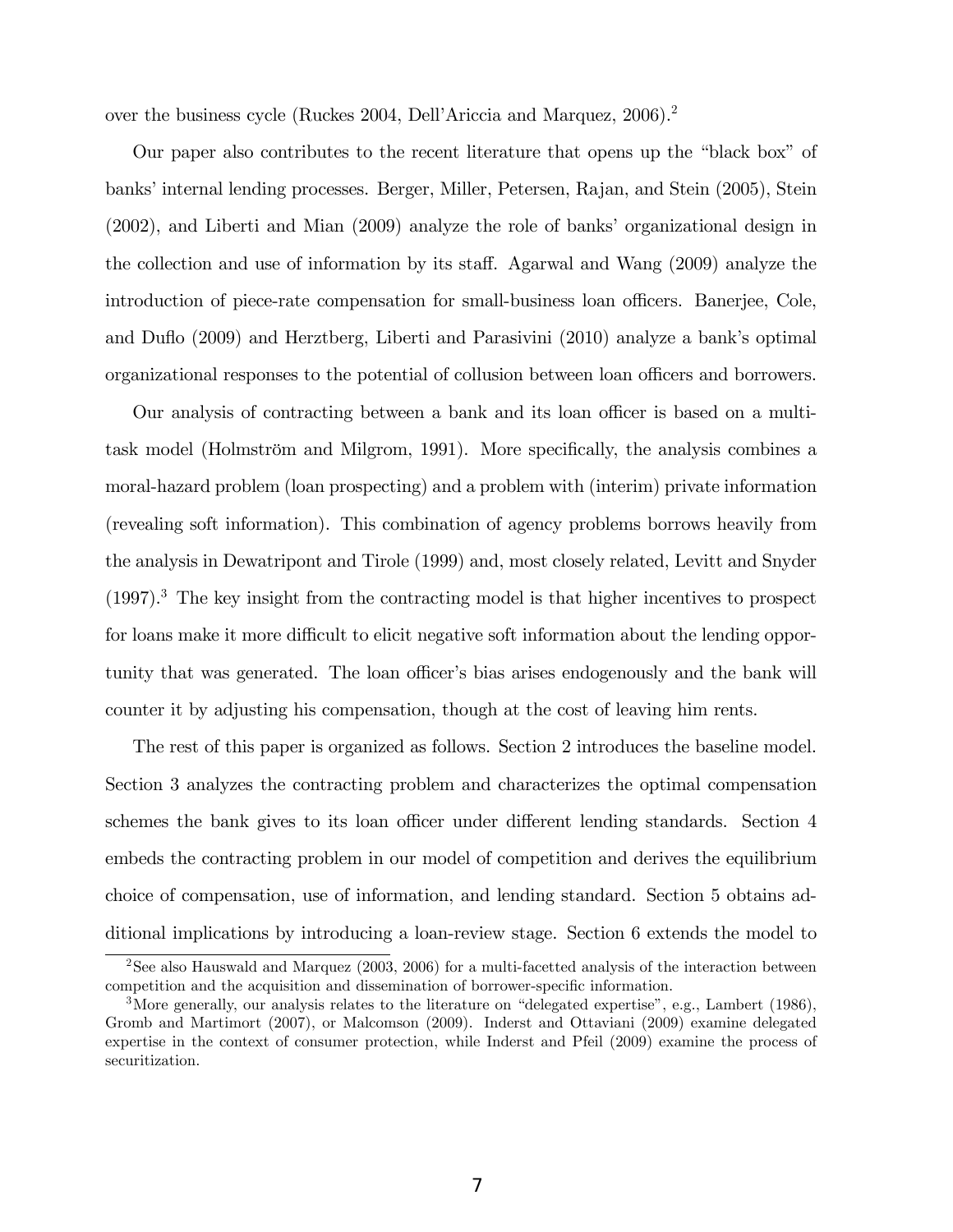allow for a richer notion of soft information in order to sharpen our conclusion on "excessive lendingî. Section 7 introduces competition in loan rates in addition to competition in loan prospecting. We conclude in Section 8.

### 2 Baseline Model

The heart of our model of loan-making is an internal agency conflict of the bank. The bank must give its loan officer incentives to perform two tasks: generate loan-making opportunities and possibly use soft information to enhance the bank's loan approval decision.

**Loan Prospecting.** The loan officer can generate a new loan-making opportunity with probability  $q(e)$  by exerting a non-observable effort e at a private cost  $c(e)$ . We provide a foundation of  $q(e)$  in terms of banking competition, together with a comparative analysis, in Section 4 after we have derived the contracting equilibrium in Section 3. To simplify the exposition, we stipulate that  $e \in [0, 1]$  and that  $c(e)$  and  $q(e)$  are continuously differentiable with  $c'(0) = 0$ ,  $q'(0) > 0$ ,  $c'' > 0$ , and  $q'' \leq 0$ , while  $c'(1)$  is assumed to be sufficiently large to generate an interior solution.

**Borrower Types.** A potential new borrower can have two types,  $\theta \in \Theta = {\theta, \theta}$ , that determine the probability with which the borrower will succeed,  $p$  and  $\bar{p}$ , respectively. The repayments to the bank in case of success and failure,  $R \in \{R^s, R_f\}$  are independent of the borrower type. These repayments are presently taken as given (we relax this in Section 7). The ex-ante probability of being a high type is denoted by  $\mu_0$ . The loan size is  $k > 0$ . A loan to a low-type borrower has negative net present value (NPV) for the bank while a loan to a high-type borrower has positive NPV. Without affecting our results qualitatively, it is then convenient to set  $R_f = 0$  and  $p = 0$ : A borrower repays zero in case of default, e.g., as he is penniless and there is no pledgeable collateral, and a low-type borrower has a zero probability of success. To simplify the notation, we write  $\bar{p} = p$  for the high-type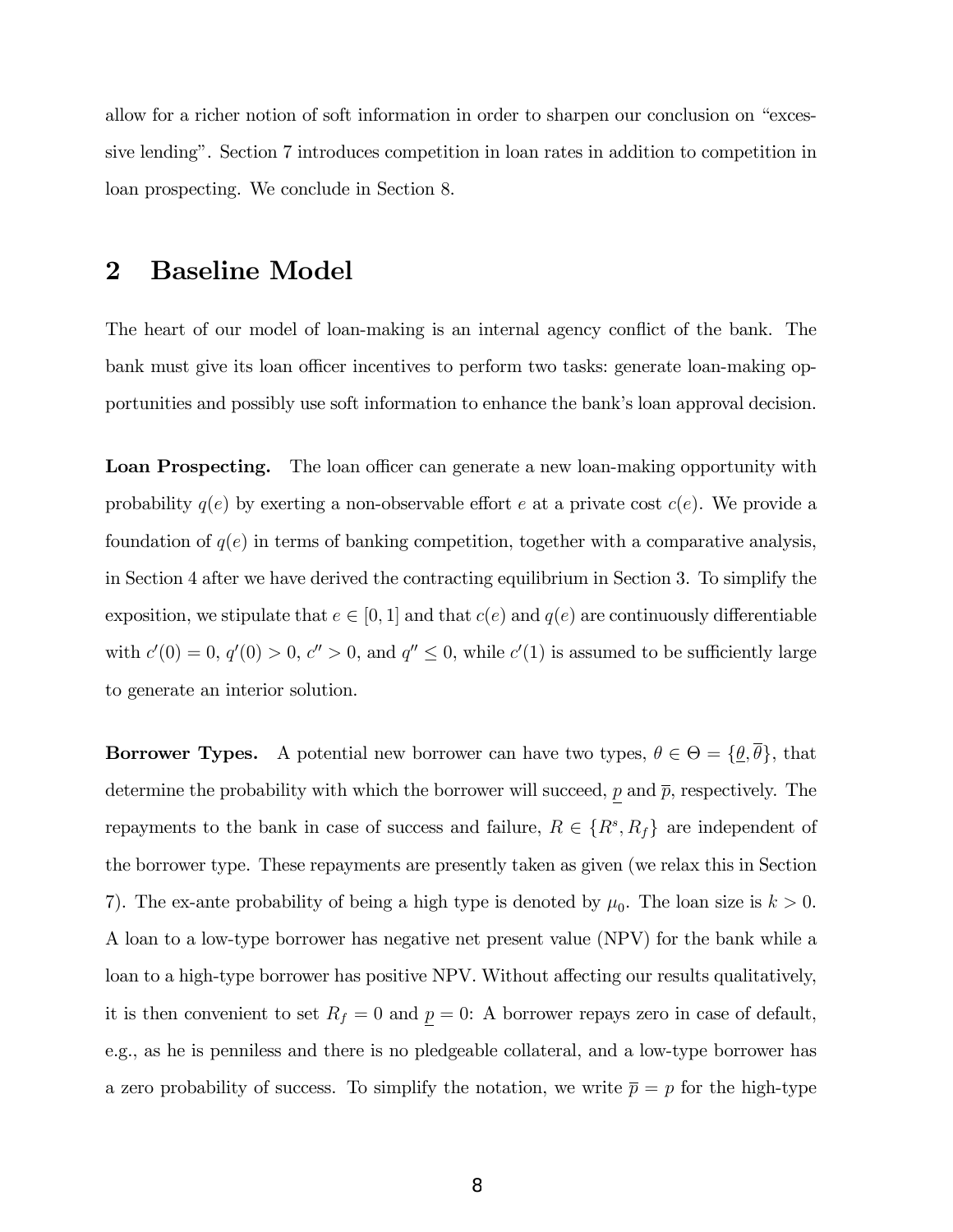borrower. The NPV of the high-type borrower then is  $v = pR<sup>s</sup> - k$  while the NPV of a low-type borrower is simply  $-k$  (we abstract from discounting).

Denote by  $\mu^*$  the proportion of high-type borrowers at which the bank just breaks even,  $\mu^* v + (1 - \mu^*)(-k) = 0$ , or

$$
\mu^* = \frac{k}{pR^s}.\tag{1}
$$

Information. At the loan approval stage, two types of information are obtained: hard information, which is verifiable, and soft information, which is privately observed by the loan officer. Hard information is captured by a signal  $h \in {\{\underline{h}, \overline{h}\}}$ , which is generated with precision  $\rho_H$ , where

$$
\rho_H = \Pr[\overline{h}|\overline{\theta}] = \Pr[\underline{h}|\underline{\theta}]
$$

and  $1/2 < \rho_H < 1$ . Analogously, soft information is captured by a signal  $s \in \{s, \overline{s}\}\$  with precision  $1/2 < \rho_S < 1$  (we relax this in Section 6). Based on a pair of signals  $(s, h)$  and the prior  $\mu_0$ , we obtain posterior probabilities about types,  $Pr[\theta|s, h]$ . For example, when both soft and hard information are positive,  $s = \overline{s}$  and  $h = \overline{h}$ , then

$$
\Pr[\overline{\theta}|\overline{s}, \overline{h}] = \frac{\rho_S \rho_H \mu_0}{\rho_S \rho_H \mu_0 + (1 - \rho_S)(1 - \rho_H)(1 - \mu_0)}.
$$

In this case, for instance, the posterior probability of non-default is  $Pr[\overline{\theta}|s, h]p$ .

We stipulate that the bank can lend profitably only when both hard and soft information are positive,  $Pr[\theta|\overline{s}, h] > \mu^*$ . Note that when  $\rho_H = \rho_S = \rho$ , so that  $Pr[\theta|\overline{s}, h] =$  $Pr[\theta | \underline{s}, h] = \mu_0$ , this is satisfied whenever  $\mu_0 < \mu^*$ , i.e., whenever the bank can not make profits by approving loans indiscriminately.

**Contracting.** At the loan approval stage, a deterministic mechanism specifies a decision by the bank to accept or reject the loan depending on the verifiable hard information  $h$  and the soft information that was *communicated* by the agent, denoted by  $\hat{s} \in \{\underline{s}, \overline{s}\}$ . The set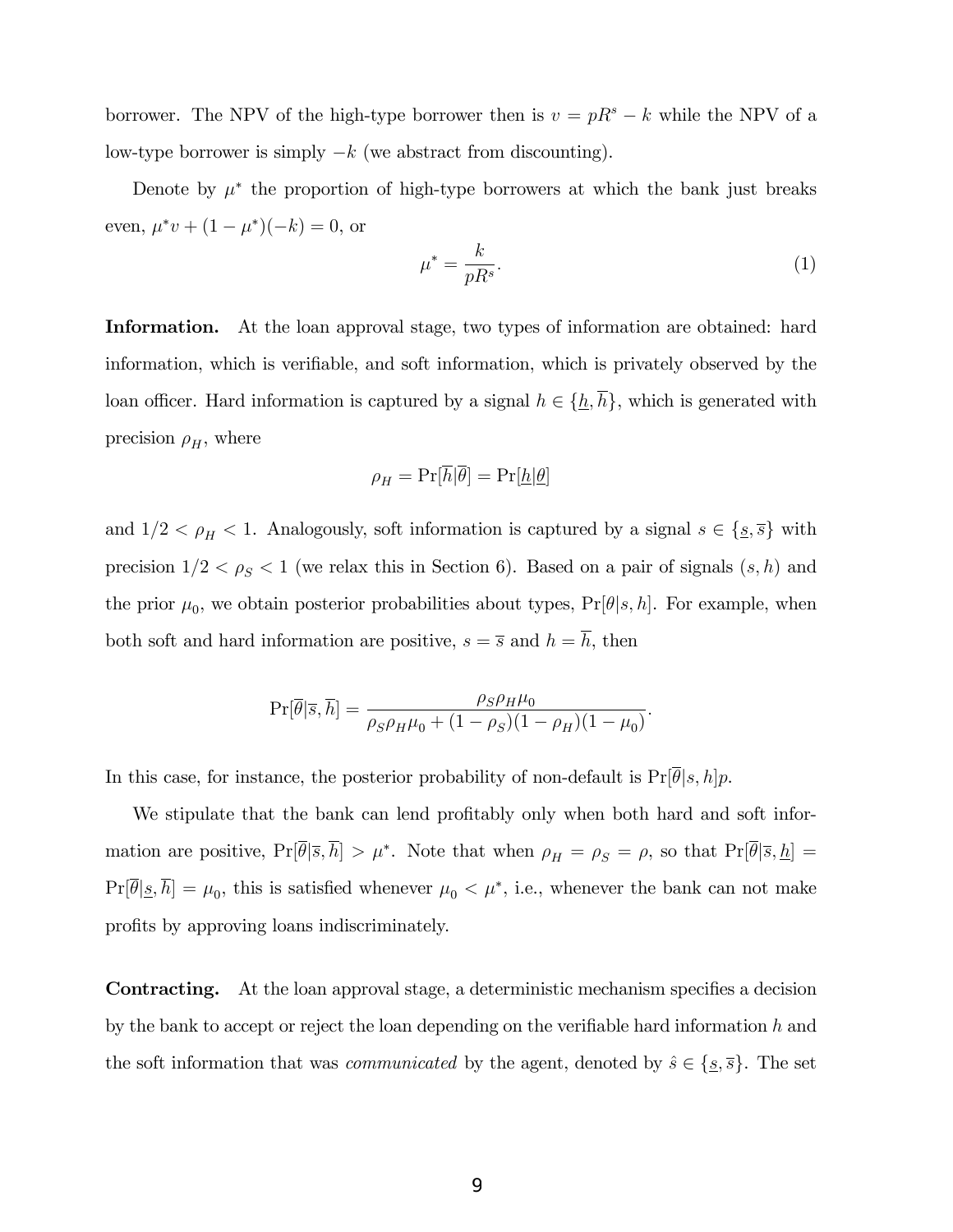of all possible combinations of information that the bank faces is  $\Omega = (\underline{s}, \overline{s}) \times (\underline{h}, h)$ . We denote the set of all  $(\hat{s}, h) \in \Omega$  for which the bank accepts the loan by A. For example, if the bank approves a loan only when hard information is positive, then  $A = \{(\overline{s}, \overline{h}), (\underline{s}, \overline{h})\}.$ 

The prior probability for each element in  $\Omega$  is obtained from the prior about types  $\mu_0$ and the signal precision levels  $\rho_S$  and  $\rho_H$ . For example, the probability that both soft and hard information will be positive is

$$
Pr[\bar{s}, \bar{h}] = \mu_0 \rho_S \rho_H + (1 - \mu_0)(1 - \rho_S)(1 - \rho_H).
$$

In addition to the loan acceptance set, the mechanism also specifies a compensation for the loan officer. When a loan is made, we allow compensation to depend on hard information, on revealed soft information, and on the borrower's repayment,  $w(\hat{s}, h; R)$ when  $(\hat{s}, h) \in A$ . The key contractual restriction, which we discuss next in detail, is that when no loan is made, *either* because it was not generated *or* because it was rejected, the agent receives the same compensation,  $\underline{w}$ . We further assume that the loan officer is protected by limited liability, so that  $w(\hat{s}, h; R) \geq 0$  and  $w \geq 0$ .

In our model, the loan officer can affect the quality of loans that the bank approves by strategically communicating his soft information. However, our analysis applies generally to situations in which loan officers can distort information, e.g., by conspiring with borrowers. What is important, though, is that a bank's incentive scheme cannot remunerate loan officers separately for the different tasks they perform. In the context of our model, such a separation would require the bank to condition pay directly on loan applications. In practice, conditioning pay on applications may be not be feasible or it may create problems of its own. For instance, banks may want loan officers to pre-assess potential borrowers before a formal, more costly application process is started.<sup>4</sup> Also, when loan

<sup>&</sup>lt;sup>4</sup>There is evidence that banks that rely on the use of soft information already achieve a very "tight" pre-screening before an application is processed. For instance, Puri, Rocholl and Steffen (2010) document how, prior to the financial crisis, the acceptance rate for household borrowers was over 97 percent in their sample of German savings banks.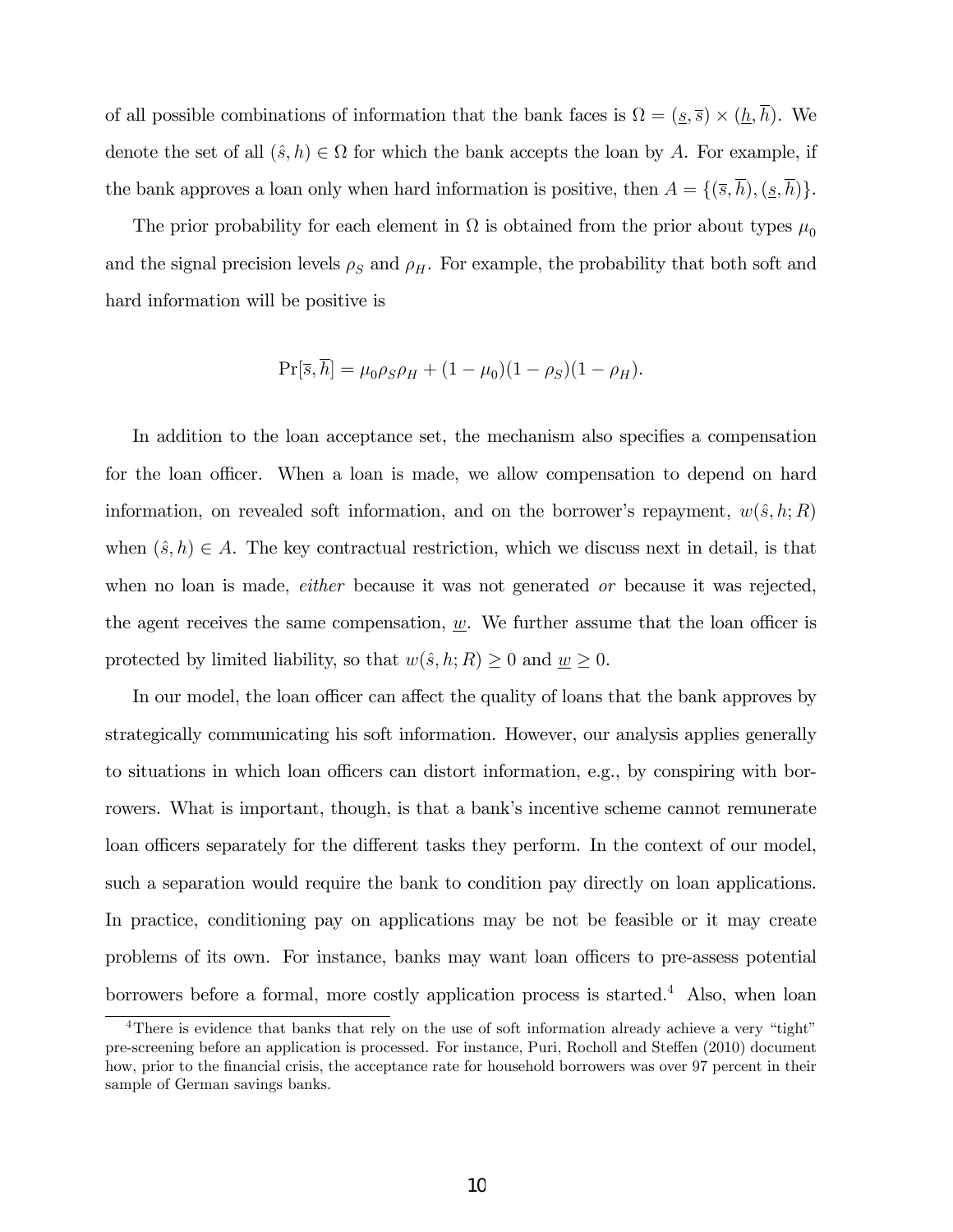o¢ cers are paid conditional on the loan applications they generated, then this may induce them to target borrowers who are more likely to apply, but who may ultimately be less credit-worthy or who turn down a loan offer after a costly loan application process.<sup>5</sup> After characterizing the optimal compensation contract in Section 3, we return to a discussion of the robustness of our results.

**Timing.** The timing of the game is as follows. The bank offers the loan officer a contract at  $t = 0$ . The contract determines the bank's loan-approval decision A and the loan officer's compensation scheme  $w(\hat{s}, h; R)$  and w. When the loan officer accepts, he exerts effort e at  $t = 1$ , which generates a loan making opportunity at  $t = 2$  with probability  $q(e)$ . When a loan making opportunity exists, the loan officer communicates his soft information about the borrower in addition to the observable hard information, and the bank decides whether to approve the loan or not. If a loan is made, the borrower repays R at  $t = 3$ , depending on the success or failure of his project. This is also when the loan officer receives his compensation. All parties are risk neutral.

# 3 Compensation and Loan Approval

In this Section, we derive the bank's cost of implementing a certain level of prospecting effort  $e^*$  by the loan officer, taking the loan-approval decision A as given. The bank implements the loan officer's effort by choosing an appropriate compensation scheme  $w(\hat{s}, h; R)$ and  $w$ . However, the bank has to take into account also the effect the compensation scheme has on the loan officer's incentives to communicate soft information, provided that it is used in the bank's loan-approval decision.

<sup>&</sup>lt;sup>5</sup>The constraint not to condition compensation on loan applications will only bind when the bank uses soft information in its loan-approval decision. In that case, paying for applications could induce loan o¢ cers to target pools of potential borrowers who are easier to prospect but who are less credit-worthy (conditional on having positive hard information).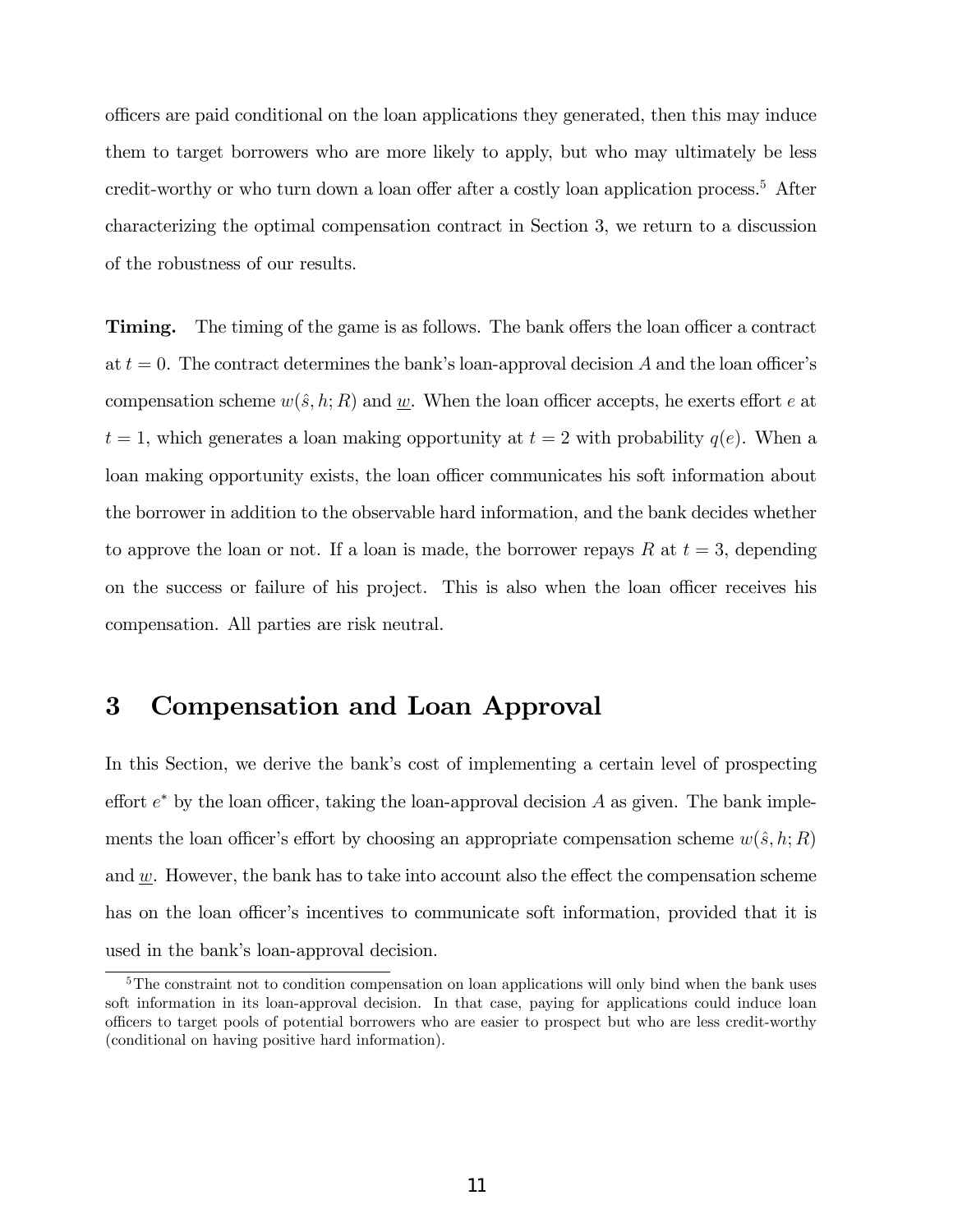### 3.1 The Bank's Program

To derive the bank's optimization problem, we first consider the loan officer's incentive to exert prospecting effort. When a loan is made, knowing both the hard and the true soft information, the loan officer's expectation of his compensation is

$$
E[w(\hat{s},h)|s] = \Pr[\overline{\theta}|s,h]pw(\hat{s},h;R^s) + (1 - \Pr[\overline{\theta}|s,h]p) w(\hat{s},h;0),
$$
\n(2)

where s is the true soft information and  $\hat{s}$  is what he communicates to the bank. According to the Revelation Principle, we can restrict ourselves to the case in which the loan officer truthfully reveals his soft information. In order for the loan officer to truthfully reveal his soft information for a given loan-approval regime  $A$ , his compensation scheme must satisfy the following incentive constraints:

i) For all 
$$
(s, h) \in A
$$
,  $(\hat{s}, h) \in \Omega : E[w(s, h)|s] \ge \max\{E[w(\hat{s}, h)|s], \underline{w}\}$   
ii) For all  $(s, h) \in \Omega \setminus A$ ,  $(\hat{s}, h) \in A : \underline{w} \ge E[w(\hat{s}, h)|s]$ .  $(IC_T)$ 

Part i) says that the loan officer must prefer to tell the truth when doing so leads to the acceptance of the loan while lying leads either to acceptance or rejection. Part ii) says that he must prefer to tell the truth when doing so leads to the rejection of the loan. When the truth-telling constraints are satisfied, then  $\hat{s} = s$  and we simply write  $E[w(s, h)]$  for the loan officer's expected payment when a loan is made (cf. expression  $(2)$ ).

The loan officer's optimal level of effort is given by

$$
e^* = \arg \max_e \left\{ q(e) \sum_{(s,h)\in A} \Pr[s,h] E[w(s,h)] + \left[1-q(e) \sum_{(s,h)\in A} \Pr[s,h] \right] \underline{w} - c(e) \right\},\,
$$

where we used that the compensation  $w$  is paid either when no loan was generated or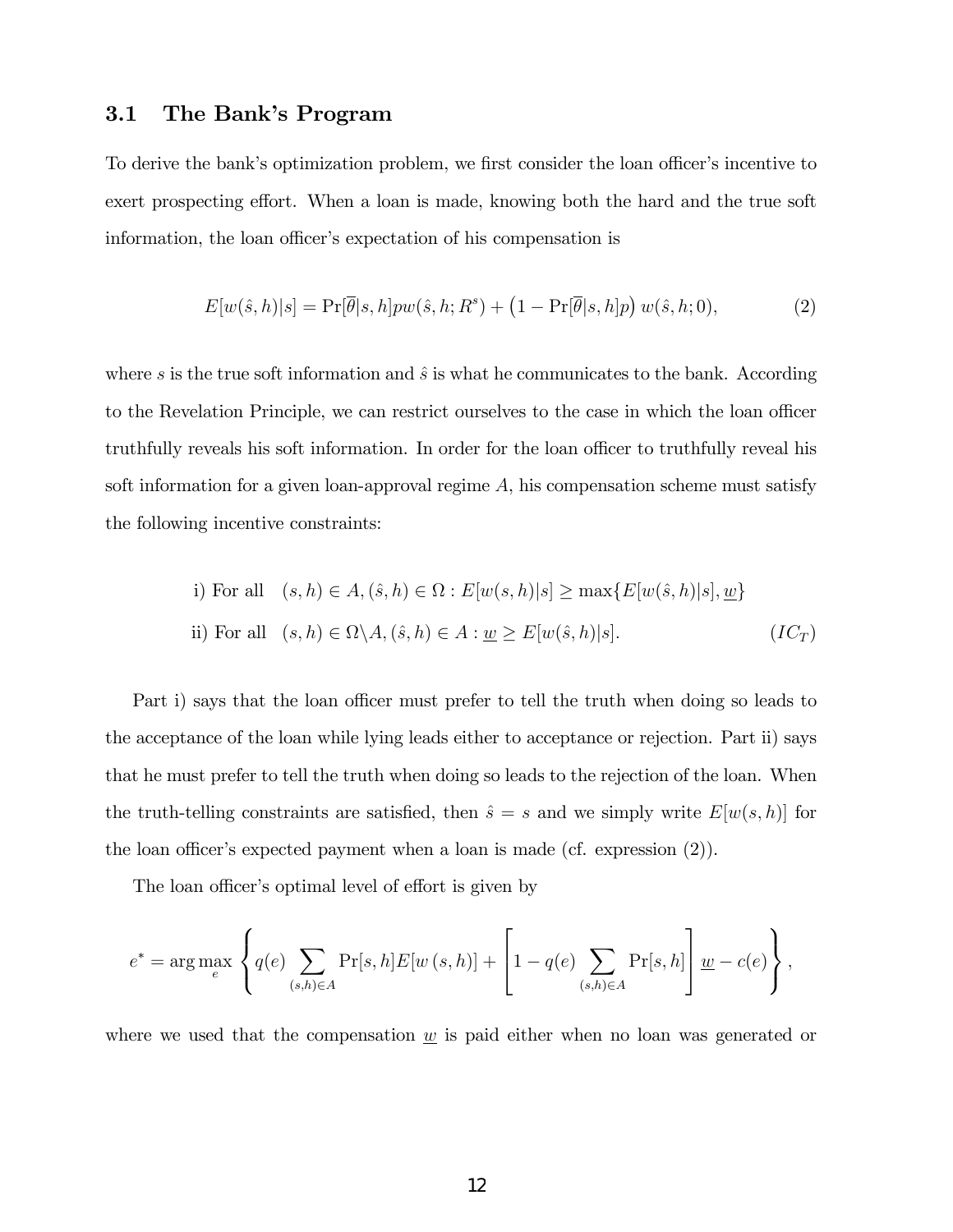when a loan application was rejected.<sup>6</sup> The corresponding first-order condition yields the incentive constraint:

$$
\sum_{(s,h)\in A} \Pr[s,h] \left[ E[w(s,h)] - \underline{w} \right] = \frac{c'(e^*)}{q'(e^*)}.
$$
 (IC<sub>e</sub>)

The strict convexity of  $c(e)$  and strict concavity of  $q(e)$  yield a unique effort level  $e^*$  for a given loan-approval regime A. According to condition  $IC_e$  in order to induce effort  $e^*$ , the expected compensation must be sufficiently larger when a loan is made than when it is not.

Given the loan officer's level of effort  $e^*$  and given a loan-approval scheme A, the optimal compensation scheme minimizes the bank's expected cost,

$$
K(e^*; A) = q(e^*) \sum_{(s,h)\in A} \Pr[s, h] E[w(s,h)] + \left[1 - q(e) \sum_{(s,h)\in A} \Pr[s, h]\right] \underline{w},
$$
 (3)

subject to the incentive constraint  $IC_e$ , the truth-telling constraints  $IC_T$ , and the limited liability constraints  $w(s, h; R) \geq 0$  and  $w \geq 0$ .

Once we have determined the optimal compensation scheme, we derive the level of effort that the bank wants to implement for a given loan approval regime  $A$ . The optimal level of effort maximizes bank profits, $\bar{y}$ 

$$
\Pi(e^*;A) = q(e^*) \left[ \sum_{(s,h)\in A} \Pr[s,h] \left( \Pr[\overline{\theta}|s,h] p R^s - k \right) \right] - K(e^*;A).
$$

In a final step, which is relegated to Section 4, we solve for the optimal acceptance set  $A^*$ that maximizes bank profits when effort and compensation are optimally chosen.

In what follows, we first work under the assumption that the bank optimally chooses only between two lending regimes:  $A = \{(\overline{s}, \overline{h}), (\underline{s}, \overline{h})\}$  and  $A = \{(\overline{s}, \overline{h})\}$ . We prove this

<sup>&</sup>lt;sup>6</sup>The joint probability is  $1 - q(e) \sum_{(s,h) \in A} Pr[s,h] = (1 - q(e)) + q(e) \left(1 - \sum_{(s,h) \in A} Pr[s,h]\right)$ 

<sup>&</sup>lt;sup>7</sup>To save on notation,  $K(e^*; A)$  denotes the costs of compensation at the optimal compensation contract (for a given  $e^*$  and  $A$ ).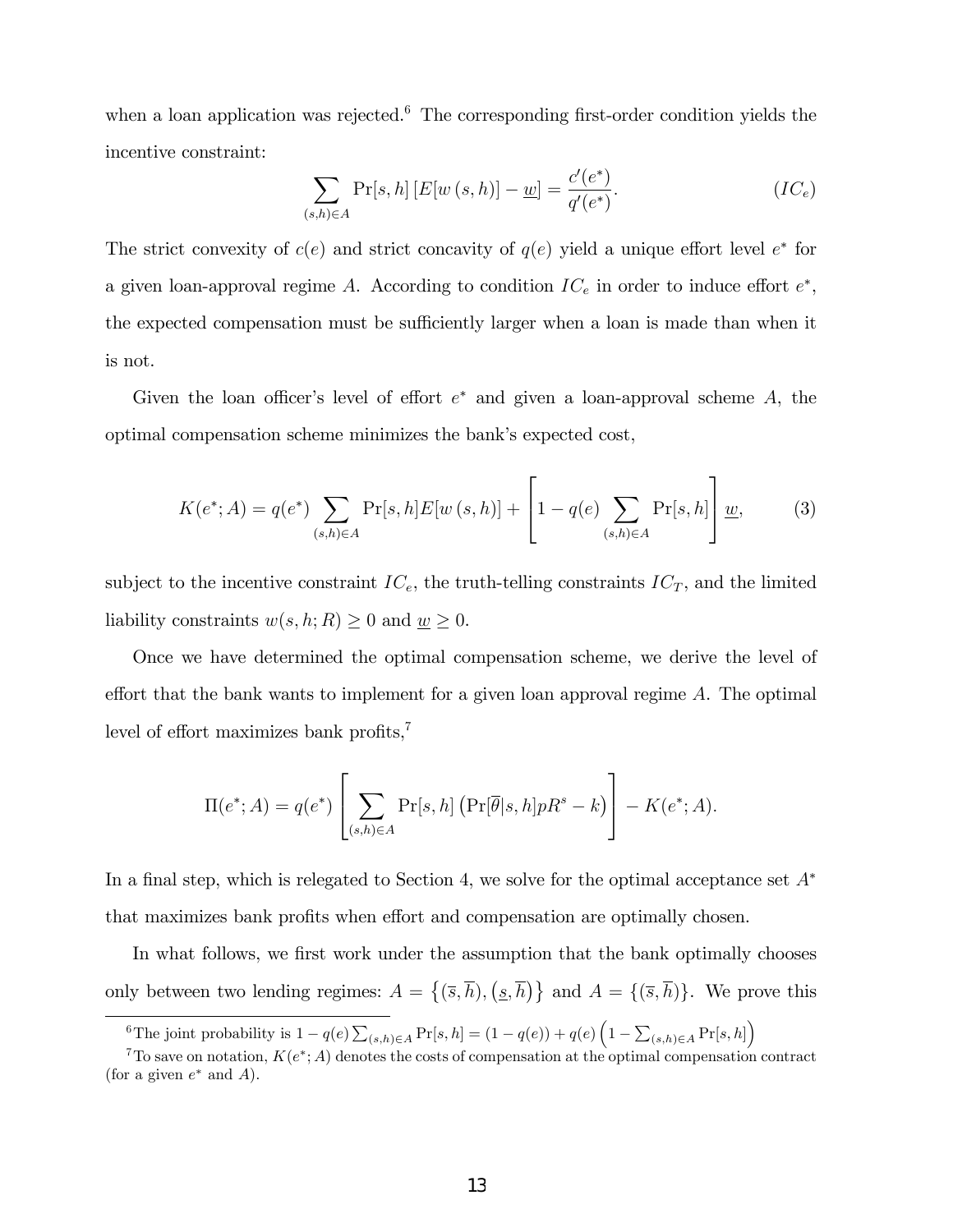formally when we characterize the equilibrium in Proposition 3. That is, the bank either uses the loan officer's privately observed soft information to apply a strict loan-approval policy with  $A = \{(\overline{s}, \overline{h})\}\,$  or it relies only on hard information to screen out bad applicants,  $A = \{(\overline{s}, \overline{h}), (\underline{s}, \overline{h})\}.$  Recall that the bank needs to use soft information to achieve the unconstrained optimal approval decision,  $A = \{(\overline{s}, \overline{h})\}.$ 

### 3.2 Optimal Compensation

**Hard-Information Lending.** When the bank relies only on hard information,  $A =$  $\{(\overline{s}, \overline{h}), (\underline{s}, \overline{h})\}$ , the truth-telling constraints  $IC_T$  are redundant. The loan officer's optimal compensation need not elicit his soft information. It must induce him only to exert an effort level  $e^*$ . The following is then immediate from the incentive constraint for effort  $IC_e$ .

**Proposition 1** Suppose the bank wants to incentivize the loan officer to undertake the prospecting effort e<sup>\*</sup>. Then with hard-information lending,  $A = \{(\overline{s}, \overline{h}), (\underline{s}, \overline{h})\}$ , it is optimal to pay the loan officer a (piece-rate) compensation per approved loan,

$$
W = \sum_{(s,h)\in A} \Pr[s, h] E[w(s, h)] = \frac{c'(e^*)}{q'(e^*)},
$$

and nothing otherwise,  $\underline{w} = 0$ .

In Proposition 1 we have simplified our notation and denoted by  $W$  the piece-rate compensation per approved loan. Since the wage  $\underline{w}$  hurts the officer's incentives to generate loans, the bank optimally sets it to zero. The bank's expected cost of inducing an effort level  $e^*$  under hard-information lending is

$$
K\left(e^*\,;\{\left(\overline{s},\overline{h}\right),\left(\underline{s},\overline{h}\right)\right\}\right)=K_H(e^*)=q(e^*)\frac{c'(e^*)}{q'(e^*)}.
$$

The piece-rate pay W and hence the incentive cost  $K_H(e^*)$  are increasing with effort since  $\frac{c'(e^*)}{a'(e^*)}$  $\frac{c(e)}{q'(e^*)}$  is increasing in  $e^*$ . Observe also that the compensation cost of incentivizing the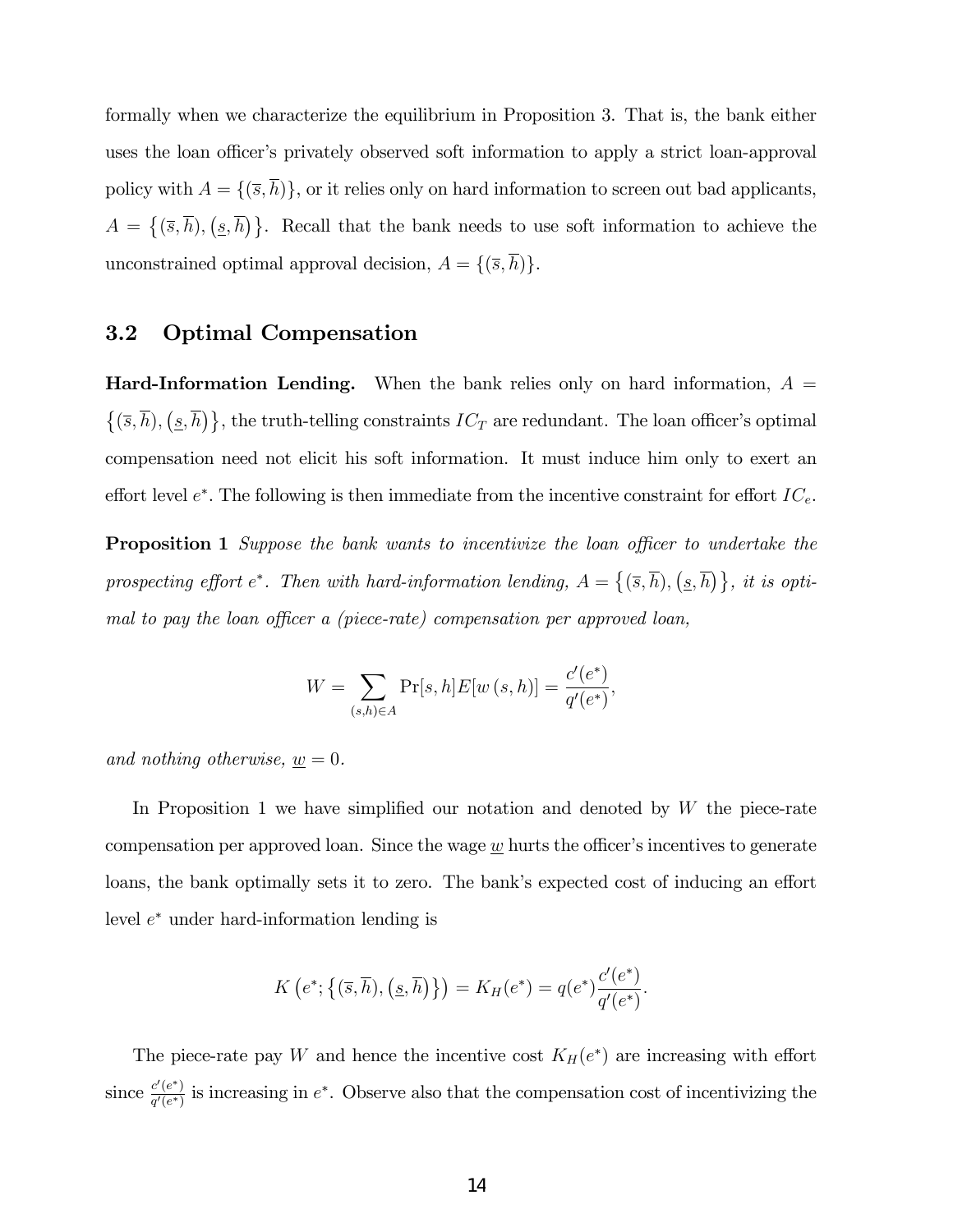loan officer to exert the effort level  $e^*$  is larger than the cost of effort itself,  $q(e^*)\frac{c'(e^*)}{c'(e^*)}$  $\frac{c(e)}{q'(e^*)} >$  $c(e^*)$ , i.e., the loan officer obtains a rent when his effort level is not observable.

Soft-Information Lending.<sup>8</sup> When the bank uses soft information in addition to hard information,  $A = \{(\overline{s}, \overline{h})\}$ , the truth-telling constraints  $IC_T$  are relevant and become

$$
E[w(\overline{s},\overline{h})] \geq \underline{w}, \tag{4}
$$

$$
\underline{w} \geq E[w(\overline{s}, \overline{h}) | \underline{s}]. \tag{5}
$$

Consider first constraint (4). When both hard and soft information are positive,  $(s, h)$  $(\overline{s}, \overline{h})$ , and the loan officer tells the truth, the loan is accepted and the loan officer expects to be paid  $E[w(\bar{s}, \bar{h})]$ . If the loan officer lies, so that the loan is rejected, he is paid <u>w</u>. Hence, truth-telling requires  $E[w(\bar{s}, \bar{h})] \geq \underline{w}$  when  $(s, h) = (\bar{s}, \bar{h})$ . Consider next constraint (5). When only hard information is positive,  $(s, h) = (\underline{s}, \overline{h})$ , the loan officer must prefer the wage  $\underline{w}$  to the expected pay  $E[w(\overline{s}, \overline{h}) | \underline{s}]$  since truth-telling leads to loan rejection whereas lying leads to loan acceptance. Note finally that when hard information is negative,  $(s, h) = (s, h)$ , the loan is always rejected and the bank does not need to elicit soft information. Hence, conditions (4) and (5) completely capture the truth-telling constraints  $IC_T$ .

With soft information lending, the incentive constraint  $IC_e$  becomes

$$
\Pr[\overline{s}, \overline{h}] \left[ E[w(\overline{s}, \overline{h})] - \underline{w} \right] = \frac{c'(e^*)}{q'(e^*)},\tag{6}
$$

since the loan officer receives the pay  $w(s, h; R)$  only when both soft and hard information are positive. The following proposition characterizes the optimal compensation scheme with soft-information lending:<sup>9</sup>

<sup>&</sup>lt;sup>8</sup>We refer to this lending regime as soft-information lending, even though the bank also uses the readily available hard information.

 $9$ Though we find it more intuitive to express compensation in terms of the conditional probabilities, it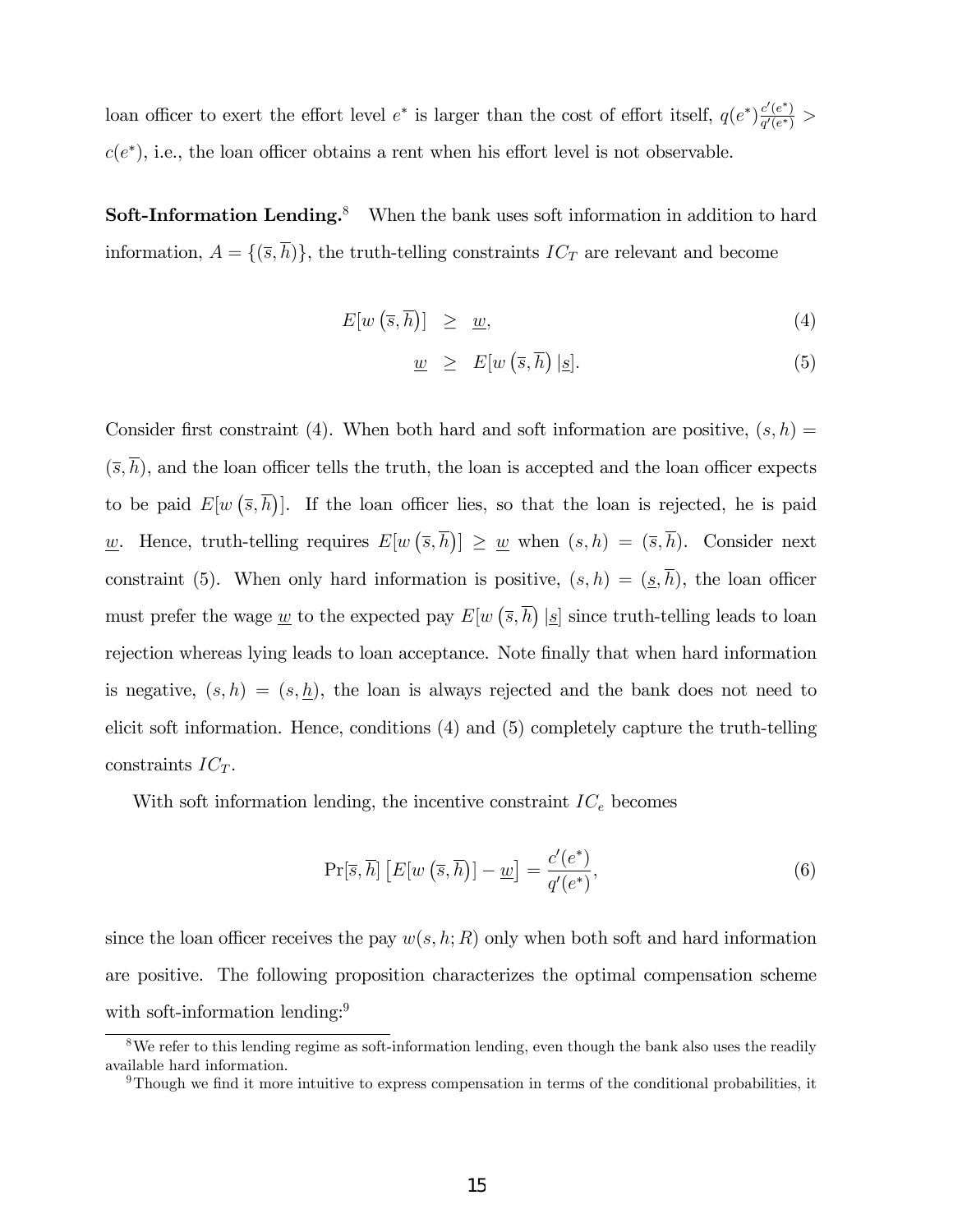**Proposition 2** Suppose the bank wants to incentivize the loan officer to undertake the prospecting effort  $e^*$ . Then with soft-information lending,  $A = \{(\bar{s}, h)\}\$ , the optimal compensation scheme consists of i) pay for loans that are made and perform and ii) pay when no loan is made:

$$
w(\overline{s}, \overline{h}; R^s) = \overline{w} = \frac{c'(e^*)}{q'(e^*)} \frac{1}{p \Pr[\overline{s}, \overline{h}] \left( \Pr[\overline{\theta} | \overline{s}, \overline{h}] - \Pr[\overline{\theta} | \underline{s}, \overline{h}] \right)},
$$
  

$$
w(\overline{s}, \overline{h}; 0) = 0,
$$
  

$$
\underline{w} = \frac{c'(e^*)}{q'(e^*)} \frac{\Pr[\overline{\theta} | \underline{s}, \overline{h}]}{\Pr[\overline{s}, \overline{h}] \left( \Pr[\overline{\theta} | \overline{s}, \overline{h}] - \Pr[\overline{\theta} | \underline{s}, \overline{h}] \right)}.
$$

Proof. See Appendix.

The loan officer must receive some positive pay  $w$  to induce truth-telling when soft information is negative and the loan is rejected (condition  $(5)$ ). A higher pay w, however, undermines his incentives to generate loan-making opportunities in the first-place (condition (6)). Hence, the bank sets the pay  $\underline{w}$  as low as condition (5) allows. To counter the negative incentive effect of the pay  $\underline{w}$ , the bank must increase its pay when a loan is made. The cheapest way to provide such pay is to give a bonus when the borrower succeeds,  $w(\overline{s}, \overline{h}; 0) = 0$ , since the probability of failure is larger when the loan officer lies,  $1 - \Pr[\overline{\theta} | \underline{s}, \overline{h}]p > 1 - \Pr[\overline{\theta} | \overline{s}, \overline{h}]p.$  Thus, setting  $w(\overline{s}, \overline{h}; R^s) > w(\overline{s}, \overline{h}; 0) = 0$  minimizes the bank's cost of compensation when the loan officer wrongly pretends that soft information is positive.

From Proposition 2, the ratio  $\frac{\overline{w}}{w}$  of pay when a (successful) loan is made and when it can also be readily expressed in terms of the model's primitives:

$$
\overline{w} = \frac{c'(e^*)}{q'(e^*)} \frac{1}{p} \frac{\mu_0(\rho_H - \rho_S) + \rho_S(1 - \rho_H)}{\mu_0(1 - \mu_0)\rho_H(1 - \rho_H)(2\rho_S - 1)},
$$
  
\n
$$
\underline{w} = \frac{c'(e^*)}{q'(e^*)} \frac{1 - \rho_S}{(1 - \mu_0)(1 - \rho_H)(2\rho_S - 1)}.
$$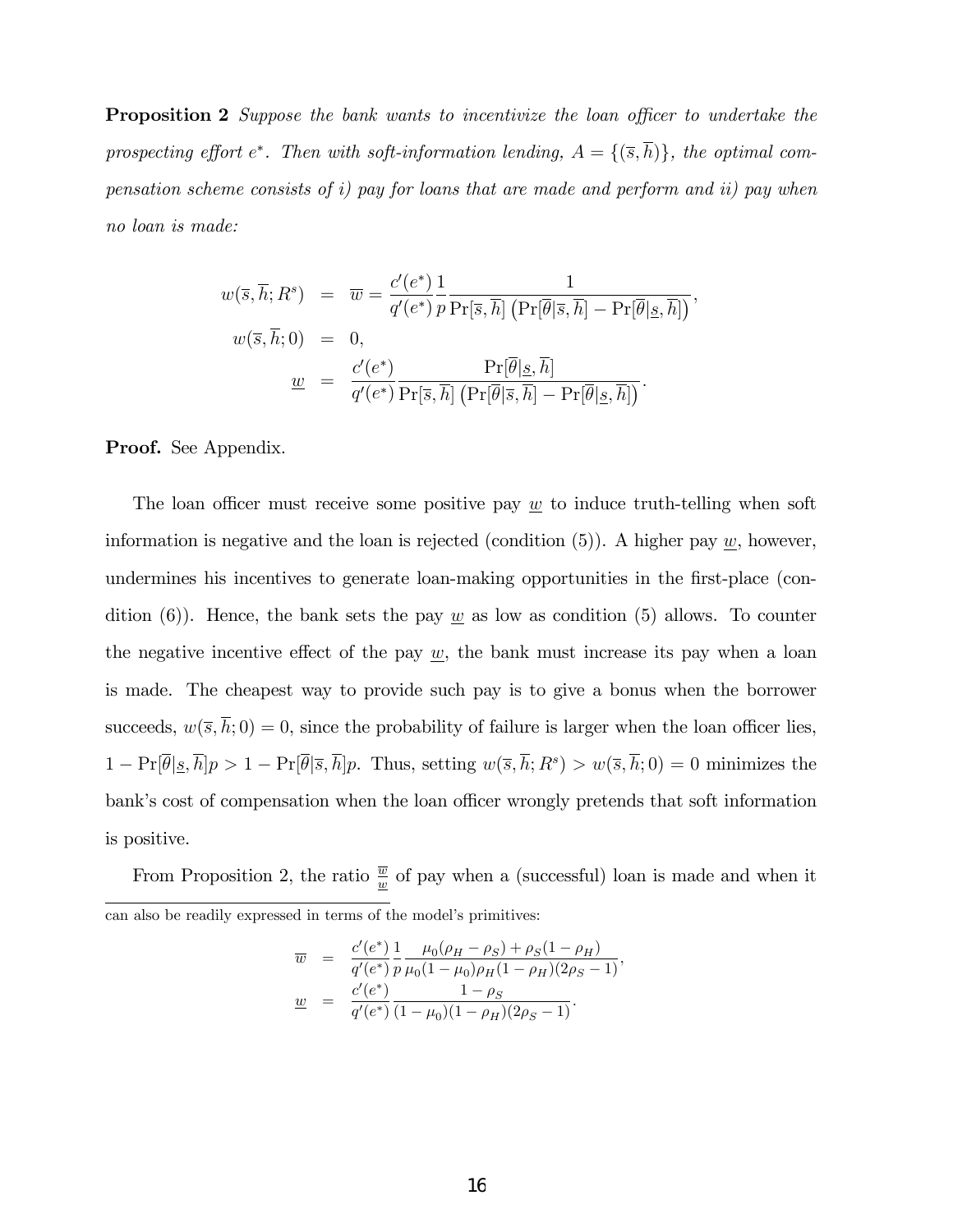is not made, is given by

$$
\frac{\overline{w}}{\underline{w}} = \frac{1}{\Pr[\overline{\theta}|\underline{s}, \overline{h}]} > 1,\tag{7}
$$

where the term in the denominator is the conditional probability that a loan would perform if it was wrongly approved after bad soft information. When this is higher, though still sufficiently low so that the respective NPV is negative, the ratio must be lower so as to keep the loan officer from lying about bad soft information.

**Comparison.** Substituting from Proposition 2, the bank's expected cost of implementing an effort level  $e^*$  by the loan officer under soft information lending becomes

$$
K\left(e^*\,;\{\left(\overline{s},\overline{h}\right)\}\right)=K_S(e^*)=\frac{c'(e^*)}{q'(e^*)}\left[q(e^*)+\frac{\Pr[\overline{\theta}|\underline{s},\overline{h}]}{\Pr[\overline{s},\overline{h}]\left(\Pr[\overline{\theta}|\overline{s},\overline{h}]-\Pr[\overline{\theta}|\underline{s},\overline{h}]\right)}\right].
$$

Thus, the cost of compensation now contains both the incentive component  $K_H(e^*)$  $q(e^*)\frac{c'(e^*)}{a'(e^*)}$  $\frac{\partial^{\alpha}(e^{\alpha})}{\partial q^{\prime}(e^{\alpha})}$  to generate loans and the additional cost of inducing the loan officer to reveal his soft information truthfully,

$$
K_S(e^*) - K_H(e^*) = \underline{w} = \frac{c'(e^*)}{q'(e^*)} \frac{\Pr[\overline{\theta}|\underline{s}, \overline{h}]}{\Pr[\overline{s}, \overline{h}] \left(\Pr[\overline{\theta}|\overline{s}, \overline{h}]\right) - \Pr[\overline{\theta}|\underline{s}, \overline{h}]\}}.
$$
(8)

The additional cost of eliciting soft information is given by the base wage  $w$  and it increases with effort. To induce a higher effort from the loan officer, the bank must increase the wedge between the expected pay he obtains when a loan is accepted and when it is rejected (condition  $(6)$ ). A higher wedge, however, increases the loan officer's incentive to lie about his soft information (condition (5)). The bank must, therefore, increase also the base wage and, hence, the rent the loan officer receives. In fact, we know from expression (7) that preserving truth-telling incentives requires the bank to keep the ratio  $\frac{\overline{w}}{w}$  constant.

For future reference, we state the preceding observations formally.

**Corollary 1** The expected cost of inducing a higher level of prospecting effort,  $e^*$ , increases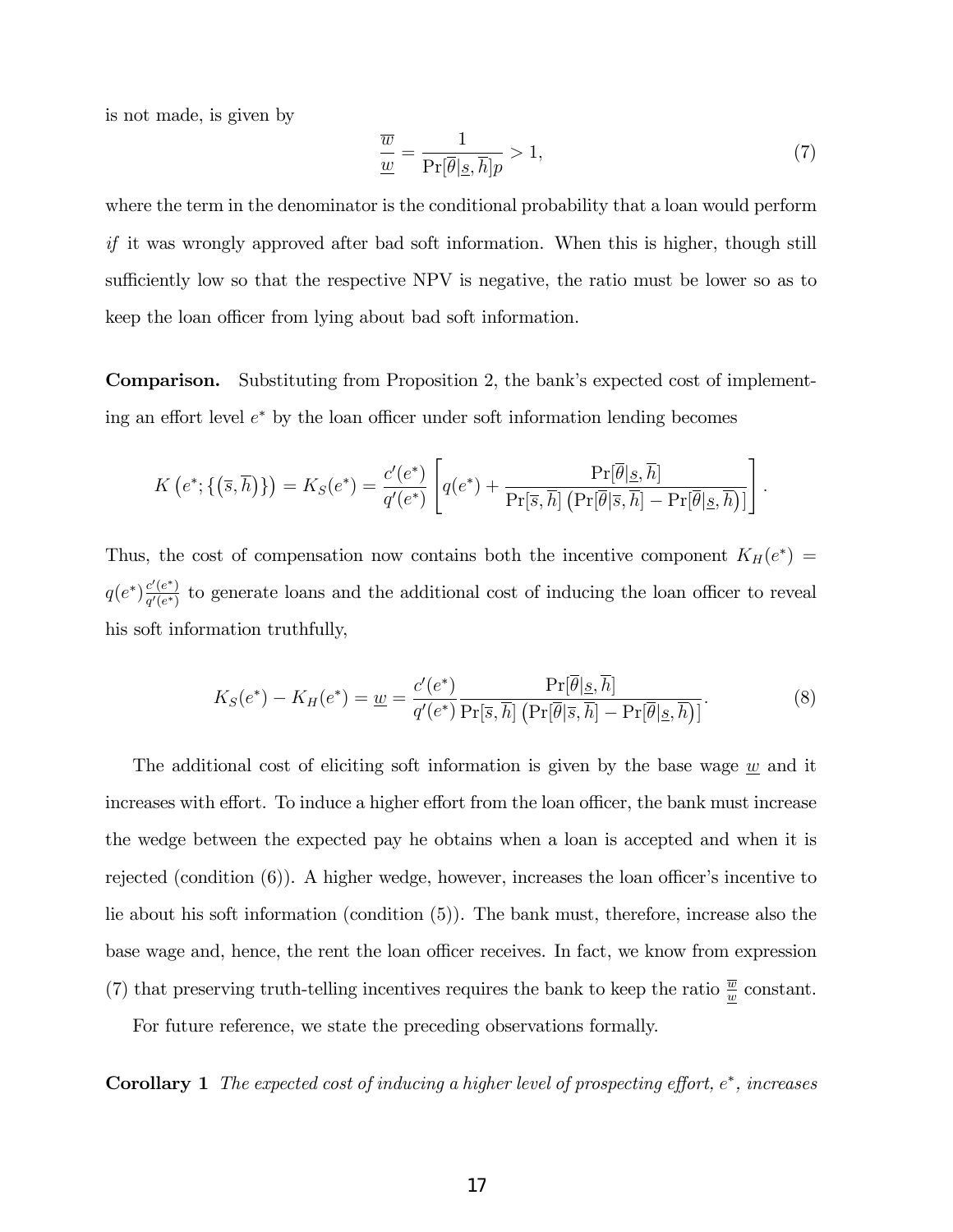under both hard- and soft-information lending. Moreover, the additional cost of eliciting soft information,  $K_S(e^*) - K_H(e^*)$ , also increases with effort.

**Discussion of Mechanism** We have made two key specifications about the contracting environment in our model. First, we take a mechanism-design approach where compensation and, in particular, the loan approval decision can be verifiably conditioned on hard information, as well as on the soft information revealed by the loan officer (his  $\lq$ message $\lq$ ). Second, the loan officer receives a single level of pay when no loan is made, irrespective of whether there is no loan application or an application is rejected.

It may be argued that while hard information, as well as the communicated soft information, are both observable to the bank, this may not be true for outsiders such as courts. After all, a bank's scoring rule should be its private information. In that case, it would be appropriate to solve for a game in which the bank cannot commit to a loan approval decision. Nevertheless, our preceding characterization carries over since, as we now show, there is no commitment problem for the bank. Under hard-information lending, the bank strictly prefers not to approve a loan when  $h = \underline{h}$ . Whether the bank wants to approve a loan when  $h = \overline{h}$  depends on the amount of compensation W that is necessary to induce an effort level  $e^*$ . Although the compensation W may not be low enough to approve a loan for an *arbitrary* effort level  $e^*$ , this cannot be the case for the *optimal* choice of  $e^*$  as the bank makes profits from lending. The same argument applies to soft-information lending.

Hence, even when hard-information is not verifiable by outsiders, we obtain the same outcome as characterized before. This observation has also the following implication. Recall our restriction that the loan officer receives the same wage  $w$  regardless of whether an application was rejected or not generated in the first place. We argued above that when paying the loan officer separately for each new application, this would distort incentives as he would then, for instance, turn to more easily accessible though ultimately less promising borrowers. When hard information was verifiable, the bank could partly forestall this by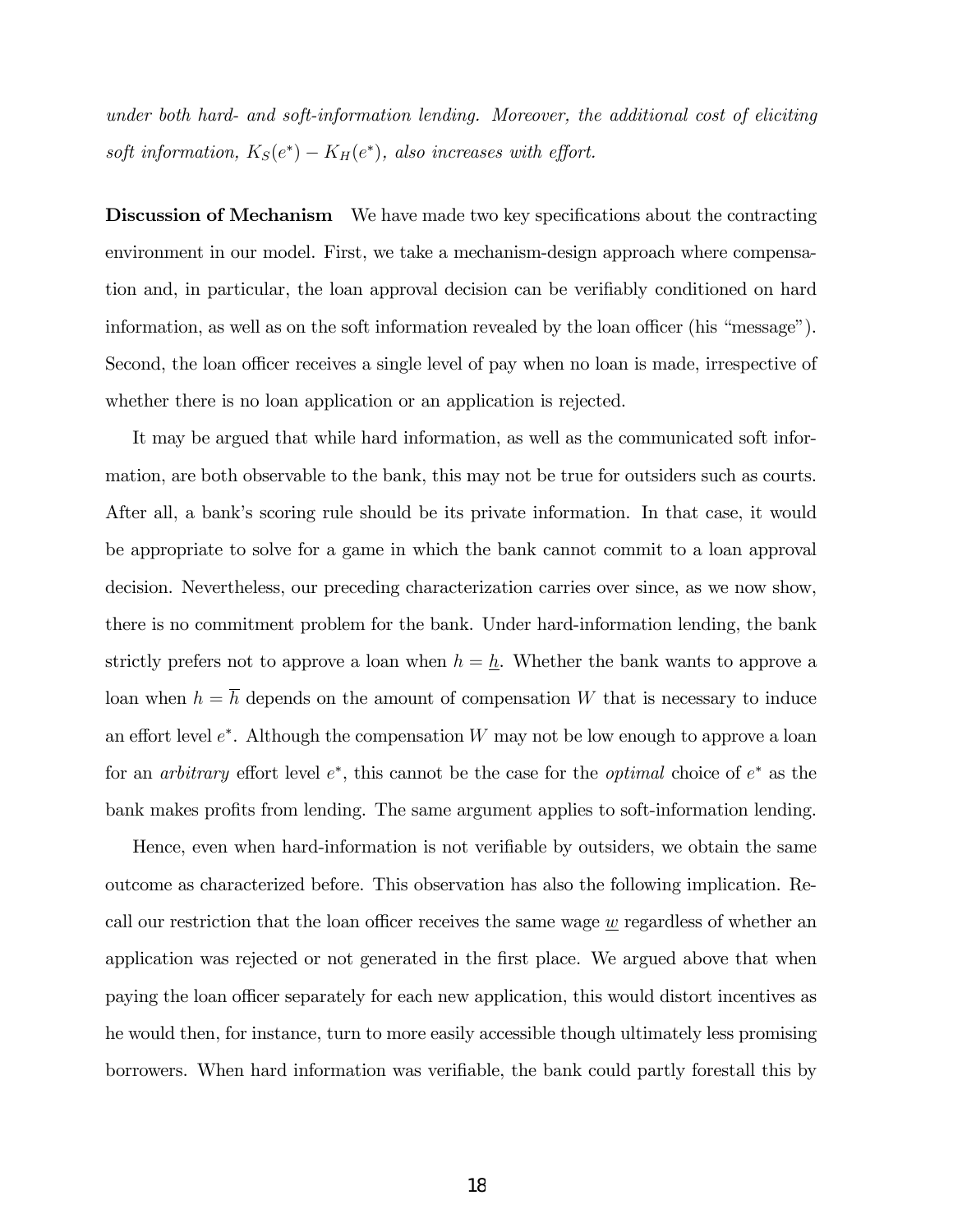only paying for an application when this generated positive hard information. This, however, is no longer feasible when, as we currently assume, hard information is not verifiable by outsiders. This observation further supports our restriction to the characterized simple compensation.

# 4 Equilibrium

In this section, we jointly determine the optimal lending regime and the optimal level of prospecting effort that the bank wants to induce. We do so in a model of competition that endogenizes how prospecting affects the demand for loans. This allows to conduct a comparative analysis of the lending regime and loan officer compensation in terms of competition in the loan market.

### 4.1 Competition and Loan Prospecting

Consider a local lender who must compete to defend his turf. The analysis in this section focuses on the loan officer's prospecting effort as the main strategic variable and isolates the effect of competition through the acquisition of new lending opportunities. We examine loan rate (price) competition, which is the standard channel hitherto examined in the literature, in Section 7.

The competition model consists of three sub-periods,  $\tau = 1, 2, 3$ , that play out in  $t = 1$ , i.e., after the loan officer's compensation contract was signed in  $t = 0$  and before soft and hard information are obtained from a potential borrower in  $t = 2$ .

Suppose for simplicity that there is a single potential borrower. At  $\tau = 3$ , the borrower himself becomes aware of his need for a loan and turns to the local lender. Consequently, if there was no alternative outside lender, loan prospecting by the incumbent local lender would be irrelevant. Eventually, the borrower realizes his need and turns up at the local lender's doorstep. Indeed, the idea of a borrower himself contacting potential lenders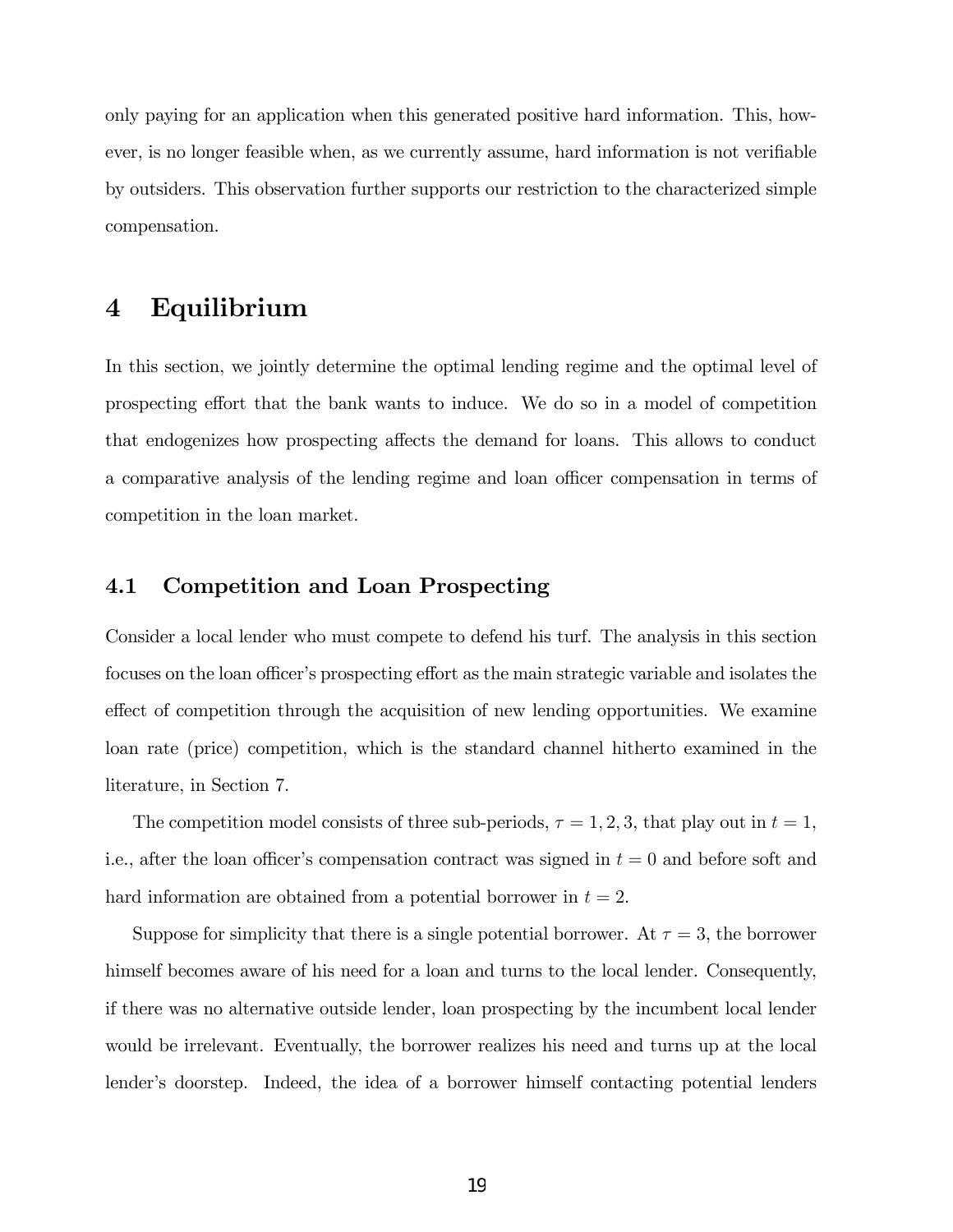prevails in the literature. Instead, we suppose that a distant lender can enter and contact the borrower at  $\tau = 2$ . The contact happens with probability  $\lambda_E$  and leads to the loss of the borrower for the local lender (cf., however, the extension in Section 7). To preempt the loss, the incumbent lender induces its loan officer to exert a prospecting effort  $e$  in order to contact the potential borrower first at  $\tau = 1$ . The local lender's preemptive contact occurs with probability  $\lambda_I(e)$ , where  $\lambda'_I > 0$  and  $\lambda''_I \leq 0$ . The overall probability for the local lender to have a loan-making opportunity, either at  $\tau = 1$  or at  $\tau = 3$ , is therefore

$$
q(e) = [1 - \lambda_E] + \lambda_E \lambda_I(e). \tag{9}
$$

Equation (9) connects the competition analysis with the contracting analysis of the previous Section. The equation bears close resemblance to standard demand functions. The elasticity with respect to the prospecting effort is

$$
\eta(e) = \frac{q'(e)}{q(e)}e = \frac{\lambda_I'\lambda_E}{[1 - \lambda_E] + \lambda_E\lambda_I(e)}e.
$$
\n(10)

The elasticity strictly increases in the prospecting of the rival lender,  $\lambda_E$ , which is our measure of competition in this Section. The reason it that first, when  $\lambda_E$  increases, the level  $q(e)$  decreases, i.e., "demand" shifts inwards as competition increases. Second, the derivative  $q'(e) = \lambda_E \lambda'_I$  increases, i.e., "demand" becomes more responsive to the local lender's own strategic variable: the loan prospecting effort  $e$ . To obtain explicit expressions, it is convenient to use a linear-quadratic specification with

$$
c(e) = \frac{1}{2\gamma}e^2, \quad \lambda_I(e) = e,\tag{11}
$$

and hence

$$
\eta(e) = \frac{\lambda_E e}{1 - \lambda_E(1 - e)}.
$$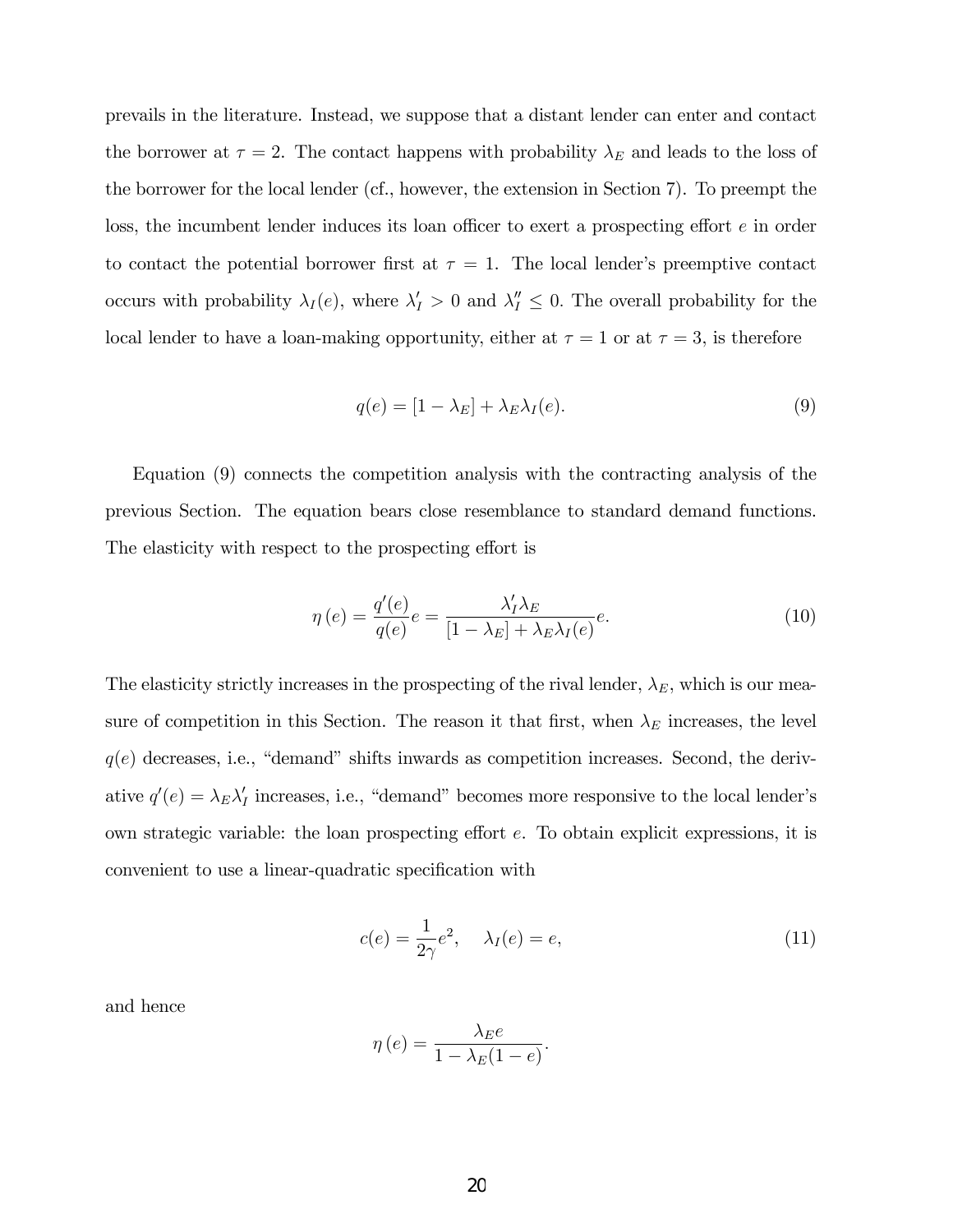### 4.2 Optimal Loan Prospecting

We now solve for the optimal prospecting effort that the bank wants to implement under both hard- and soft-information lending. Comparing the bank's profits at these effort levels then establishes when either regime is optimal.

Hard-Information Lending. When the bank uses only hard information in the loan approval decision,  $A_H = \{(\overline{s}, \overline{h}), (\underline{s}, \overline{h})\}$ , the prospecting effort it wants to implement maximizes

$$
\Pi(e^*; A_H) = q(e^*) \left[ \sum_{(s,h)\in A_H} \Pr[s, h] \left( \Pr[\overline{\theta}|s, h] p R^s - k \right) - \frac{c'(e^*)}{q'(e^*)} \right]. \tag{12}
$$

The following Lemma states the solution to the maximization problem:

**Lemma 1** Under hard-information lending, the bank optimally induces the loan officer to exert prospecting effort

$$
e_H^* = \frac{1}{2} \gamma \lambda_E \left( \sum_{(s,h)\in A_H} \Pr[s,h] \left( \Pr[\overline{\theta}|s,h] p R^s - k \right) - \frac{1-\lambda_E}{\gamma \lambda_E^2} \right),
$$

when the term in brackets is positive. Otherwise,  $e_H^* = 0$ . Higher competition (higher  $\lambda_E$ ) increases optimal prospecting effort  $e_H^*$  and relaxes the condition for a positive effort.

#### Proof. See Appendix.

Competition affects the bank's choice of the optimal prospecting effort through two channels. First, higher competition increases the marginal benefit of prospecting effort:  $q'(e) = \lambda_E$ . This is an immediate implication of our model of prospecting, where the benefit from prospecting is to forestall competition. The second channel works through the agency problem. More intense competition reduces both the bankís cost of inducing a given level of prospecting effort  $K_H(e^*)$  (and hence reduces the loan officer's rent  $K_H(e^*) - c(e^*)$ )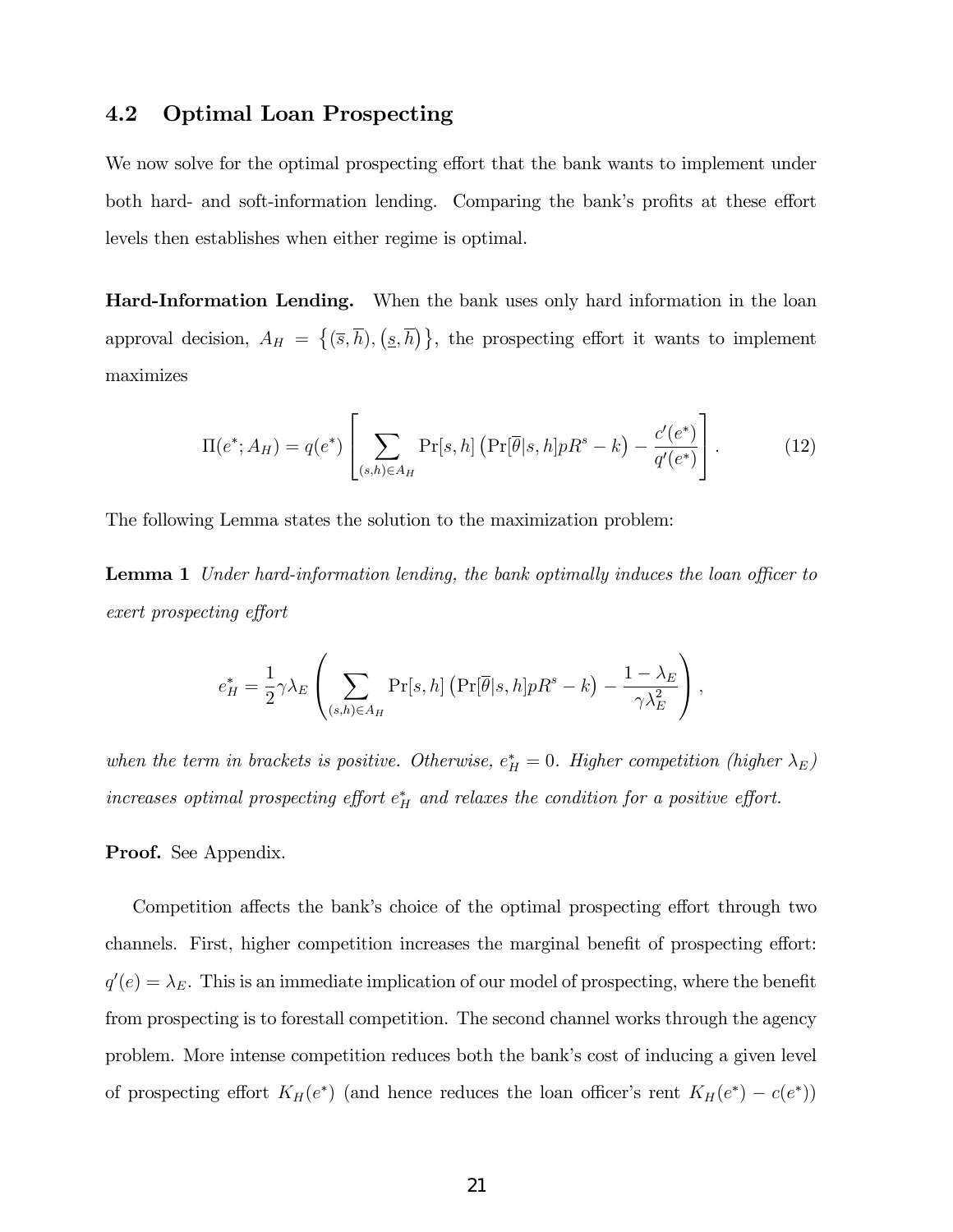and its marginal cost of inducing a higher level of effort  $K_H'(e^*)$ . To see this, recall that  $K_H(e^*) = q(e^*)c'(e^*)/q'(e^*)$  and that more intense competition increases the responsiveness of "demand" (higher  $q'(e)$ ) as well as shifts "demand" inwards (lower  $q(e^*)$ ). The bank's marginal cost of inducing effort is

$$
\frac{dK_H(e^*)}{de^*} = c'(e^*) + q(e^*)\frac{q'(e^*)c''(e^*) - q''(e^*)c'(e^*)}{q'(e^*)^2}
$$

$$
= \frac{1}{\gamma}e^* + \frac{1}{\gamma}\left[\frac{1}{\lambda_E} - (1 - e^*)\right],
$$

which is strictly decreasing in  $\lambda_E$ . Interestingly, both channels (marginal benefit of prospecting and agency cost) can also be seen when rewriting the expression from Lemma 1 as follows

$$
e_H^* = \gamma \frac{1}{1 + \eta^{-1} (e_H^*)} \left( \lambda_E \sum_{(s,h) \in A_H} \Pr[s,h] \left( \Pr[\overline{\theta} | s,h] p R^s - k \right) \right),
$$

since the elasticity  $\eta$  directly captures the effect of more intense competition on the slope and the location of the demand curve  $q(e^*)$ .<sup>10</sup>

Soft-Information Lending. When the bank uses soft information in the loan approval decision,  $A_S = \{(\overline{s}, \overline{h})\}\$ , the optimal prospecting effort maximizes

$$
\Pi(e^*; A_S) = q(e^*) \Pr[\overline{s}, \overline{h}] \left( \Pr[\overline{\theta} | \overline{s}, \overline{h}] p R^s - k \right) \n- \frac{c'(e^*)}{q'(e^*)} \left[ q(e^*) + \frac{1}{\Pr[\overline{s}, \overline{h}]} \frac{\Pr[\overline{\theta} | \underline{s}, \overline{h}]}{\Pr[\overline{\theta} | \overline{s}, \overline{h}]} - \Pr[\overline{\theta} | \underline{s}, \overline{h}]\right].
$$
\n(13)

Lemma 2 derives the optimal prospecting effort with soft information:

**Lemma 2** Under soft-information lending, the bank optimally induces the loan officer to

<sup>&</sup>lt;sup>10</sup>The expression  $1+\eta^{-1}$  is a standard measure of market power, as with price competition it measures how much a firm, facing a residual demand curve, can set the price above marginal cost.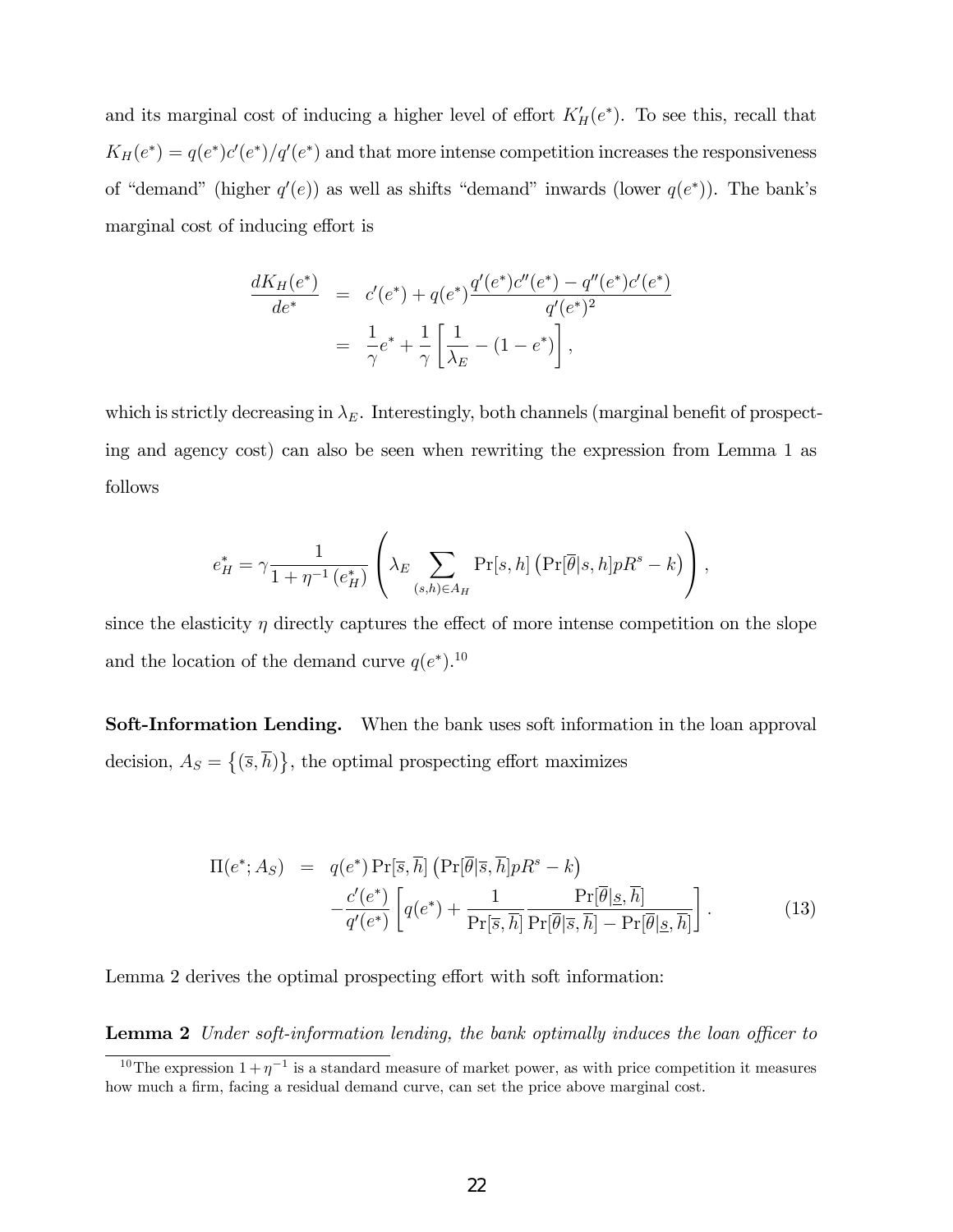exert prospecting effort

$$
e^*_S = \frac{1}{2} \gamma \lambda_E \left( \Pr[\overline{s},\overline{h}] \left( \Pr[\overline{\theta} | \overline{s},\overline{h}] p R^s - k \right) - \frac{1-\lambda_E}{\gamma \lambda_E^2} - \frac{1}{\gamma \lambda_E^2} \frac{1}{\Pr[\overline{s},\overline{h}]} \frac{\Pr[\overline{\theta} | \underline{s},\overline{h}]}{\Pr[\overline{\theta} | \overline{s},\overline{h} ] - \Pr[\overline{\theta} | \underline{s},\overline{h}]} \right),
$$

when the term in brackets is positive. Otherwise,  $e^*_S = 0$ . Higher competition (higher  $\lambda_E$ ) increases optimal prospecting effort  $e^*_{S}$  and relaxes the condition for a positive effort.

Proof. See Appendix.

Compared to hard-information lending, the expression for the optimal prospecting effort with soft-information lending contains an extra term, which is caused by the cost of eliciting the loan officer's soft information (given in  $(8)$ ).

### 4.3 Competition and Optimal Lending Regime

So far we only considered hard- and soft information lending  $(A = \{(\overline{s}, \overline{h}), (s, \overline{h})\}$  or  $A = \{(\overline{s}, \overline{h})\}\)$ . Proposition 3 confirms that this is without loss of generality: It is indeed optimal for the bank to accept loan applications only when hard information is positive, or to use soft information to further screen such applications. Building on Lemmas 1 and 2, we now show that the bank switches from soft- to hard information lending when the intensity of competition increases beyond a threshold level.<sup>11</sup>

Proposition 3 The bank optimally chooses between two lending regimes. Either a loan is approved only when hard information is positive ("hard-information lending",  $A =$  $\{(\overline{s}, \overline{h}), (\underline{s}, \overline{h})\}\}\$  or loan approval also requires that the loan officer's soft information is positive ("soft-information lending",  $A = \{(\overline{s}, \overline{h})\}\)$ . When either lending regime is optimal for some level of competition  $\lambda_E$ , then there exists a cutoff  $0 < \hat{\lambda}_E < 1$ , such that the

 $11$ <sup>11</sup>To save space, we restrict the exposition to the case when there is indeed a variation in the bank's lending regime as competition changes, i.e., when either lending regime is optimal for some values of  $\lambda_E$ . It is, however, straightforward that soft-information lending is optimal for very low values of  $\lambda_E$ , where both  $e^*_S = e^*_H = 0$  (cf. Lemmas 1 and 2).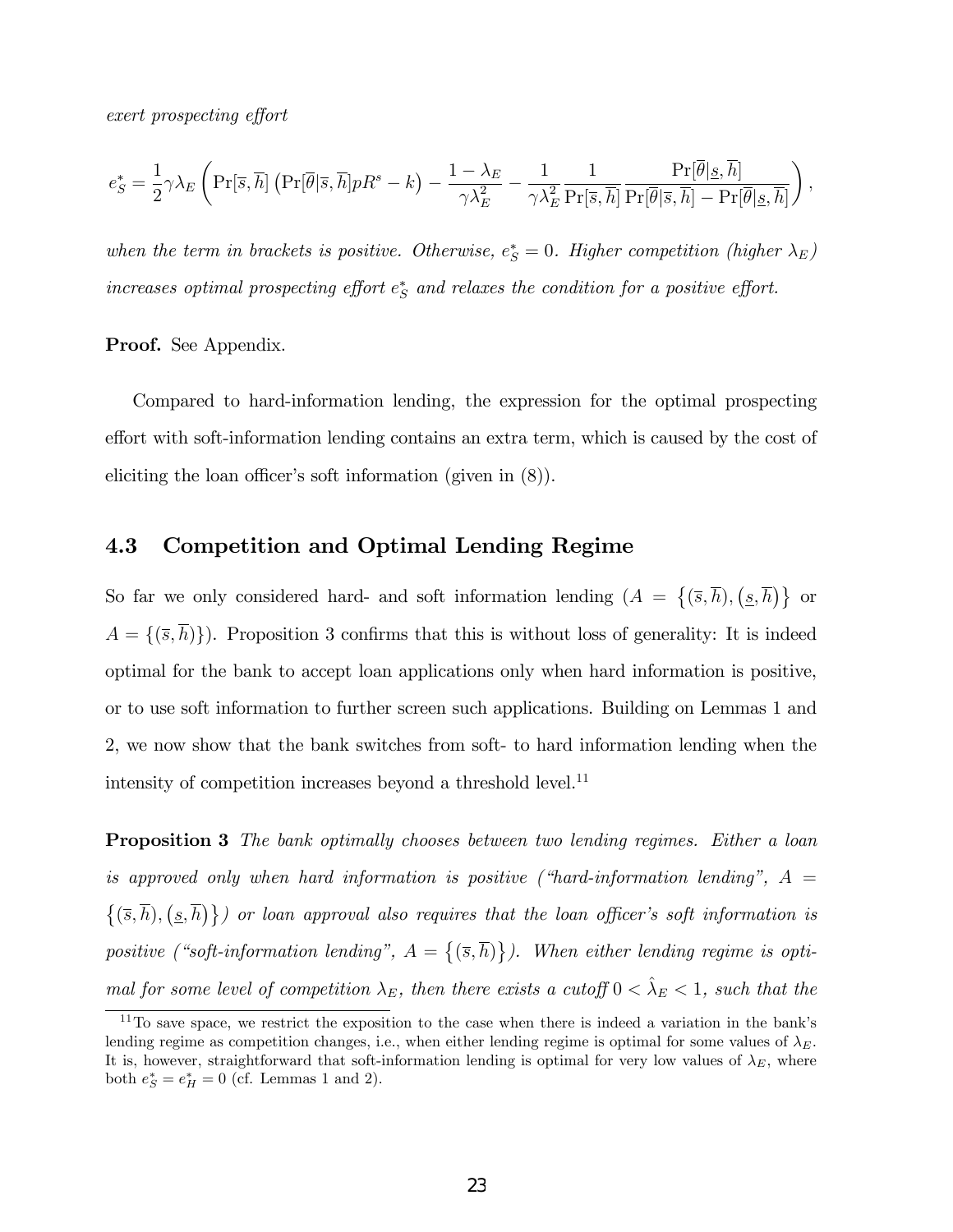bank prefers the hard-information lending regime when competition is sufficiently intense,  $\lambda_E > \hat{\lambda}_E$ , while it prefers the soft-information lending regime when  $\lambda_E < \hat{\lambda}_E$ . At  $\lambda_E = \hat{\lambda}_E$ the bank is indifferent.

Proof. See Appendix.

The intuition for Proposition 3 builds on the observation that more intense competition leads to a higher optimal prospecting effort in both lending regimes (cf. Lemma 1) and Lemma 2). Moreover, a higher prospecting effort increases the cost of eliciting soft information (cf. Corollary 1). Taken together, as the bank optimally responds to more intense competition with higher incentives, it becomes increasingly costly to truthfully elicit soft information, which ultimately induces the bank to rely only on hard information. As noted in the introduction, this observation complements the view prevailing in the literature that (better) use of hard information itself intensifies competition, as it allows banks to overcome distance (cf. Petersen and Rajan, 2002). Taken together, this perspective as well as ours suggest a strong complementarity between increasing competition and the (exclusive) use of hard information in lending.

Further Comparative Analysis. As competition increases, regardless of the lending regime, the bank optimally elicits higher prospecting effort (cf. Lemma 1 and Lemma 2). Furthermore, we can show that as the bank switches towards hard-information lending, i.e., when  $\lambda_E = \hat{\lambda}_E$ , the optimally induced prospecting effort changes discontinuously:  $e_H^* > e_S^*$  at  $\lambda_E = \lambda_E$ . Altogether, when we vary  $\lambda_E$ , the prospecting effort that is induced under hard-information lending is thus always strictly higher than the effort under softinformation lending. Loan officers who perform merely the role of salespeople are, in equilibrium, more aggressive in prospecting for new loans. Further, the higher is  $\lambda_E$ , the steeper is their piece-rate compensation scheme (higher  $W$ ). Recall that under softinformation lending the loan officer's pay depends also on loan performance, and he obtains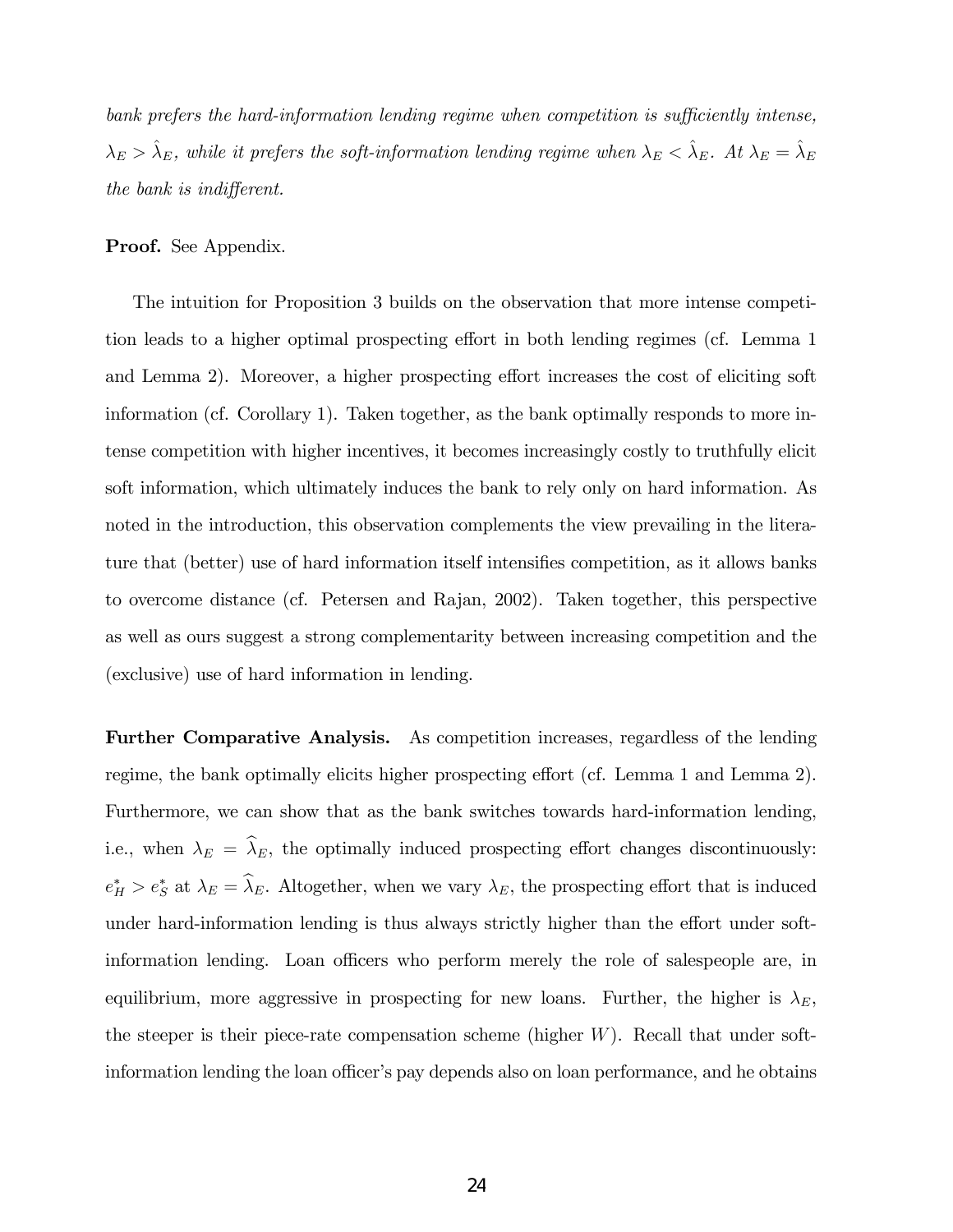compensation also when no loan is made ( $\underline{w} > 0$ ; cf. Proposition 2). Still, we can show that when  $\lambda_E$  increases, the "upside" that a loan officer receives under soft-information lending,  $\overline{w} - \underline{w}$ , also increases.

Finally, note that at  $\widehat{\lambda}_E$  there is a discrete shift in the average quality of loans, as soft information is no longer used to screen loans. At  $\widehat{\lambda}_E$  loan volume thus strictly increases both as prospecting effort increases and loan approval becomes more likely.

**Corollary 2** As competition intensifies (higher  $\lambda_E$ ), prospecting effort increases, average loan quality deteriorates, and the loan officer's incentives become steeper. Precisely:

i) Prospecting effort everywhere strictly increases with  $\lambda_E$ , and discretely so when the bank optimally switches to hard-information lending.

ii) As the bank switches (at  $\lambda_E = \widehat{\lambda}_E$ ) to hard-information lending, average loan quality deteriorates.

iii) The "upside" in the loan officer's pay (W under hard-information lending and  $\overline{w} - \underline{w}$ under soft-information lending) strictly increases with  $\lambda_E$ . For high competition and hardinformation lending, the loan officer is compensated only based on loan volume ( $\degree$  piece rate"), while for low competition and soft-information lending he receives a "base wage" next to a bonus that depends also on loan performance.

#### Proof. See Appendix.

Corollary 2 thus provides joint implications for compensation, the choice of lending regime (use of soft information or not), loan volume, and also the likelihood of default, all in terms of a change in competition as the exogenous variable. As noted in the introduction, casual evidence suggests that loan officers' compensation varies substantially across banks. Our analysis would suggest that the form of compensation is a function of loan officers' tasks. Agarwal and Wang (2009) show in a field experiment that introducing piece-rate compensation for small-business loan officers leads to a higher number of loans being made but also to higher default rates. The effect is stronger when loan applications contain more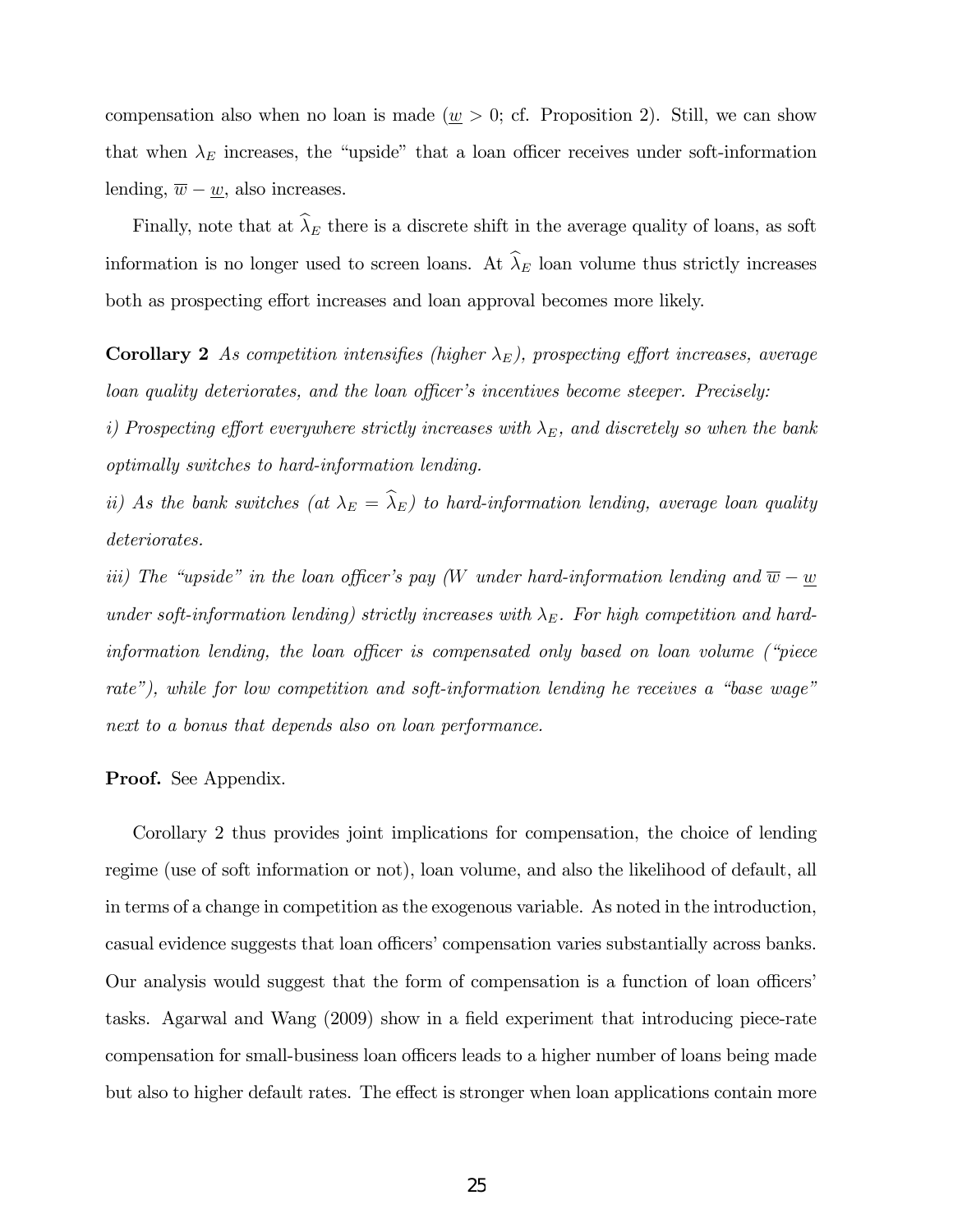soft information (see Cole, Kanz, and Klapper, 2010, for related experimental evidence). According to Corollary 2, a switch to hard-information lending would indeed lead to more high-powered incentives, together with an increase in loan volume and higher default rates. In our present comparative analysis, this would be triggered by more intense competition. In Section 6 we show that the joint prediction of steeper incentives and higher default rates through a lower lending standard holds also when, in an extended model, soft information continues to be used as competition increases, albeit to a lesser extent.

### 5 Loan Review

Up to now, the loan officer's compensation could be made contingent on the performance of the loan, R. For long-term loans such performance pay may be too expensive when the loan officer discounts payments that occur in the distant future more than the bank. We now extend our model to encompass the situation in which the loan officer's compensation is contingent only on some signal of future loan performance, instead of performance itself. Such a signal may arise from a review of the loan by the bank.

To extend the model, we add an additional period and stipulate that the loan repayment R is postponed from  $t = 3$  to  $t = 4$ . For sinplicity, the loan officer derives zero utility from being paid at this late stage. At  $t = 3$ , a verifiable signal  $r \in [\overline{r}, \underline{r}]$  becomes available. It is convenient to specify that r is a noisy signal of soft-information s with precision  $\psi$ ,

$$
\Pr[\overline{r}|\overline{s}] = \Pr[\underline{r}|\underline{s}] = \psi,\tag{14}
$$

where  $\frac{1}{2} < \psi < 1$ , and that r is independent of hard information. For simplicity, we set  $p = 1$  so that a high-type borrower  $\overline{\theta}$  always repays the loan. We can then think of r as a signal of the borrower type  $\theta$ :  $\Pr[\overline{r}|\overline{\theta}] = \Pr[\underline{r}|\underline{\theta}] = \rho_S \psi + (1 - \rho_S)(1 - \psi) > \frac{1}{2}$  $rac{1}{2}$ .

The loan officer's compensation is now contingent on the signal  $r$  instead of the repay-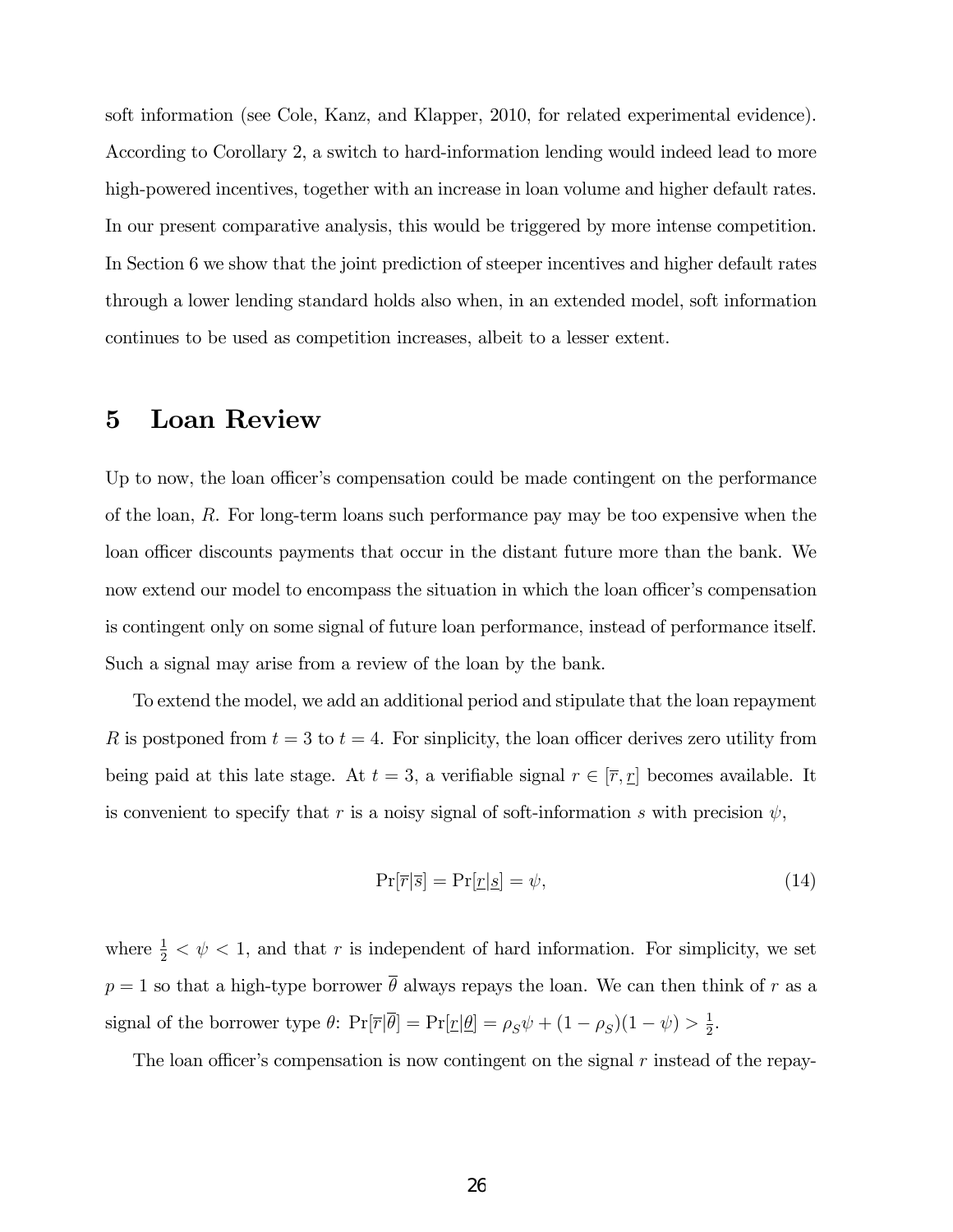ment  $R$ . In analogy to expression  $(2)$ , his expected compensation becomes

$$
E[w(\hat{s},h)|s] = \Pr[\overline{r}|s,h]w(\hat{s},h;\overline{r}) + (1 - \Pr[\overline{r}|s,h])w(\hat{s},h;\underline{r}).
$$

With that change, our analysis applies as before. The hard-information lending regime is not affected since the loan officer's optimal compensation depends on the volume of made loans and not on their performance. In the soft-information regime the structure of compensation is unchanged. It is still optimal to pay a bonus, which the bank now awards when the performance signal is positive,  $w(\hat{s}, h; \overline{r}) = \overline{w}_r > w(\hat{s}, h; \underline{r}) = 0$ , and to pay the loan officer a positive amount even when no loan is made,  $\underline{w}_r > 0$ .<sup>12</sup> The respective amounts are obtained in analogy to Proposition 2, except that they now depend on the probability of a positive signal conditional on the realization of soft and hard information,  $Pr[\overline{r}|s, h]$ , rather than the conditional probability of a high-type borrower,  $Pr[\theta|s, h]$ . Making this replacement and using (14) yields

$$
\overline{w}_r = \frac{c'(e^*)}{q'(e^*)} \frac{\psi}{\Pr[\overline{s}, \overline{h}](2\psi - 1)}
$$

$$
\underline{w}_r = \frac{c'(e^*)}{q'(e^*)} \frac{1 - \psi}{\Pr[\overline{s}, \overline{h}](2\psi - 1)}.
$$

The effect of a more precise performance signal is then immediate and stated formally in the following Proposition:

**Proposition 4** Suppose that the loan officer's compensation is contingent on a signal of future loan performance rather than actual performance itself (loan review). As the precision of the signal increases (higher  $\psi$ ): i) the ratio of bonus pay to base wage under soft-information lending  $\frac{\overline{w}_r}{\underline{w}_r}$  increases while the volume pay W under hard-information does not change, ii) the bank's additional cost of eliciting soft information (given by  $\underline{w}_r$ )

<sup>&</sup>lt;sup>12</sup>The argument is identical to the proof of Proposition 2. One only needs to change  $Pr[\overline{\theta}|s, h]$  to  $Pr[\overline{r}|s,h]$  (and set  $p=1$ ). The key is that  $Pr[\overline{r}|\overline{s},\overline{h}] > Pr[\overline{r}|\underline{s},\overline{h}]$ .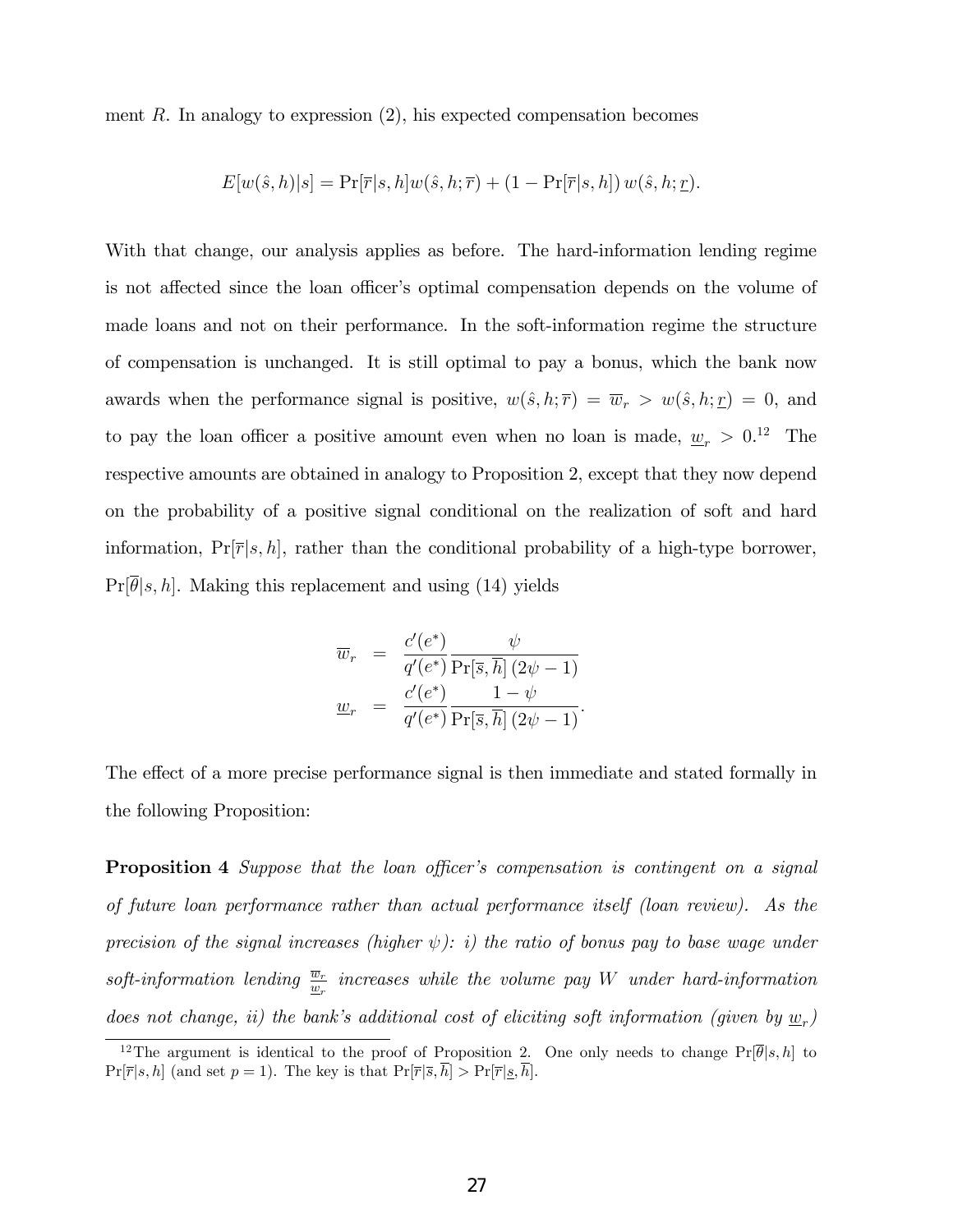decreases, and iii) the competition threshold  $\widehat{\lambda}_E$  at which the bank switches from soft- to hard-information lending increases.

A more precise signal of future loan performance reduces the loan officer's incentive to lie. He profits less from falsely claiming that his soft-information is positive, since he is less likely to receive the bonus. An increase in  $\psi$  reduces the probability  $Pr[\overline{\theta}|\underline{s}, \overline{h}]$  which allows the bank to set a higher ratio of pay  $\frac{\overline{w}_r}{\underline{w}_r}$ .

One possibility for the bank to increase the precision of  $r$  and hence to relax the agency problem under soft-information lending is to invest in a more thorough loan review process. Udell (1989) provides evidence that banks invest more in monitoring loans when they delegate more authority to loan officers, i.e., when one would expect the agency problem to be larger. Banks with a more thorough loan review process provide steeper compensation schemes to loan officers  $(\frac{\overline{w}_r}{w_r})$  under soft-information lending and are less likely to switch to hard-information lending when competition intensifies.

Another possibility to increase the precision of the loan performance signal is to shorten the maturity of loans.<sup>13</sup> In this case, banks that extend more short-term loans have steeper compensation schemes under soft-information lending and are more likely to maintain the use of soft-information as competition intensifies.

### 6 Excessive Lending

According to Corollary 2, our model predicts that as competition tilts the bank's choice towards hard-information lending, average loan quality decreases. It may be argued that this observation depends on the discrete change in the bank's lending practice around the competition threshold  $\lambda_E = \widehat{\lambda}_E$ . We now extend the model to show that this is not the case. At the cost of complicating notation and the exposition of results, we introduce a continuous signal for the loan officer's soft information. This allows to study a gradual

<sup>13</sup>We thank an anonymous referee for suggesting this interpretation.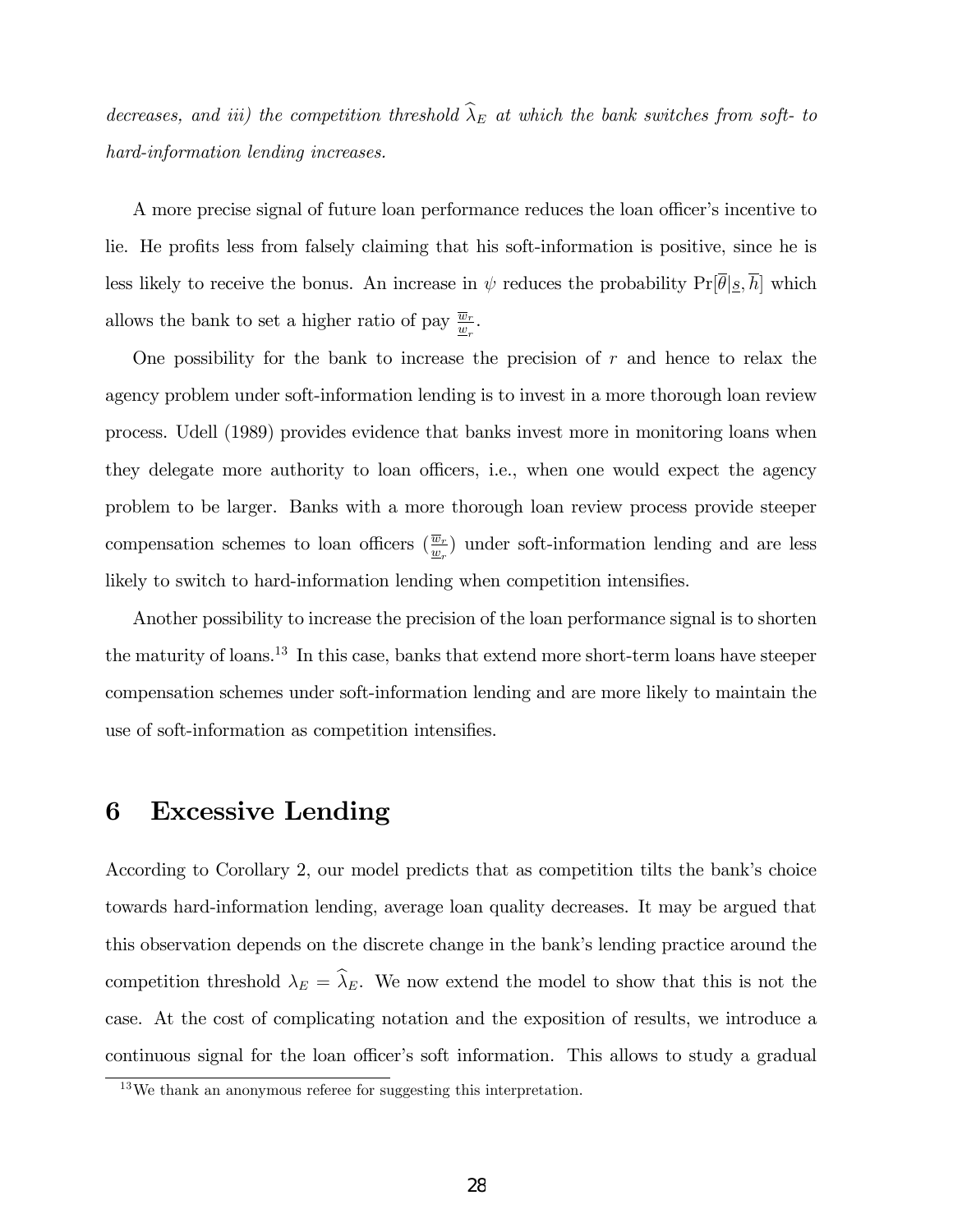effect of competition on the bank's lending behavior.

**Extending the Model** Allowing for a continuous soft-information signal  $s \in [\underline{s}, \overline{s}]$ , we denote the conditional probability of a high-type borrower by  $Pr[\overline{\theta}|s, h]$  and stipulate that it is strictly increasing in s and is strictly higher when  $h = \overline{h}$ . We also maintain that the bank can lend profitably when both hard and soft information are highest, i.e., when  $Pr[\theta|\overline{s}, h] > \mu^*$ , while the expected NPV from a loan is negative when hard and soft information (maximally) disagree,  $(\underline{s}, \overline{h})$  and  $(\overline{s}, \underline{h})$  (a fortiori, the NPV is negative at  $(\underline{s}, \underline{h})$ . In terms of first principles, we may stipulate that s is obtained from some signal-generating distribution  $F(s|\theta)$ , where  $F(s|\overline{\theta})$  dominates  $F(s|\underline{\theta})$  in the sense of the Monotone Likelihood Ratio Property and where  $f(s|\theta) > 0$  everywhere. This ensures the strict monotonicity of  $Pr[\overline{\theta}|s, h]$  in s. As s and h are still independently drawn, we have

$$
\Pr[\overline{\theta}|s,h] = \frac{\mu_0 f(s|\overline{\theta})\rho_H}{\mu_0 f(s|\overline{\theta})\rho_H + (1-\mu_0)f(s|\underline{\theta})(1-\rho_H)}.
$$
\n(15)

The characterization is analogous to the case with discrete signals. By optimality, a loan application will still be rejected when  $h = \underline{h}$ . When the bank does not use soft information, we can apply our previous analysis of hard-information lending. We characterize next the outcome when the bank uses soft information.

Compensation with Soft Information Under soft-information lending, the loanapproval decision now describes a subset of  $[s, \overline{s}]$  for which the loan is approved. As before, the cheapest way to provide incentive compatible pay is to have a bonus when the borrowers succeeds:  $w(s,\overline{h};\overline{R}) > w(s,h;0) = 0$ . Moreover, the bonus is independent of soft information,  $w(s,\overline{h};\overline{R}) = \overline{w}$  for all s, since there is nothing to be gained from soft information once it has been revealed and the loan has been approved. As before, there can be a wage <u>w</u> when no loan was made. Given the strict monotonicity of  $Pr[\theta|s, h]$  in s, the truth-telling constraints  $IC_T$  translate into an indifference condition: a loan is approved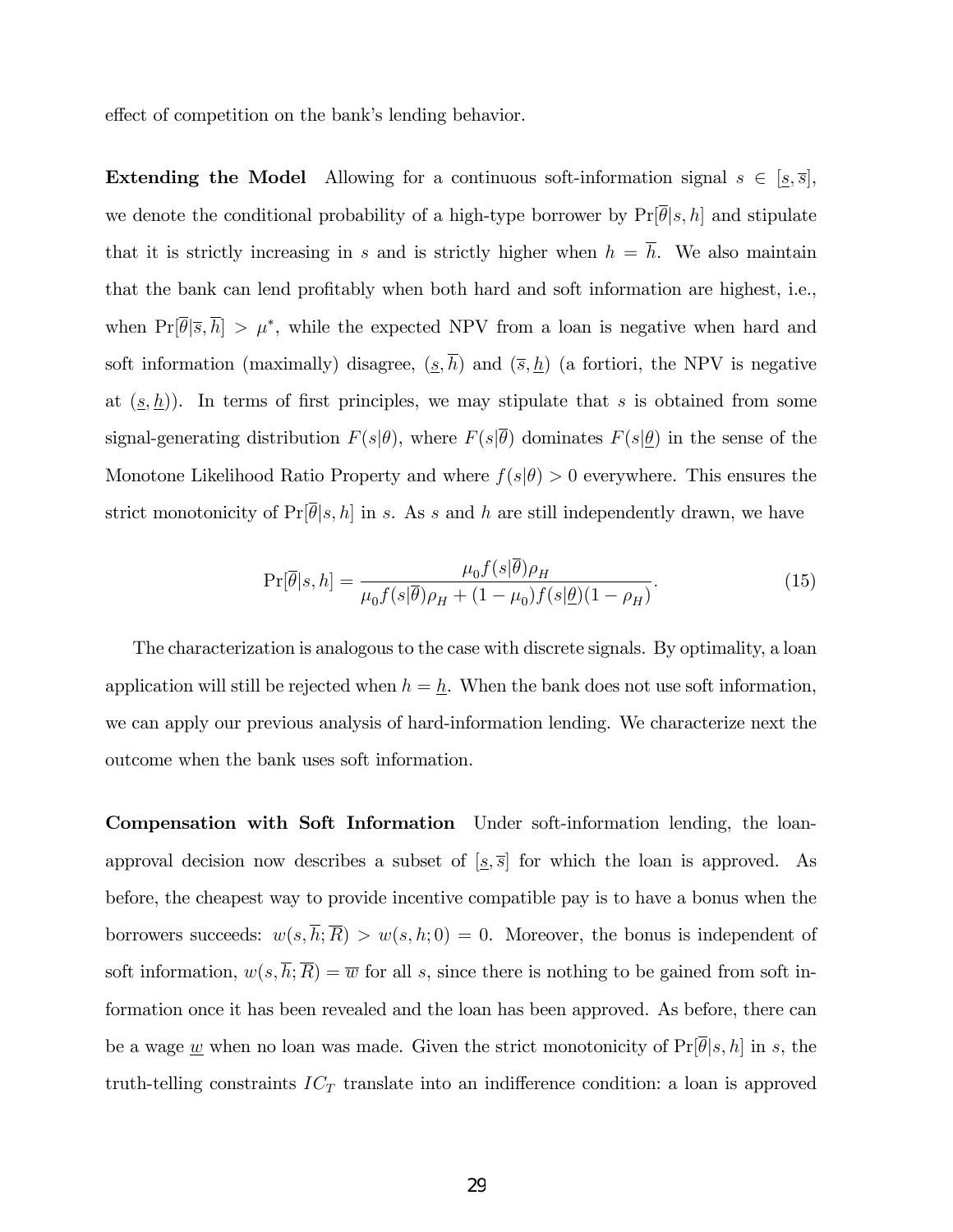when soft information is favorable enough,  $s \geq s^*$ , where at the "cutoff signal"  $s^*$  we have

$$
\Pr[\overline{\theta}|s^*, \overline{h}]p\overline{w} = \underline{w}.\tag{16}
$$

At the "cutoff signal"  $s = s^*$ , the loan officer is indifferent between the approval and rejection of a loan.

The incentive constraint  $IC_e$  to elicit prospecting effort  $e^*$  becomes

$$
\int_{s^*}^{\overline{s}} \left[ \Pr[\overline{\theta}|s,\overline{h}] p\overline{w} - \underline{w} \right] g(s|\overline{h}) ds = \frac{c'(e^*)}{q'(e^*)},\tag{17}
$$

where we have used  $g(s|h) = \mu_0 f(s|\theta) \rho_H + (1-\mu_0)f(s|\theta)(1-\rho_H)$  to abbreviate the notation. As before, to induce effort, the wedge between the expected compensation when a loan is approved and  $\underline{w}$  must be sufficiently large. From the two incentive constraints (16) and  $(17)$ , we obtain the characterization of the loan officer's compensation

$$
\overline{w} = \left[ \frac{c'(e^*)}{q'(e^*)} \right] \frac{1}{p} \frac{1}{\int_{s^*}^{\overline{s}} \left( \Pr[\overline{\theta}|s,\overline{h}] - \Pr[\overline{\theta}|s^*,\overline{h}] \right) g(s|\overline{h}) ds} \tag{18}
$$

$$
\underline{w} = \left[ \frac{c'(e^*)}{q'(e^*)} \right] \frac{\Pr[\overline{\theta}|s^*, \overline{h}]}{\int_{s^*}^{\overline{s}} \left( \Pr[\overline{\theta}|s, \overline{h}] - \Pr[\overline{\theta}|s^*, \overline{h}] \right) g(s|\overline{h}) ds} \tag{19}
$$

and the bank's compensation cost under soft-information lending

$$
K_S(e^*,s^*) = \left[\frac{c'(e^*)}{q'(e^*)}\right] \left[q(e^*) + \frac{\Pr[\overline{\theta}|s^*,\overline{h}]}{\int_{s^*}^{\overline{s}} \left(\Pr[\overline{\theta}|s,\overline{h}] - \Pr[\overline{\theta}|s^*,\overline{h}]\right) g(s|\overline{h}) ds}\right].
$$

That is,  $K_S(e^*, s^*)$  captures the bank's compensation cost when it induces prospecting effort  $e^*$  and a loan-approval cutoff  $s^*$ . The expression is analogous to the one with a discrete signal for soft information, except that: i) the loan officer is now indifferent between loan approval and rejection when  $s = s^*$ , whereas before he was indifferent when  $s = s$ , and ii) to obtain the loan officer's expected compensation when a loan is approved we now have to take the expecation over realizations  $s > s^*$ , instead of taking only the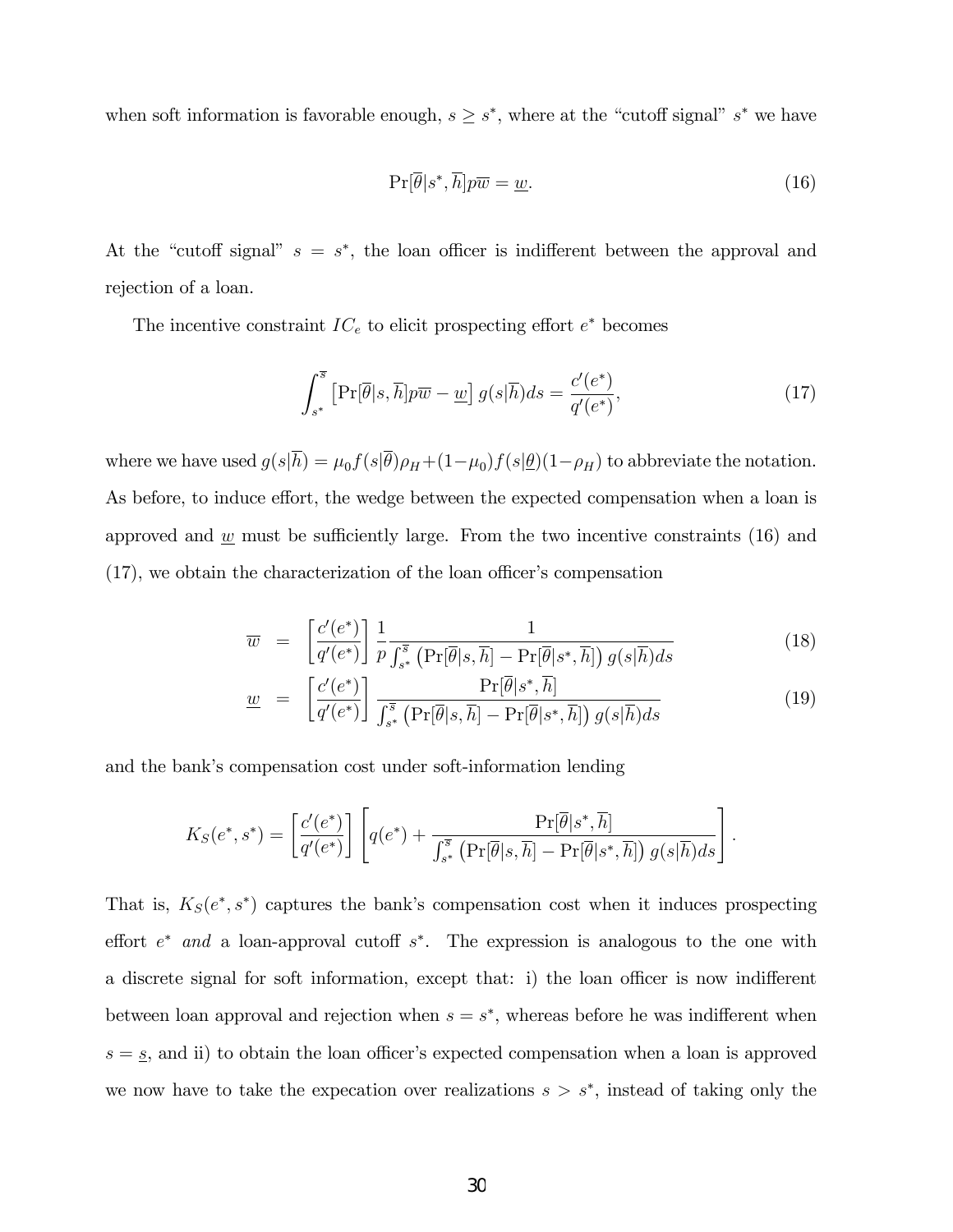realization  $s = \overline{s}$ .

Loan Approval with Soft Information Compared to the case with a discrete softinformation signal, the bank now has one more choice variable: the cutoff  $s^*$ . For a given prospecting effort  $e^*$ , the bank's optimal choice of  $s^*$  maximizes its profits

$$
\Pi(e^*, s^*) = q(e^*) \int_{s^*}^{\overline{s}} \left[ p R^s \Pr[\overline{\theta}|s, \overline{h}] - k \right] g(s|\overline{h}) ds - K_S(e^*, s^*).
$$

In what follows, we assume that the optimization problem is strictly concave. When  $s^* > \underline{s}$ so that soft information is indeed used, the optimal cutoff  $s^*$  solves the first-order condition

$$
-q(e^*)\left[pR^s\Pr[\overline{\theta}|s^*,\overline{h}]-k\right]g(s^*|\overline{h})=\frac{\partial}{\partial s^*}K_S(e^*,s^*).
$$
\n(20)

The right-hand side of the condition is strictly negative: The bank's compensation cost under soft-information lending increases in the cutoff  $s^*$ .<sup>14</sup> The intuition follows, as before, from a more difficult balance between the loan officer's truth-telling and prospecting incentives. Since a higher cutoff  $s^*$  makes loan approval less likely, the bank must increase the loan performance bonus  $\overline{w}$  in order to maintain a prospecting effort  $e^*$ . A higher bonus, however, increases the loan officer's incentive to lie about soft-information in order to increase the chances of loan approval. To restore his incentive for truth-telling, the bank must increase the base wage  $w$  and pay him more when a loan is rejected, which in turn hurts his incentive to prospect. From the strict monotonicity of  $Pr[\overline{\theta}|s, h]$  in s, we see that the ratio of the loan officer's performance pay to his base wage

<sup>14</sup>Formally, the derivative is given by

$$
\left[\frac{c'(e^*)}{q'(e^*)}\right] \frac{\int_{s^*}^{\overline{s}} \Pr[\overline{\theta}|s,\overline{h}] g(s|\overline{h}) ds}{\left[\int_{s^*}^{\overline{s}} \left[\Pr[\overline{\theta}|s,\overline{h}] - \Pr[\overline{\theta}|s^*,\overline{h}] \right] g(s|\overline{h}) ds\right]^2} \frac{d \Pr[\overline{\theta}|s^*,\overline{h}]}{ds^*},
$$

where  $\frac{d \Pr[\theta | s^*, h]}{ds^*} > 0$  follows from the strict monotonicity of  $\Pr[\overline{\theta}|s, h]$  in s (cf. expression (15)).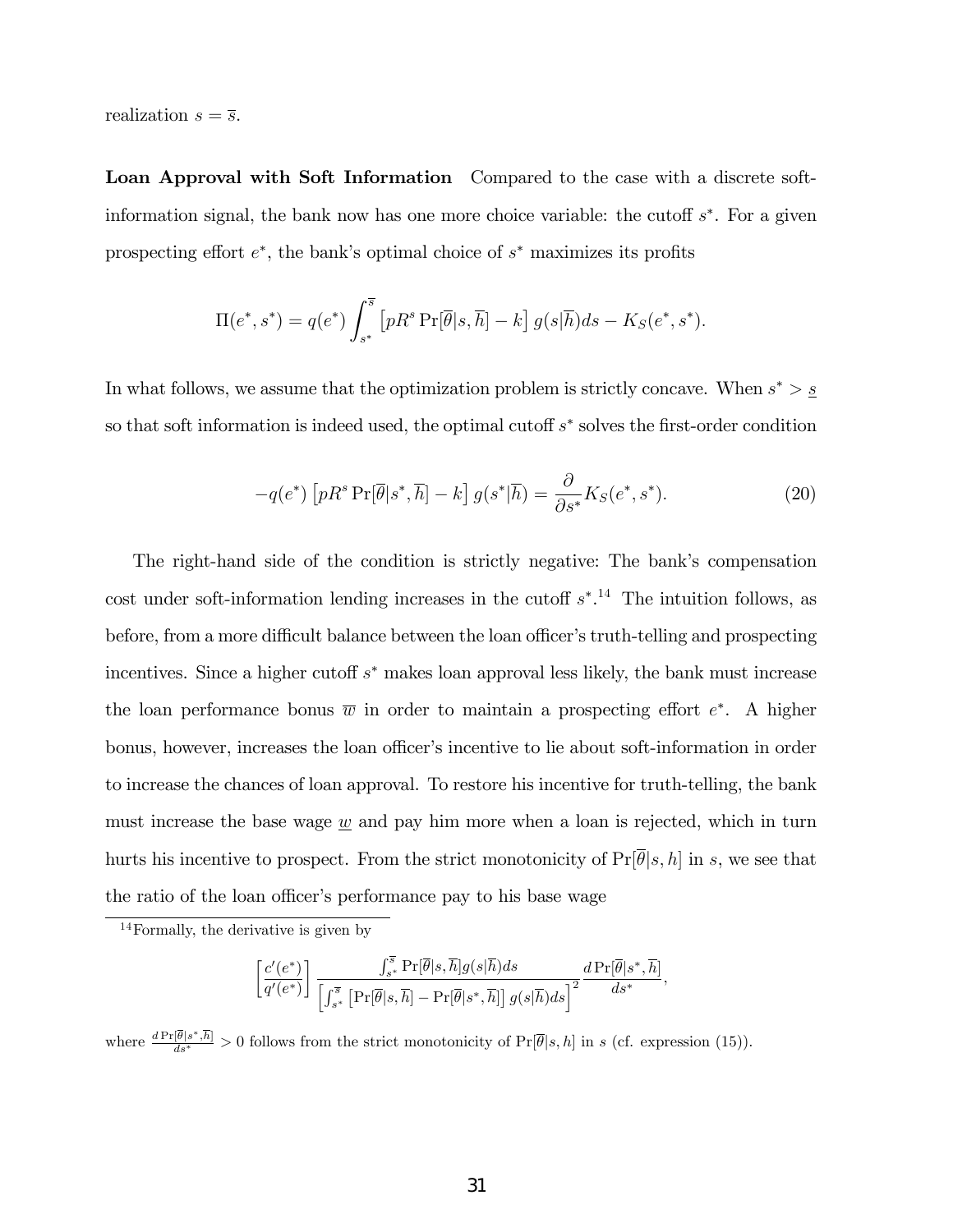$$
\frac{\overline{w}}{\underline{w}} = \frac{1}{\Pr[\overline{\theta}|s^*, \overline{h}]p}
$$

must decrease when the bank wants to implement a stricter loan-approval rule (higher cutoff  $s^*$ ).

Since  $K_S(e^*, s^*)$  strictly increases in  $s^*$ , the first-order condition (20) for the optimal choice of the cutoff  $s^*$  implies that the bank expects to make a loss from the *marginal* loan (at  $s = s^*$ ):  $pR^s \Pr[\overline{\theta}|s^*, \overline{h}] < k$ . That is, when we define a cutoff  $s < s_{NPV} < \overline{s}$ , so that

$$
pR^s\Pr[\overline{\theta}|s_{NPV}, \overline{h}] = k,
$$

then  $s^* < s_{NPV}$ . We can therefore state the following results.

**Proposition 5** Suppose soft-information is given by a continuous signal. When the bank wants to use soft information, a loan is approved when hard information is positive  $h = \overline{h}$ and soft information is above a cutoff  $s^*$ ,  $s \geq s^*$ . The loan officer's optimal compensation is given by a base wage (paid when no loan is made) w and a bonus (paid when an approved loan performs)  $\overline{w}$ , as given by (19) and (18), respectively. It is optimal for the bank to implement a cutoff  $s^*$  so that the marginal loan at  $s = s^*$  is loss-making in expectations:  $s^* < s_{NPV}$ . The bank does not use soft information when  $s^* \leq s$ .

The optimal cutoff  $s^* < s_{NPV}$  implies that the bank expects to make losses on some loans even though it takes into account all available information, including the loan officer's soft information. For the bank this is optimal since lowering its lending standard  $s^*$  relaxes the agency problem and reduces the cost of compensation. We show next how competition affects such "excessive lending".

**Competition** When the soft information signal was binary, we found that the *difference* between the compensation cost under soft- and hard-information lending was larger when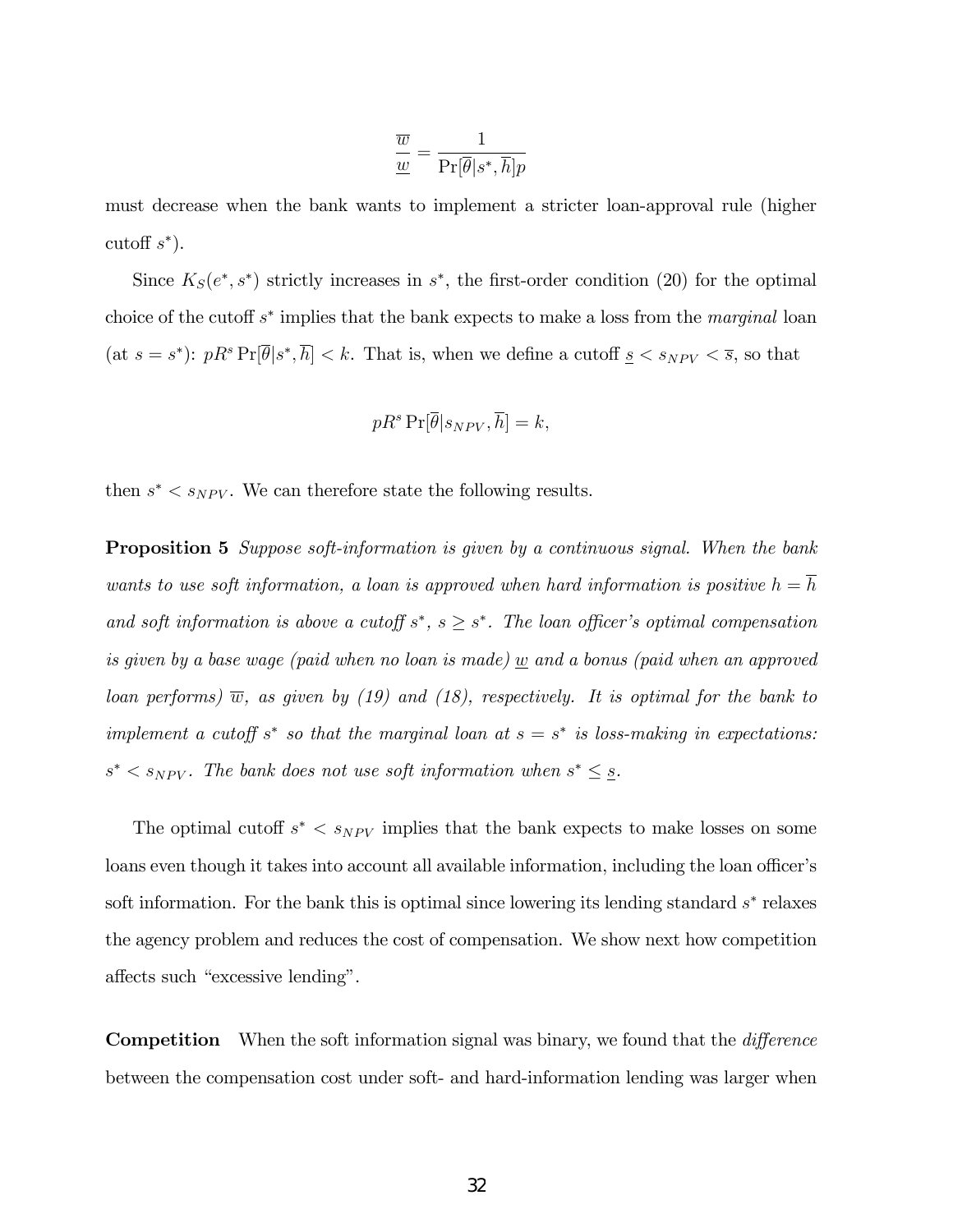the bank implemented a higher prospecting effort in response to more competition, which lead to a switch to hard-information lending. This is still the case now and it implies that soft information will not be used at all when competition is sufficiently intense. For ease of exposition, however, we have not included this case in the following Proposition and instead focus on the effect of competition on the bank's lending standard with soft-information.

**Proposition 6** Suppose soft-information is given by a continuous signal. As long as soft information is still used when competition intensifies (higher  $\lambda_E$ ), the lending standard s<sup>\*</sup> strictly decreases as  $\lambda_E$  increases. It then becomes less likely that bad loans are screened out based on soft information.

Proof. See Appendix.

As competition intensifies, average loan quality decreases. The bank makes less use of soft information, thereby pushing down  $s^*$ . This is optimal for the bank even though more loans are made with a negative NPV since it can induce a higher prospecting effort at a lower compensation cost.

# 7 Competition in Loan Rates

The main novelty of our model is the introduction of loan prospecting as a strategic variable for banks. Whereas the literature typically views as borrowers as active shoppers for low loan rates among banks, we viewed borrowers as more passive in order to capture the role of prospecting, through which a bank protects its market share from competition. In this section, we extend our model to also allow for competition in loan rates. We first allow rival banks to compete both by prospecting and loan rates. Then, we allow the incumbent bank to respond to competitive pressures by adjusting its loan rate in addition to its prospecting effort.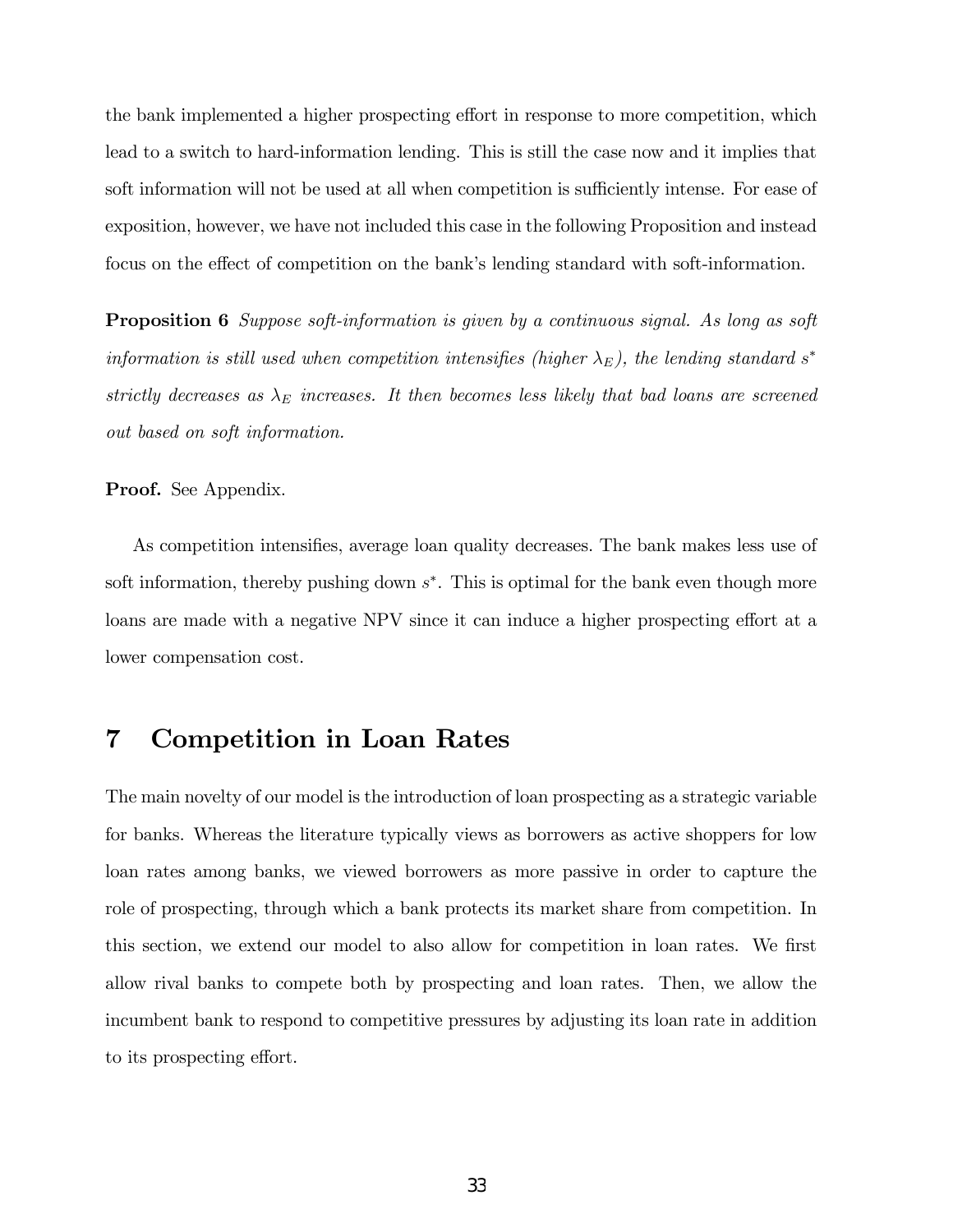Extending the Model. We now stipulate that the probability with which the borrower is interested in applying for a loan from the incumbent bank at  $\tau = 1$ , the time when he is contacted first by the incumbent bank's loan officer, depends negatively to offered loan rate  $R^s$  and is given by  $Q_M(R^s)$ , which is continuously differentiable with  $\partial Q_M/\partial R^s < 0$ (previously we had  $Q_M = 1$ ). The subscript indicates that the incumbent bank acts as a monopolist at  $\tau = 1$  since its market is not yet contested by rivals. When the potential borrower has not received a loan at  $\tau = 1$ , which happens with probability  $1 - \lambda_I(e)Q_M$ , he subsequently prospected, as before, by a rival bank at  $\tau = 2$  with probability  $\lambda_E$ . In that case, we now stipulate that the borrower nevertheless applies for a loan at the incumbent bank with probability  $Q_C(R^s, R_E^s)$ , where  $R_E^s$  denotes the loan rate offered by the entrant (previously we had  $Q_C = 0$ ). This probability is continuously differentiable with  $\partial Q_C/\partial R^s < 0$  and  $\partial Q_C/\partial R^s = 0$ . The subscript now indicates that the incumbent is competing with the entrant. The probabilities  $Q_M$  and  $Q_C$  play the role of standard demand functions (we also assume that  $Q_C(R^s, R_E^s) \leq Q_M(R^s)$ , and strictly so when  $R_E^s$  is not too high). As before, should the borrower not been prospected either by the incumbent or a rival at  $\tau = 1$  or  $\tau = 2$ , then he eventually becomes aware of his need for a loan at turns to the local, incumbent bank at  $\tau = 3$ . With the linear specification  $\lambda_I(e) = e$  (equation (11)), the incumbent bank's probability of receiving a loan application  $(its "loan demand")$  is now given by

$$
q(e, R^s, \lambda_E, R_E^s) = Q_M(R^s) - (1 - e)\lambda_E \Delta_Q(R^s, R_E^s),
$$
\n(21)

where  $\Delta_{Q}(R^{s}, R_{E}^{s}) = Q_{M}(R^{s}) - Q_{C}(R^{s}, R_{E}^{s}).$ 

Extending our model in this way deserves two comments. First, the incumbent bank cannot price discriminate between the potential borrower at  $\tau = 1$  (when he is not yet "aware" of a later, alternative offer by a rival bank) and the potential borrower at  $\tau = 2$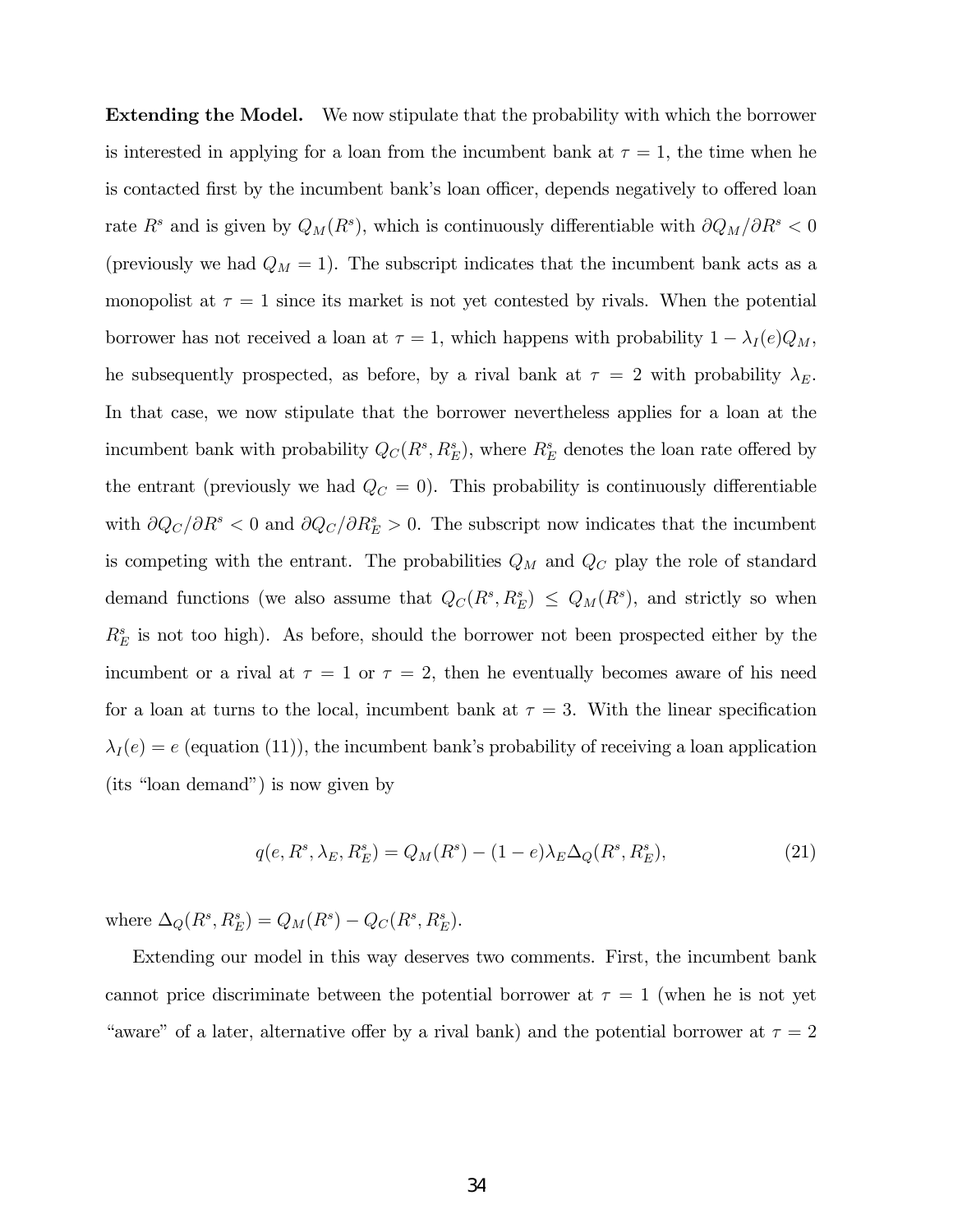(when is aware).<sup>15</sup> Second, the composition of the pool of borrowers that the incumbent bank faces is independent of its own and, in particular, its rival's loan rate. Hence, the incumbent does not face an "adverse selection" problem.

Reaction to Loan Rate Competition. We first consider the incumbent bank's reaction to more intense competition in terms of the optimal prospecting effort it induces and its choice of the lending regime. Holding the loan rate it charges  $R<sup>s</sup>$  constant, we can compare the impact of rivals' loan rate competition (lowering  $R_E^s$ ) to our previous case where rivals competed by increasing their prospecting (higher  $\lambda_E$ ). Our results still hold: Competition (in loan rates) induces the incumbent bank to elicit a higher prospecting effort from its loan officer and it makes it more likely to switch from soft- to hard-information lending. The intuition is as before: more intense competition (lower  $R_E^s$ ) shifts the incumbent bank's demand for loans down  $\left(\partial q/\partial R_E^s > 0\right)$  and it makes his its demand more responsive to prospecting:

$$
\frac{\partial^2 q}{\partial e \partial R_E^s} = -\lambda_E \frac{\partial Q_C}{\partial R_E^s} < 0.
$$

In response to more intense price competition, the incumbent optimally shields itself by inducing a higher prospecting effort from its loan officer (we show this formally in the proof of Proposition 7). While this is clearly an implication of how we model prospecting, it seems natural that the bank responds in the same way either to loan rate or loan prospecting competition:

**Proposition 7** Suppose competition intensifies as entrants charge a lower loan rate (lower  $R_{E}^{s}$ ), while the incumbent bank reacts only through adjusting the loan officer's prospecting incentives and, potentially, its use of soft information. Then, the following holds: i) As loan-rate competition intensifies, the bank optimally induces more prospecting effort. ii) Provided that both lending regimes arise for values of  $R_E^s$ , there exists a cutoff  $\hat{R}_E^s$ 

 $15$ See also the discussion in Inderst and Müller (2006) on when corporate loan terms, in particular to small businesses, may indeed be inflexible.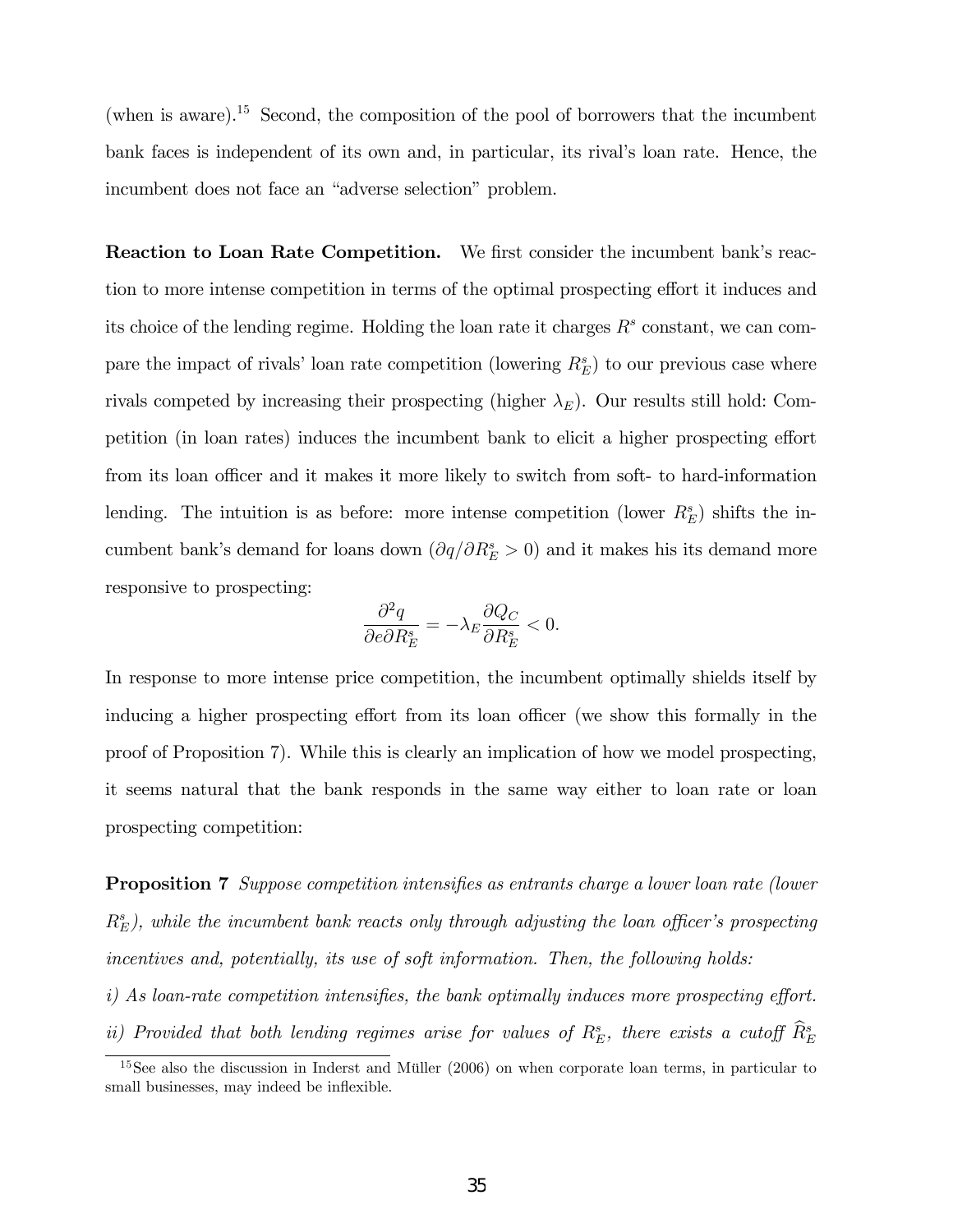such that soft-information lending is chosen when competition is low  $(R_E^s > R_E^s)$ , while hard-information lending is chosen when competition is high  $(R_E^s < \hat{R}_E^s)$ .

Proof. See Appendix.

Loan Rate Policy. So far, we held the incumbent bank's loan rate constant and focused on its reaction to competition in terms of prospecting effort and choice of lending regime. We now discuss how the analysis changes when the bank can also adjust its loan rate  $R^s$ .

As stipulated above, loan demand  $Q_M$  and  $Q_C$  should be decreasing in  $R^s$ . However, there is no clear presumption of how the difference  $\Delta_Q = Q_M - Q_C$  should change in  $R<sup>s</sup>$ . When demand is linear in prices (loan rates), then the cross-price effects are zero, so that  $d^2Q_C/(dR^s dR_E^s) = 0$  and  $d^2\Delta_Q/(dR^s dR_E^s) = 0$ . While the case of linear demand is specific, it illustrates that one should perhaps not have strong views about the sign of this relationship. Hence, we assume that  $d^2\Delta_Q/(dR_E^s dR^s) = 0$ . We then establish in Appendix B that

$$
\frac{d^2 \Pi_H^*}{dR^s dR_E^s} > 0,\t\t(22)
$$

which means that in the case of hard-information lending, as in standard models of price competition, the incumbent bank's and its rivals' loan rates are strategic complements: The incumbent bank has a stronger incentive to reduce its loan rate when its rivals' loan rate is lower. The same holds with respect to the rivals' other strategy variable, namely their prospecting effort:

$$
\frac{d^2 \Pi_H^*}{dR^s d\lambda_E} < 0. \tag{23}
$$

The incumbent bank has a stronger incentive to reduce its loan rate when rivals prospect more for borrowers (high  $\lambda_E$ ). The intuition for (23) is similar to that for the more standard strategic complementarity in prices in  $(22)$ . The incumbent bank trades off the benefit of a cut in its loan rate, i.e., higher loan volume, with the cost, i.e., less profits on made loans. When loan demand drops due more intense competition (either because of lower rates or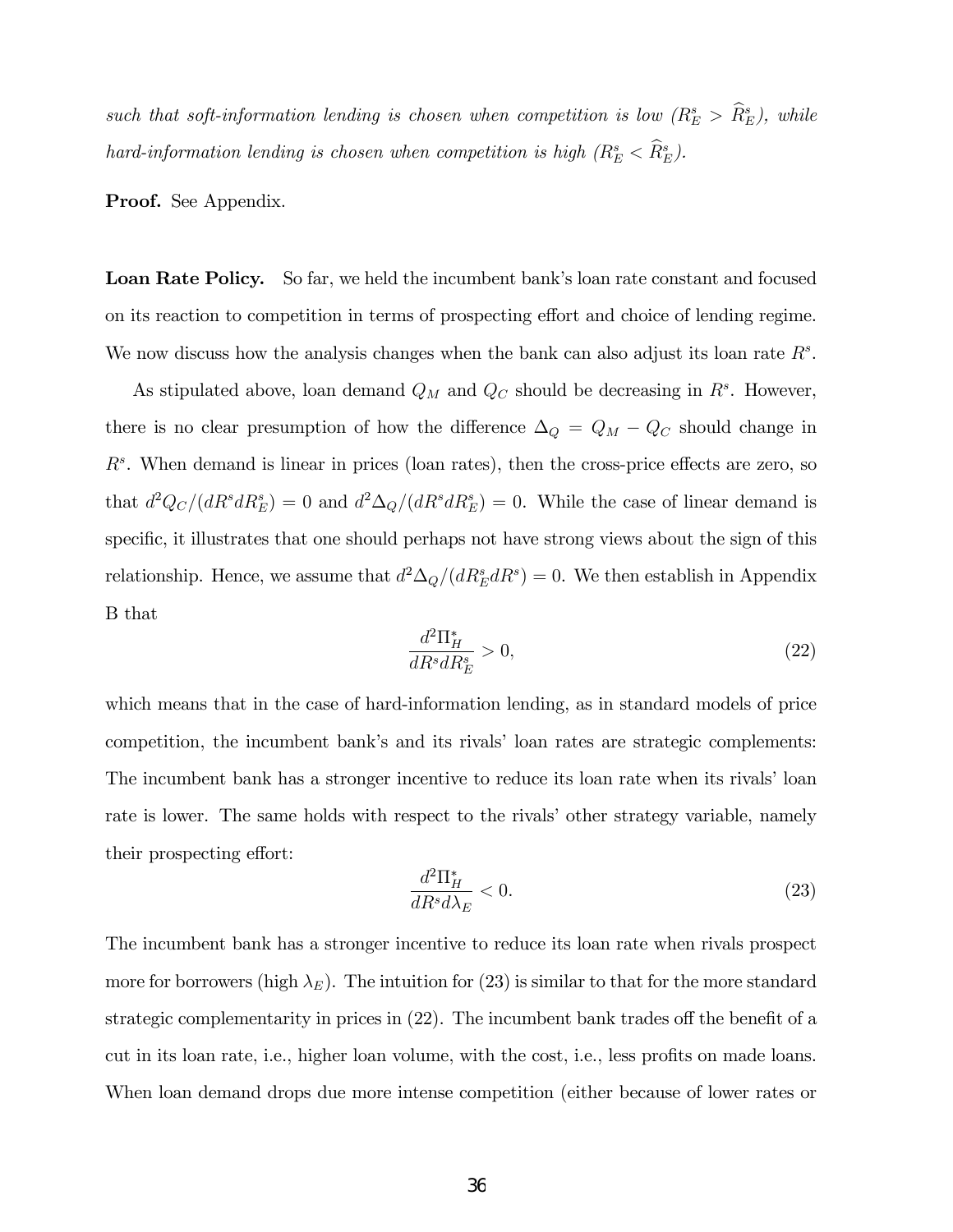because of high prospecting of rivals), the cost decreases and it becomes more attractive to cut the loan rate  $R^s$ .

From our previous analysis, we also have

$$
\frac{d^2\Pi_H^*}{de^*d\lambda_E} > 0 \text{ and } \frac{d^2\Pi_H^*}{de^*dR_E^s} < 0,
$$
\n
$$
(24)
$$

that is, the incumbent induces a higher prospecting effort irrespective of whether competition in loan rates or in prospecting intensifies. The cross-derivatives in  $(22)$ ,  $(23)$ , and (24) show that our model yields an intuitive result: the incumbent bank becomes more aggressive when competition intensifies. While we have analyzed only the case of hardinformation lending so far, we show in Appendix B that the same conclusion holds for soft-information lending.

Moreover, we establish in Appendix B that

$$
\frac{d^2 \Pi_H^*}{dR^s de^*} > 0.
$$
\n(25)

Ceteris paribus, the bank wants to implement a lower prospecting effort when it lowers its loan rate (and vice versa). Again, this is intuitive since the bank has a lower incentive to induce costly a prospecting effort when it earns less from a given loan. The positive crossderivative in (25) now implies that when the bank becomes more aggressive in response to more competition, it is not clear whether this results in both a lower loan rate and a higher prospecting effort, even though our previous, partial analysis suggests this.

In sum, while our analysis suggests that the bank reacts to more competition by providing steeper incentives to increase the prospecting effort of its loan officer, which makes soft-information lending less attractive, there is a counter-veiling effect when the bank also cuts its loan rate. The relevance of the identified prospecting channel through which competition affects compensation as well as the use of soft information and, thereby, the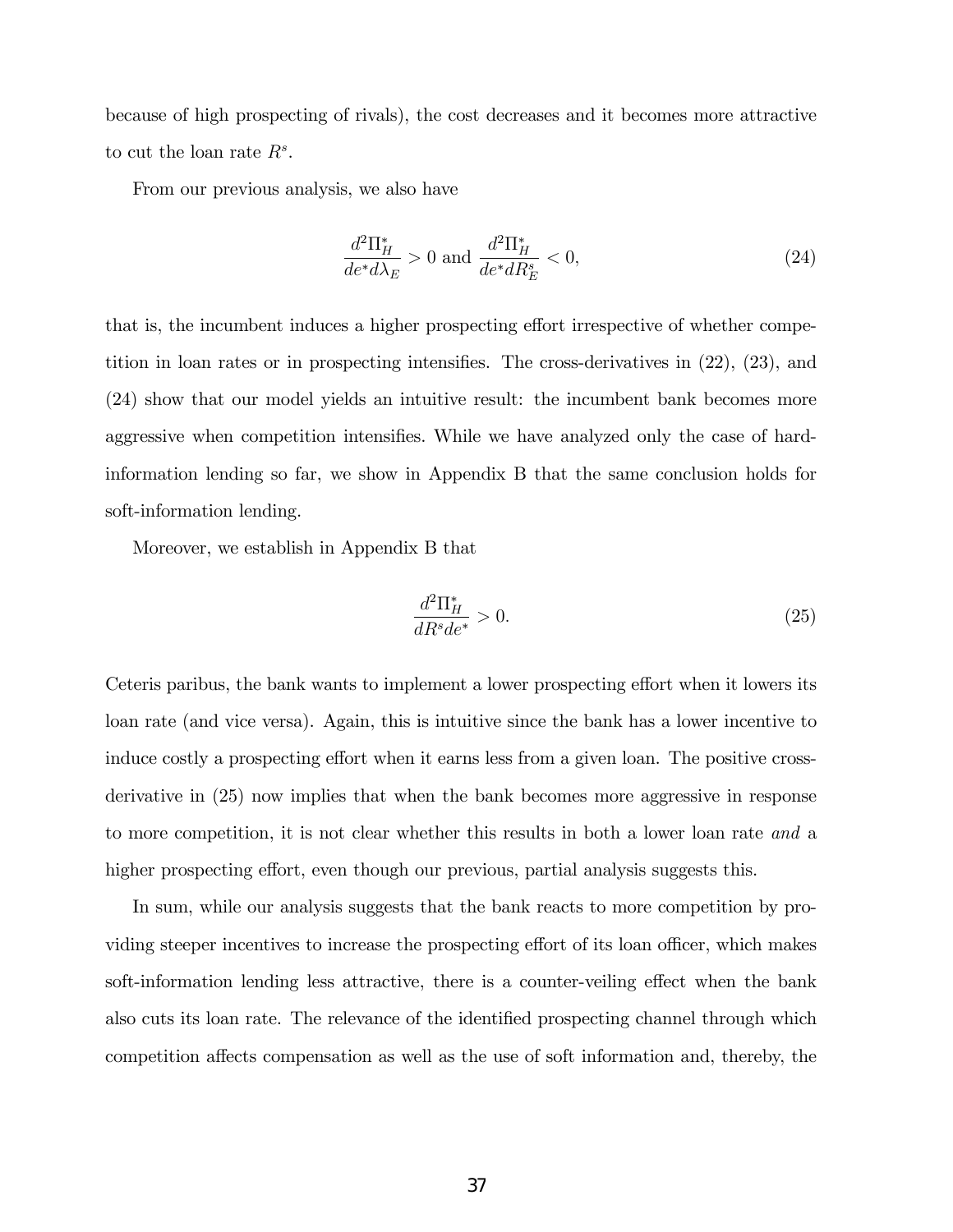bank's lending standard is therefore an empirical question.

## 8 Concluding Remarks

We propose a model of bank lending in which loan officers must exert costly effort to prospect for new lending opportunities. We embed the contracting model into a simple framework of competition that makes loan prospecting valuable in the first place. A bank's demand for loans becomes more elastic with respect to its loan officer's prospecting effort when competition intensifies. The positive relationship between competition and the elasticity of demand is analogous to the effect of competition on price elasticity in standard models of Industrial Organization.

In addition to prospecting for loans, a loan officer can also have the task of communicating the soft information that he acquired in the process of prospecting. Part of the bank's competitive strategy is to determine to what extent it should use the loan officer's soft information to screen out bad borrowers. When the bank decides to disregard soft information and to rely only on hard information, its loan officer becomes a salesperson: he is optimally paid only on the basis of the volume of loans he generated. When, instead, the bank uses soft information in its loan approval, the loan officer performs two tasks, prospecting and communicating soft information. In that case, his compensation scheme is flatter (it comprises a base wage when no loan is made) and performance based (it comprises a bonus when a made loan performs).

A central part of our analysis is that as competition intensifies, the bank finds it optimal to induce a higher prospecting effort. But this makes eliciting soft information more costly. More competition and higher prospecting effort may thus go hand-in-hand with a less intensive use of soft information and a lower lending standard, which in turn pushes up loan volume. At the same time, the loan officer's compensation becomes steeper, linked to loan volume and independent of future loan performance.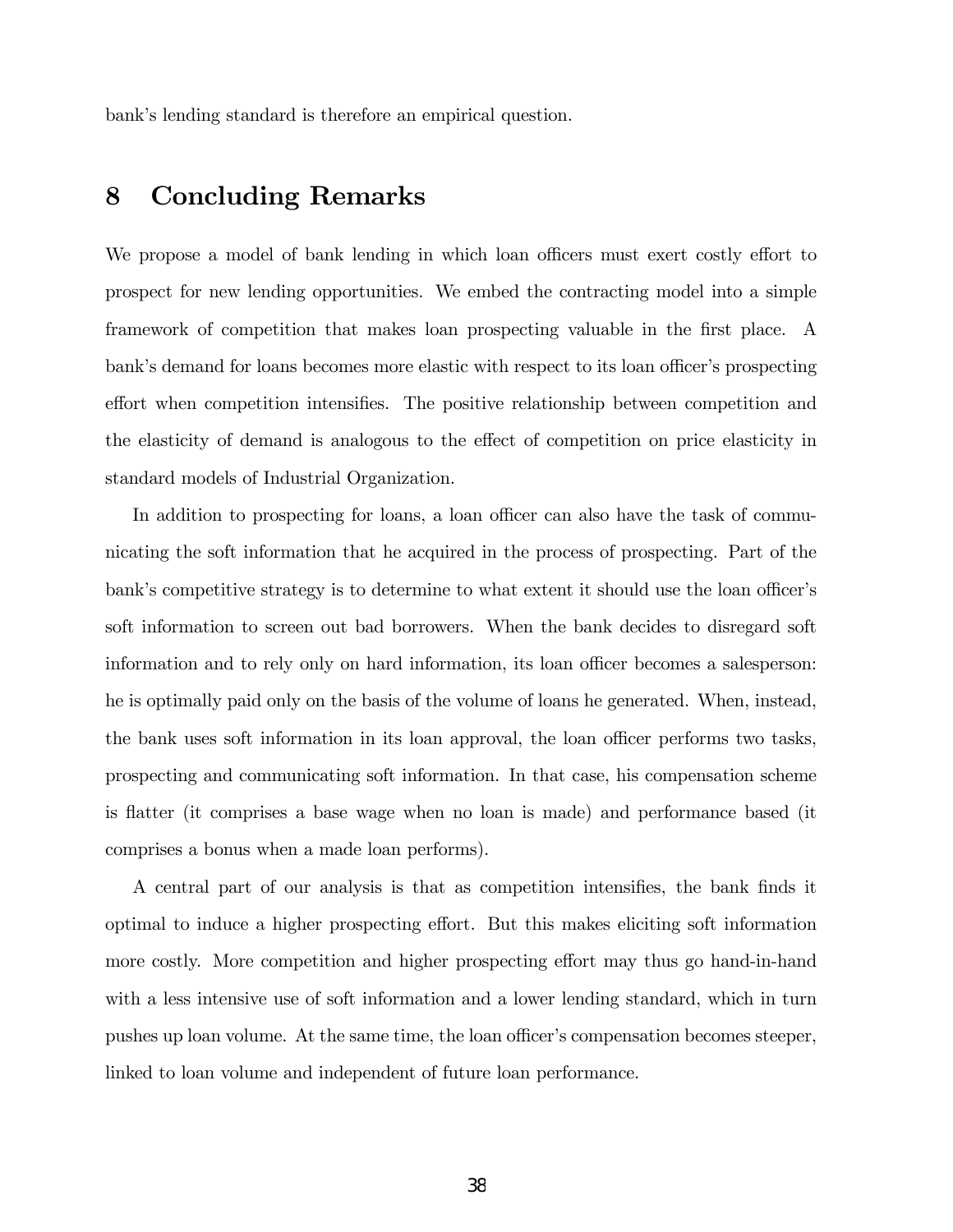The finding that loan approval is more likely to condition on hard information (e.g., credit scores) as competition intensifies, provides a novel perspective. It contrasts with the view that the adoption of credit scoring by rivals itself leads to more intense competition. Taken together, this suggests a complementarity between competition and the adoption of credit scoring, whose mutually reinforcing developments may help to explain cross-country differences along these two dimensions.

## References

- Agarwal, S. and Wang, F.H., 2009, Perverse incentives at the banks? Evidence from a natural experiment, Federal Reserve Bank of Chicago WP 09/08.
- Banerjee, A., Cole, S. and Duflo, E., 2009, Default and punishment: Incentives and lending behavior in Indian banks, mimeo, Havard Business School.
- Berger, A.N. and Frame, W.S., 2005, Small business credit scoring and credit availability, mimeo, Federal Reserve Bank of Atlanta.
- Berger, A.N., Miller, N., Petersen, M., Rajan, R. and Stein, J., 2005, Does function follow organizational form? Evidence from the lending practices of large and small banks, Journal of Financial Economics 76, 237-269.
- Berger, A.N. and Udell, G., 2002, Small business credit availability and relationship lending: The importance of bank organizational structure, Economic Journal 112, F32-F53.
- Berger, A.N. and Udell, G., 2004, The institutional memory hypothesis and the procyclicality of bank lending behavior, Journal of Financial Intermediation 13, 458-495.
- Bofondi, M. and Gobbi, G., 2006, Informational barrier to entry into credit markets, Review of Finance 10, 39-67.
- Broecker, T., 1990, Credit-worthiness tests and interbank competition, Econometrica 58, 429-52.
- Cole, S., Kanz, M. and Klapper, L., 2010, Rewarding calculated risk-taking: Evidence from a series of experiments with commercial bank loan officers, mimeo, Harvard Business School.
- DellíAriccia, G., Friedman, E. and Marquez, R., 1999, Adverse selection as a barrier to entry in the banking industry, RAND Journal of Economici 30, 515-534.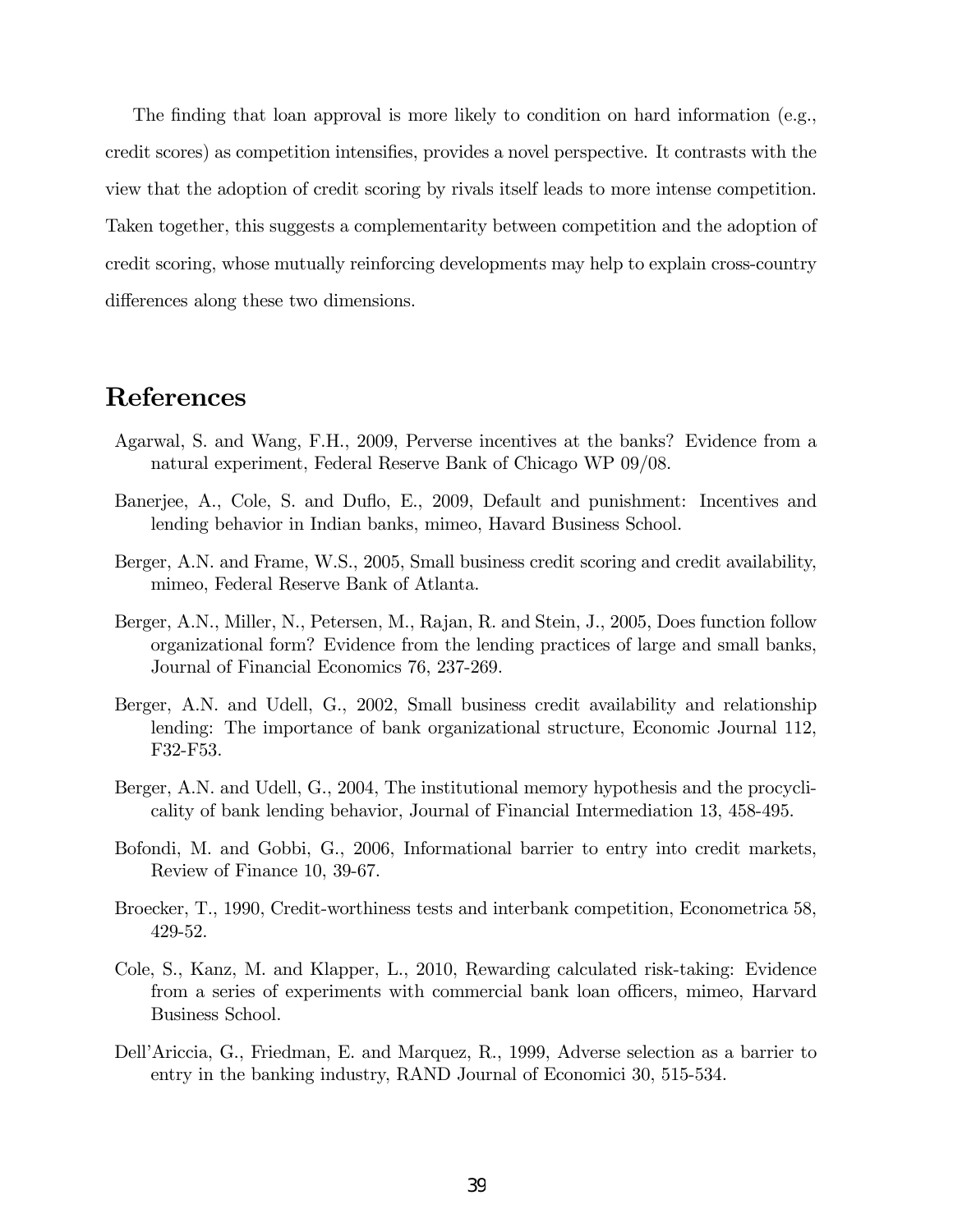- DellíAriccia, G., and Marquez, R., 2006, Lending booms and lending standards, Journal of Finance 61, 2511-2546.
- Dewatripont, M. and Tirole, J., 1999, Advocates, Journal of Political Economy 107, 1-39.
- Freixas, X. and Rochet, J.-C., 2008, Microeconomics of banking, MIT Press.
- Gromb, D. and Martimort, D., 2007, Collusion and the organization of delegated expertise, Journal of Economic Theory 137, 271-299.
- Hauswald, R. and Marquez, R., 2003, Information technology and financial services competition, Review of Financial Studies 16, 921-48.
- Hauswald, R. and R. Marquez, 2006, Competition and strategic information acquisition in credit markets, Review of Financial Studies 19, 967-1000.
- Hertzberg, A., Liberti, J.M. and Paravisini, D., 2010, Information and incentives inside the firm: Evidence from loan officers' turnover, Journal of Finance 65, 795-828.
- Holmström, B. and Milgrom, P., 1991, Multitask principal-agent analysis: Incentive contracts, asset ownership and job design, Journal of Law, Economics and Organization 7, 24-52.
- Inderst, R. and Müller, H., 2006, Informed lending and security design, Journal of Finance 61, 2137-62.
- Inderst, R. and Ottaviani, M., 2009, Misselling through agents, American Economic Review 99, 883-908.
- Inderst, R. and Pfeil, S., 2009, Compensation and securitization, mimeo, University of Frankfurt.
- James, C. and Houston, J., 1996, Evolution or extinction: Where are banks headed?, Journal of Applied Corporate Finance 9, 8-23.
- Lambert, R., 1986, Executive effort and selection of risky projects, RAND Journal of Economics 17, 77-88.
- Levitt, D. and C. Snyder, 1997, Is no news bad news? Information transmission and the role of "early warning" in the principal-agent model, RAND Journal of Economics 28, 641-661.
- Liberti, J. and Mian, A., 2009, Estimating the effect of hierarchies on information use, Review of Financial Studies 22, 4057-4090.
- Malcomson, J., 2009, Principal and expert agent, B.E. Journal of Theoretical Economics 9, Article 17.
- Petersen, M. and Rajan, R., 2002, Does distance still matter? The information revolution in small business lending, Journal of Finance  $57$ ,  $2533-2570$ .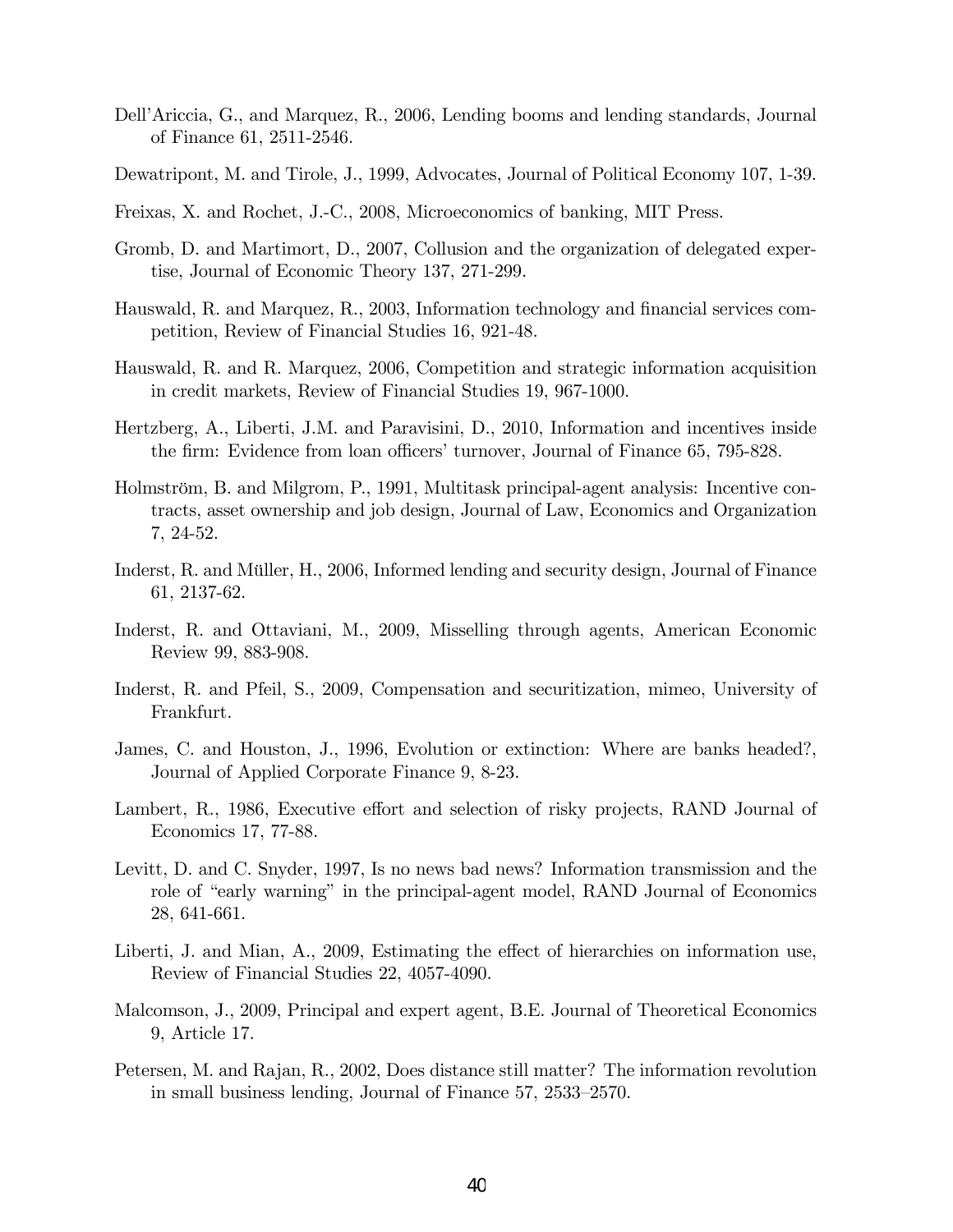- Puri, M., Rocholl, J. and Steffen, S., 2010, On the Importance of Prior Relationships in Bank Loans to Retail Customers, mimeo, Duke University.
- Rajan, R., 1994, Why bank credit policies fluctuate: A theory and some evidence, Quarterly Journal of Economics 109, 399-411.
- Ruckes, M., 2004, Bank competition and credit standards, Review of Financial Studies 17, 1073-1102.
- Stein, J., 2002, Information production and capital allocation: Decentralized versus hierarchical firms, Journal of Finance 57, 1891-1921.
- Stiroh, K. and P. Strahan, 2003, Competitive dynamics of deregulation: Evidence from U.S. banking, Journal of Money, Credit and Banking 35, 801-828.
- Treacey, W.F. and Carey, M.S., 1998, Credit risk rating at large US banks, Federal Reserve Bulletin, 897-921.
- Udell, G., 1989, Loan quality, commercial loan review and loan officer contracting, Journal of Banking and Finance 13, 367-82.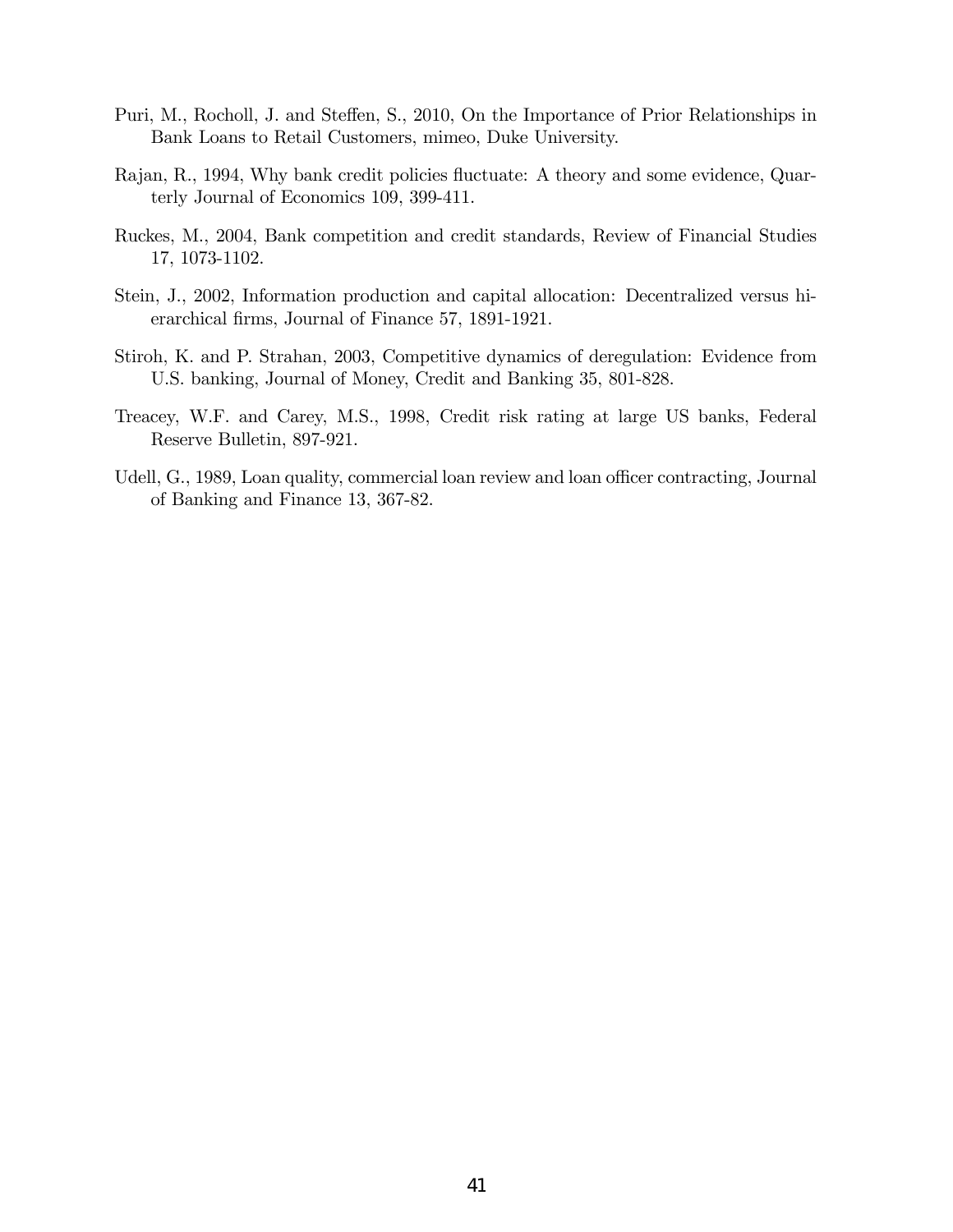## Appendix A: Proofs

#### Proof of Proposition 2. The bank's optimization problem is:

$$
\min_{w(\overline{s},\overline{h};R^s),w(\overline{s},\overline{h};0),\underline{w}} \qquad q(e^*) \Pr[\overline{s},\overline{h}] \left[ \Pr[\overline{\theta}|\overline{s},\overline{h}] pw(\overline{s},\overline{h};R^s) + (1 - \Pr[\overline{\theta}|\overline{s},\overline{h}] p) w(\overline{s},\overline{h};0) \right] + \left[ 1 - q(e) \Pr[\overline{s},\overline{h}] \right] \underline{w}
$$

subject to 
$$
\Pr[\overline{\theta}|\overline{s}, \overline{h}]p w(\overline{s}, \overline{h}; R^s) + (1 - \Pr[\overline{\theta}|\overline{s}, \overline{h}]p)w(\overline{s}, \overline{h}; 0) \geq \underline{w} \qquad [\nu_1]
$$

$$
\Pr[\overline{\theta}|\underline{s}, \overline{h}] pw(\overline{s}, \overline{h}; R^s) + (1 - \Pr[\overline{\theta}|\underline{s}, \overline{h}] p) w(\overline{s}, \overline{h}; 0) \le \underline{w} \qquad [\nu_2]
$$

$$
w(\overline{s}, \overline{h}; R^s) \ge 0 \qquad [\nu_3]
$$

$$
w(\overline{s}, \overline{h}; 0) \ge 0 \qquad [\nu_4]
$$

$$
\underline{w} \ge 0 \qquad [\nu_5]
$$

and the loan officer's incentive constraint  $IC_e$  (equation (6)). The corresponding Lagrange multipliers are in square brackets. The first-order conditions with respect to  $w(\bar{s}, \bar{h}; R^s)$ ,  $w(\overline{s}, \overline{h}; 0)$  and <u>w</u> are after some manipulation:

$$
-q(e^*)\Pr[\overline{s}, \overline{h}] + \nu_1 - \nu_2 \frac{\Pr[\overline{\theta}|\underline{s}, \overline{h}]}{\Pr[\overline{\theta}|\overline{s}, \overline{h}]} + \hat{\nu}_3 = 0 \tag{26}
$$

$$
-q(e^*)\Pr[\overline{s}, \overline{h}] + \nu_1 - \nu_2 \frac{1 - \Pr[\overline{\theta}|\underline{s}, \overline{h}]}{1 - \Pr[\overline{\theta}|\overline{s}, \overline{h}]} p + \hat{\nu}_4 = 0 \tag{27}
$$

$$
1 - q(e^*) \Pr[\bar{s}, \bar{h}] + \nu_1 - \nu_2 - \nu_5 = 0, \tag{28}
$$

where  $\hat{\nu}_3 = \frac{\nu_3}{\Pr[\bar{\theta}]_2}$  $\frac{\nu_3}{\Pr[\overline{\theta}|\overline{s},\overline{h}]p}$  and  $\hat{\nu}_4 = \frac{\nu_4}{1-\Pr[\overline{\theta}]}$  $\frac{\nu_4}{1-\Pr[\overline{\theta}|\overline{s},\overline{h}]p}$ . Since  $\frac{\Pr[\theta|_{\underline{s}},h]}{\Pr[\overline{\theta}|\overline{s},\overline{h}]} < 1$  and  $\frac{1-\Pr[\theta|_{\underline{s}},h]p}{1-\Pr[\overline{\theta}|\overline{s},\overline{h}]p}$  $\frac{1-\Pr[\theta|\mathcal{S},h]p}{1-\Pr[\overline{\theta}|\overline{\mathcal{S},h}]p} > 1$ , equations (26) and (27) imply that  $\hat{\nu}_4 > \hat{\nu}_3 \ge 0$ . Hence,  $w(\bar{s}, \bar{h}; 0) = 0$ . We also have  $\nu_2 > 0$ . Suppose that not. Then (26) and (27) imply  $\hat{\nu}_4 = \hat{\nu}_3$ , a contradiction to the previous result. Hence,  $Pr[\overline{\theta} | \underline{s}, \overline{h}] pw(\overline{s}, \overline{h}; R^s) = \underline{w}$ . Substituting these results into the incentive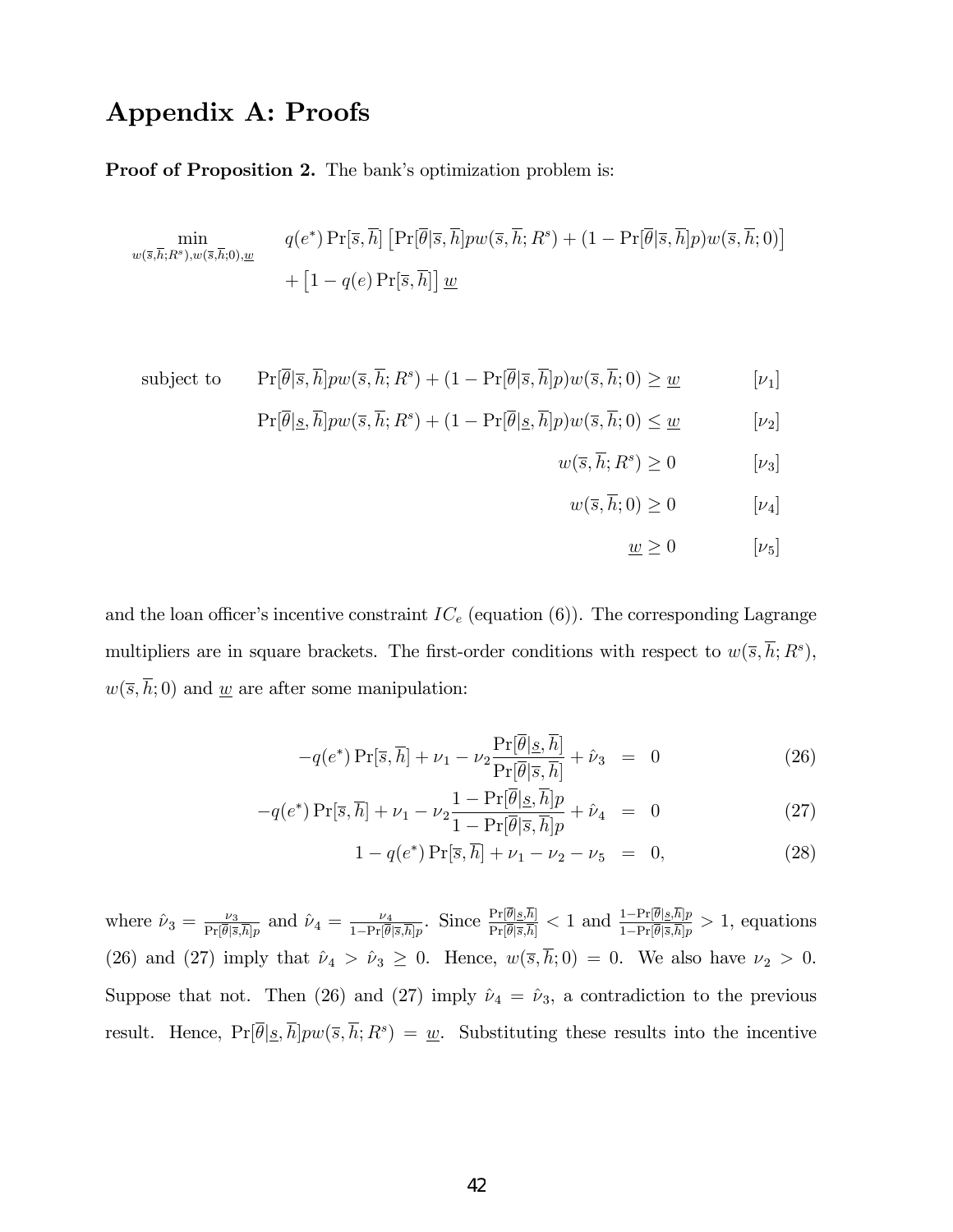constraint  $IC_e$  (equation (6)) yields

$$
\Pr[\overline{s}, \overline{h}] \left[ \Pr[\overline{\theta} | \overline{s}, \overline{h}] p w(\overline{s}, \overline{h}; R^s) - \Pr[\overline{\theta} | \underline{s}, \overline{h}] p w(\overline{s}, \overline{h}; R^s) \right] = \frac{c'(e^*)}{q'(e^*)},
$$

which simplifies to the expression for  $w(\overline{s}, \overline{h}; R^s)$  in the Proposition.

**Proof of Lemma 1.** When there is an interior solution, which we denote by  $e_H^*$ , it satisfies the first-order condition

$$
q'(e_H^*) \sum_{(s,h)\in A_H} \Pr[s,h] \left( \Pr[\overline{\theta}|s,h] p R^s - k \right) = \frac{d}{de_H^*} \left( \frac{c'(e_H^*)}{q'(e_H^*)} q(e_H^*) \right),
$$

or after substituting for  $q(\cdot)$  from (9),

$$
\lambda_E \lambda_I'(e_H^*) \sum_{(s,h)\in A_H} \Pr[s,h] \left( \Pr[\overline{\theta}|s,h] p R^s - k \right) = \frac{d}{de_H^*} \left( \frac{c'(e_H^*)}{\lambda_I'(e_H^*)} \left[ \frac{1-\lambda_E}{\lambda_E} + \lambda_I(e_H^*) \right] \right). \tag{29}
$$

With the linear-quadratic specification  $(11)$ , this becomes the expression in the Lemma.

**Proof of Lemma 2.** When there is an interior solution, which we denote by  $e^*_S$ , it satisfies the first-order condition

$$
q'(e^*_{S}) \Pr[\overline{s}, \overline{h}] \left( \Pr[\overline{\theta} | \overline{s}, \overline{h}] p R^s - k \right) = \frac{d}{de^*_{S}} \left( \frac{c'(e^*_{SH})}{q'(e^*_{SH})} \left[ q(e^*_{S}) + \frac{1}{\Pr[\overline{s}, \overline{h}]} \frac{\Pr[\overline{\theta} | \underline{s}, \overline{h}]}{\Pr[\overline{\theta} | \overline{s}, \overline{h}]} - \Pr[\overline{\theta} | \underline{s}, \overline{h}]\right) \right),
$$

or, after substituting for  $q(\cdot)$  from (9),

$$
\lambda_E \lambda_I'(e_S^*) \Pr[\overline{s}, \overline{h}] \left[ \Pr[\overline{\theta} | \overline{s}, \overline{h}] p R^s - k \right]
$$
\n
$$
= \frac{d}{de_S^*} \left( \frac{c'(e_S^*)}{\lambda_I'(e_S^*)} \left[ \frac{1 - \lambda_E}{\lambda_E} + \lambda_I(e_S^*) + \frac{1}{\lambda_E} \frac{1}{\Pr[\overline{s}, \overline{h}]} \frac{\Pr[\overline{\theta} | \underline{s}, \overline{h}]}{\Pr[\overline{\theta} | \overline{s}, \overline{h}] - \Pr[\overline{\theta} | \underline{s}, \overline{h}]} \right] \right).
$$
\n(30)

With the linear-quadratic specification  $(11)$ , this becomes the expression in the Lemma.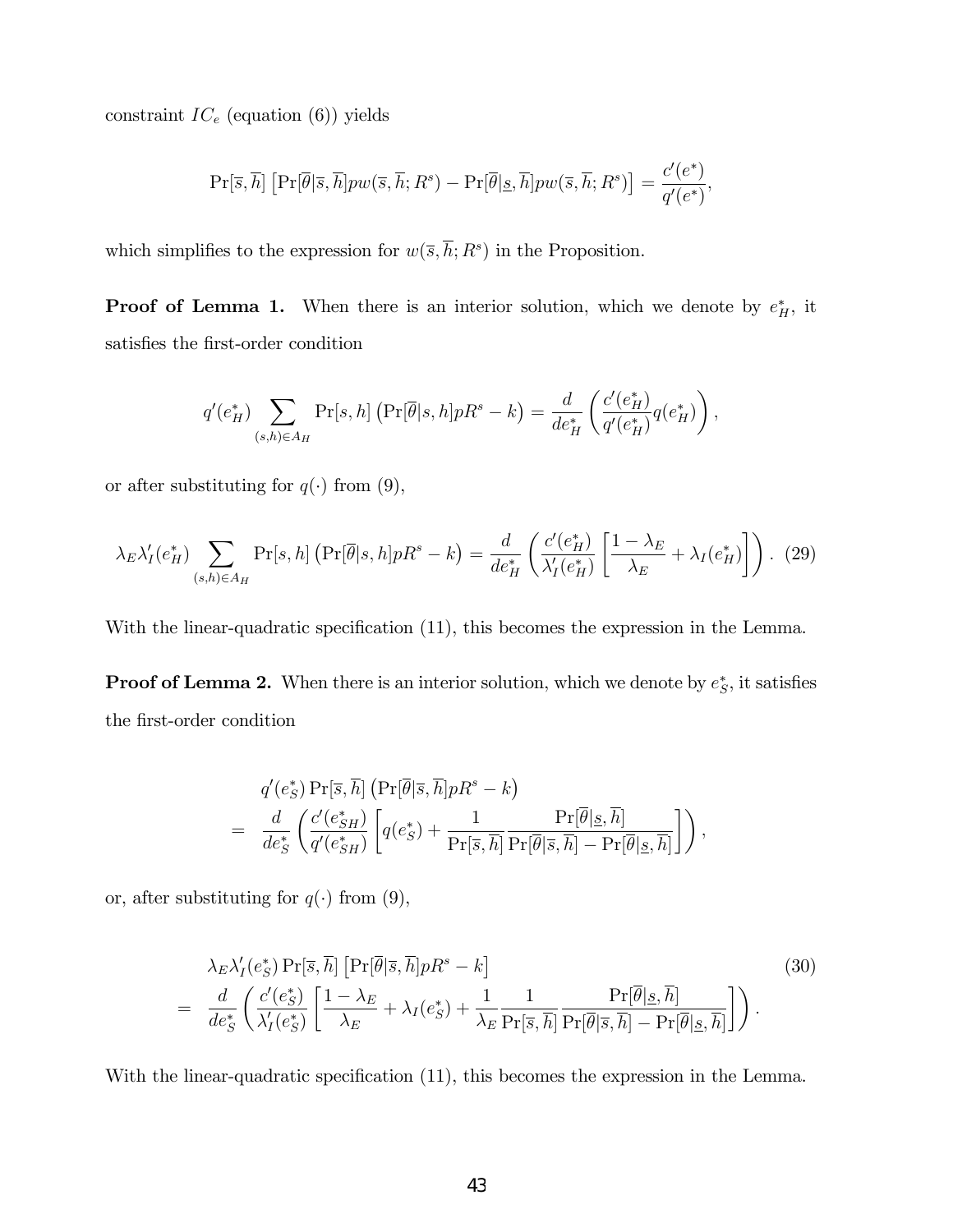**Proof of Proposition 3.** We first show that we can indeed restrict ourselves to  $A =$  $\{(\overline{s}, h)\}\$  or  $A = \{(\overline{s}, h), (\underline{s}, h)\}\$ . Since we stipulated that  $\Pr[\theta|\overline{s}, h] > \mu^*$ , the bank can lend proÖtably when both hard and soft information are positive. Since hard information is verifiable, the bank can use it without additional costs. Recall also that the loan's NPV is negative when soft and hard information disagree. Thus, when the bank does not make use soft information, the bank optimally chooses  $A = \{(\overline{s}, \overline{h}), (\underline{s}, \overline{h})\}$ , rejecting an applicant if and only if  $h = \underline{h}$ . Finally, when the bank incurs the cost of eliciting (negative) soft information, it optimally will exclude applicants who have either negative soft or negative hard information. (As hard information is verifiable, it is immediate to show that excluding loans with negative hard information does not increase the loan officer's rent.)

Denote the profits at the respective optimal effort levels by  $\Pi_S^*$  and  $\Pi_H^*: \Pi_S^* = \Pi_S(e_S^*)$ and  $\Pi_H^* = \Pi_H(e_H^*)$ . When we compare these two profit levels as the intensity of competition  $\lambda_E$  changes, we limit ourselves for brevity's sake to the case when the optimal effort levels  $e^*_S$  and  $e^*_H$  are interior (it is straightforward to extend the comparison to corner solutions).

To show that the bank switches from soft- to hard-information lending as competition increases beyond a threshold level  $\hat{\lambda}_E$ , we show that whenever  $\Pi_H^*(\lambda_E) = \Pi_S^*(\lambda_E)$  then at that  $\lambda_E$  we must have

$$
\frac{d\Pi_H^*}{d\lambda_E} > \frac{d\Pi_S^*}{d\lambda_E}.\tag{31}
$$

Substituting  $e^*_S$  and  $e^*_H$  from Lemma 1 and 2 into (12) and (13) yields

$$
\Pi_H^* (\lambda_E) = \frac{q^2(e_H^*)}{\gamma \lambda_E^2},
$$
  
\n
$$
\Pi_S^* (\lambda_E) = \frac{q^2(e_S^*)}{\gamma \lambda_E^2} + \frac{1 - \lambda_E}{\gamma \lambda_E^2} \frac{1}{\Pr[\overline{s}, \overline{h}]} \frac{\Pr[\overline{\theta} | \underline{s}, \overline{h}]}{\Pr[\overline{\theta} | \overline{s}, \overline{h}]} - \Pr[\overline{\theta} | \underline{s}, \overline{h}]}.
$$

The condition  $\Pi_H^*(\lambda_E) = \Pi_S^*(\lambda_E)$  then becomes

$$
q^{2}(e_{H}^{*}) - q^{2}(e_{S}^{*}) = (1 - \lambda_{E}) \frac{1}{\Pr[\overline{s}, \overline{h}]} \frac{\Pr[\overline{\theta} | \underline{s}, \overline{h}]}{\Pr[\overline{\theta} | \overline{s}, \overline{h}]} - \Pr[\overline{\theta} | \underline{s}, \overline{h}]} > 0. \tag{32}
$$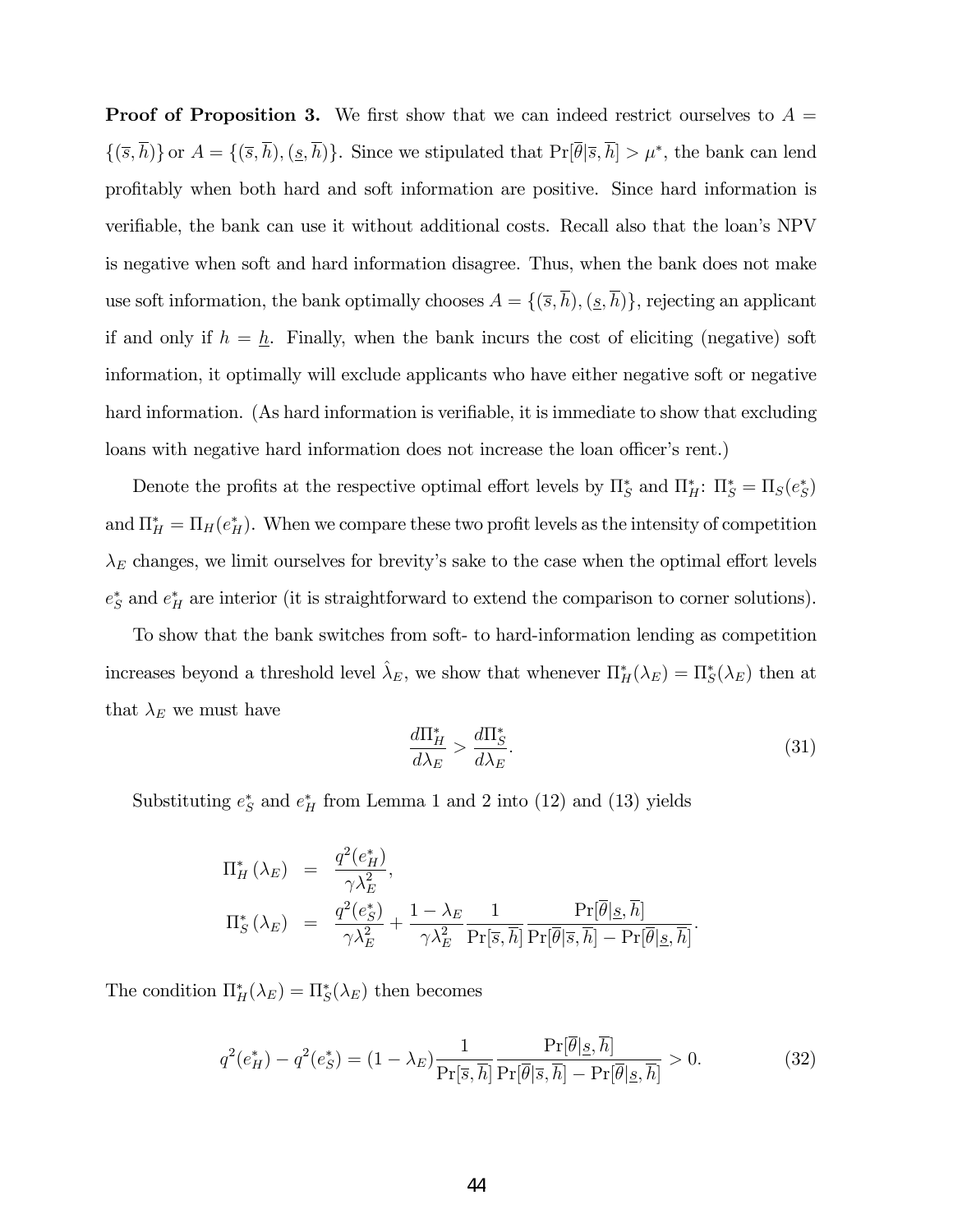This implies that  $e_H^* > e_S^*$  must hold when competition is such that bank profits from softand hard-information lending are equal.

From the envelope theorem, we have next that

$$
\frac{d\Pi_H^*}{d\lambda_E} = -\frac{2}{\lambda_E} \Pi_H^*(\lambda_E) - \frac{1}{\gamma \lambda_E^2} 2q(e_H^*)(1 - e_H^*),
$$
\n
$$
\frac{d\Pi_S^*}{d\lambda_E} = -\frac{2}{\lambda_E} \Pi_S^*(\lambda_E) - \frac{1}{\gamma \lambda_E^2} \left[ 2q(e_S^*)(1 - e_S^*) + \frac{1}{\Pr[\overline{s}, \overline{h}]} \frac{\Pr[\overline{\theta} | \underline{s}, \overline{h}]}{\Pr[\overline{\theta} | \overline{s}, \overline{h}]} - \Pr[\overline{\theta} | \underline{s}, \overline{h}]\right].
$$

Hence, for (31) to hold when  $\Pi_H^*(\lambda_E) = \Pi_S^*(\lambda_E)$ , it must be that

$$
q(e^*_S)(1-e^*_S) - q(e^*_H)(1-e^*_H) + \frac{1}{2} \frac{1}{\Pr[\overline{s},\overline{h}]} \frac{\Pr[\overline{\theta}|\underline{s},\overline{h}]}{\Pr[\overline{\theta}|\overline{s},\overline{h}]} - \Pr[\overline{\theta}|\underline{s},\overline{h}]} > 0.
$$

After substituting  $1-e = [1-q(e)]/\lambda_E$  (obtained from (9) and (11)), the condition becomes

$$
q(e^*_S)(1-q(e^*_S)) - q(e^*_H)(1-q(e^*_H)) + \frac{\lambda_E}{2} \frac{1}{\Pr[\overline{s},\overline{h}]} \frac{\Pr[\overline{\theta}|\underline{s},\overline{h}]}{\Pr[\overline{\theta}|\overline{s},\overline{h}]} - \Pr[\overline{\theta}|\underline{s},\overline{h}]} > 0.
$$

Using (32) to substitute for  $q^2(e_H^*) - q^2(e_S^*)$  and using  $q(e_S^*) - q(e_H^*) = \lambda_E(e_S^* - e_H^*)$ , this further transforms to

$$
2\lambda_E(e^*_S - e^*_H) + (2 - \lambda_E) \frac{1}{\Pr[\overline{s}, \overline{h}]} \frac{\Pr[\overline{\theta} | \underline{s}, \overline{h}]}{\Pr[\overline{\theta} | \overline{s}, \overline{h}]} - \Pr[\overline{\theta} | \underline{s}, \overline{h}]} > 0. \tag{33}
$$

We next substitute the expressions for  $e^*_S$  and  $e^*_H$  from Lemma 1 and 2. To save on notation, we write

$$
\pi_H = \sum_{(s,h)\in A_H} \Pr[s,h] \left( \Pr[\overline{\theta}|s,h] p R^s - k \right) \text{ and } \pi_S = \Pr[\overline{s},\overline{h}] \left( \Pr[\overline{\theta}|\overline{s},\overline{h}] p R^s - k \right),
$$

where  $\pi_S > \pi_H$ . Then, (33) becomes

$$
\gamma \lambda_E^2 (\pi_S - \pi_H) + (1 - \lambda_E) \frac{1}{\Pr[\overline{s}, \overline{h}]} \frac{\Pr[\overline{\theta} | \underline{s}, \overline{h}]}{\Pr[\overline{\theta} | \overline{s}, \overline{h}]} - \Pr[\overline{\theta} | \underline{s}, \overline{h}]} > 0,
$$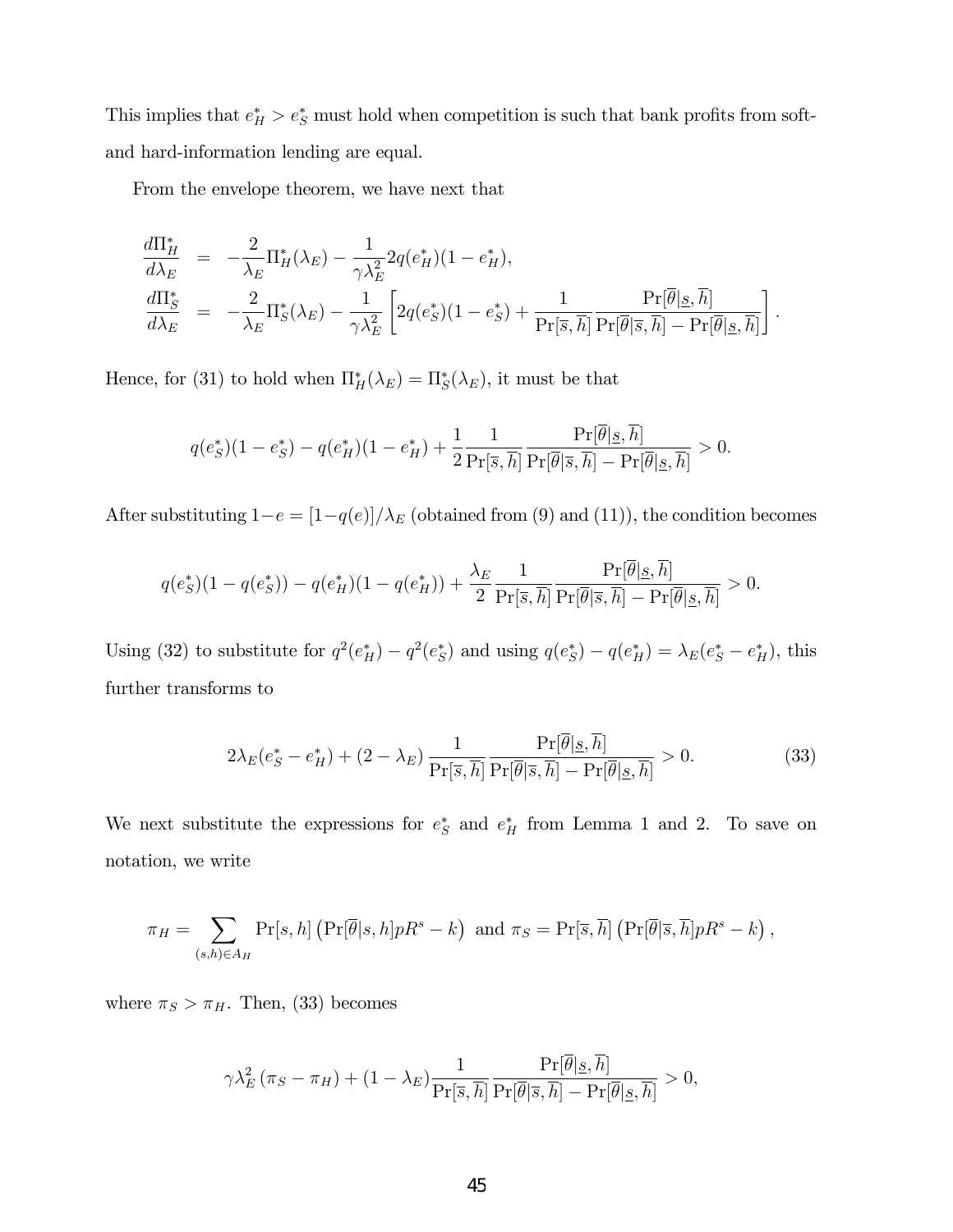which always holds. Hence, the difference  $\Pi_H^*(\lambda_E) - \Pi_S^*(\lambda_E)$  changes sign at most once and if it does, then there exists a threshold level of competition  $\hat{\lambda}_E$  so that  $\Pi_H^*(\lambda_E) > \Pi_S^*(\lambda_E)$ for  $\lambda_E > \hat{\lambda}_E$  and  $\Pi_H^*(\lambda_E) < \Pi_S^*(\lambda_E)$  for  $\lambda_E < \hat{\lambda}_E$ .

**Proof of Corollary 2.** With respect to assertion i), the monotonic relationship between  $e^*$  and  $\lambda_E$  under either lending regime follows from the respective results in Lemmas 1 and 2. That  $e_H^* > e_S^*$  holds strictly for  $\lambda_E = \lambda_E$  follows from expression (32) in the proof of Proposition 3. Assertion ii) is immediate.

Finally, turning to assertion iii), the comparative statics of W follow from  $dW/de^* > 0$ (cf. Proposition 1) together with  $de_H^*/d\lambda_E > 0$ , where strictly positive (cf. Lemma 1). With respect to compensation under soft-information lending, recall first that  $de^*_S/d\lambda_E >$ 0, where strictly positive (cf. Lemma 2). Next, that  $\overline{w} - \underline{w}$  strictly increases in the implemented effort follows as, given expression (7),  $\overline{w}/\underline{w} > 1$  stays constant with  $d\overline{w}/de^* >$ 0.

Proof of Proposition 6. When soft information is still used, so that from Proposition 5 there is a cutoff  $s^* > s$ , then by assumed strict concavity of the bank's program the respective choices  $s^*$  and  $e^*$  are characterized by two first-order conditions. While that for  $s^*$  was already derived in (20), we obtain for  $e^*$  the respective condition

$$
q'(e^*) \int_{s^*}^{\overline{s}} \left[ pR^s \Pr[\overline{\theta}|s,\overline{h}] - k \right] g(s,\overline{h}) ds = \frac{\partial}{\partial e^*} K_S(e^*,s^*). \tag{34}
$$

Further, after substitution for  $q(e)$  and  $c(e)$ , we have that

$$
\frac{\partial \Pi_S^2}{\partial e^* \partial s^*} = -\lambda_E \left[ pR^s \Pr[\overline{\theta}|s^*, \overline{h}] - k \right] g(s^*, \overline{h}) \n- \frac{1}{\gamma \lambda_E} \frac{\partial}{\partial s^*} \left[ \frac{\Pr[\overline{\theta}|s^*, \overline{h}]}{\int_{s^*}^{\overline{s}} [\Pr[\overline{\theta}|s, \overline{h}] - \Pr[\overline{\theta}|s^*, \overline{h}]] g(s, \overline{h}) ds} \right].
$$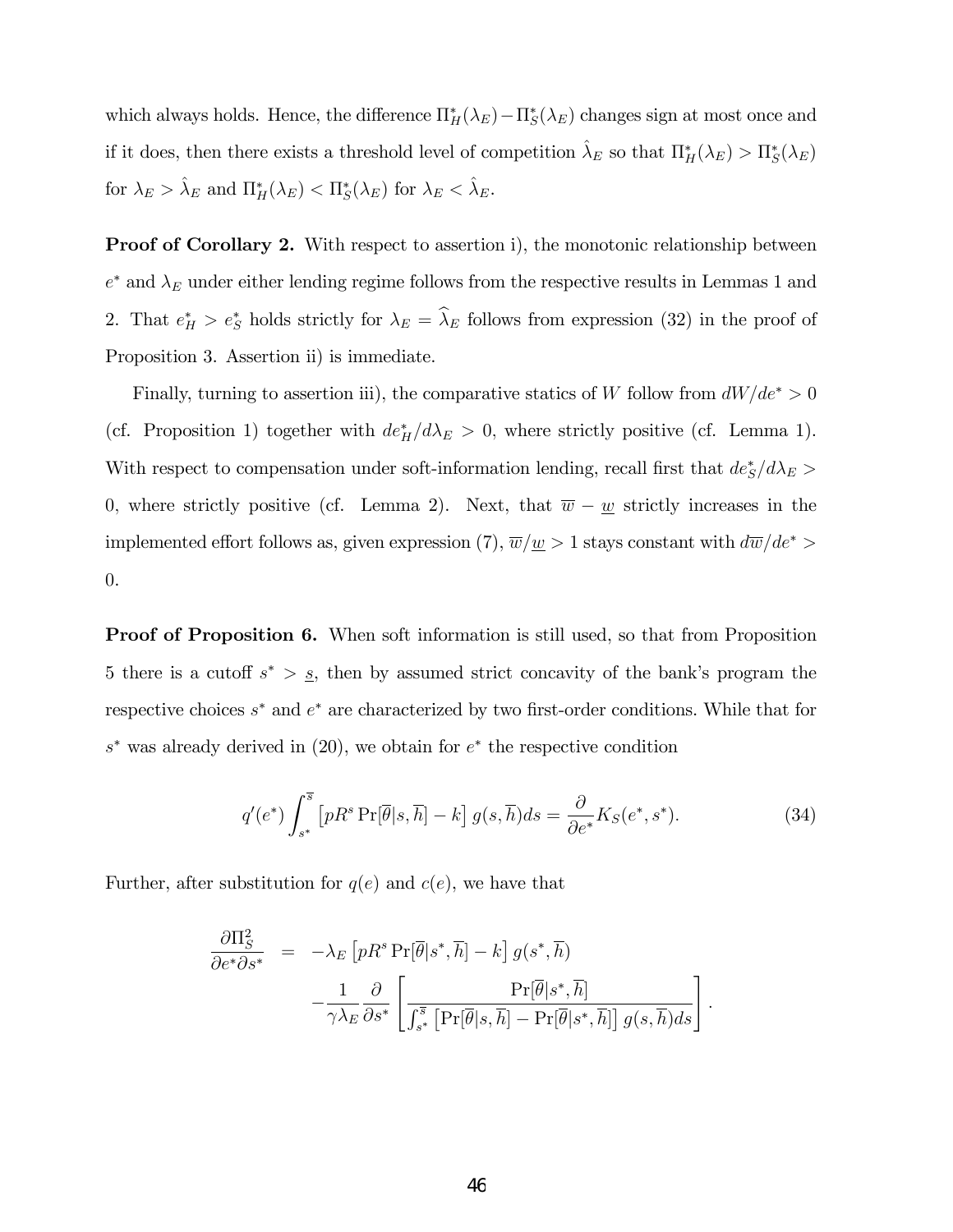When we evaluate this at the optimal level of  $s^*$ , using  $(20)$ , we obtain

$$
\frac{\partial \Pi_S^2}{\partial e^* \partial s^*} = \left[ pR^s \Pr[\overline{\theta}|s^*, \overline{h}] - k \right] g(s^*, \overline{h}) \frac{1}{e^*} (1 - \lambda_E) < 0,
$$

where the strict inequality follows from Proposition 5. Next, note that

$$
\frac{\partial \Pi_S^2}{\partial e^* \partial \lambda_E} = \int_{s^*}^{\overline{s}} \left[ p R^s \Pr[\overline{\theta} | s, \overline{h}] - k \right] g(s, \overline{h}) ds \n+ \frac{1 - \lambda_E}{\gamma \lambda_E^2} + \frac{1}{\gamma \lambda_E^2} \left[ \frac{\Pr[\overline{\theta} | s^*, \overline{h}]}{\int_{s^*}^{\overline{s}} \left[ \Pr[\overline{\theta} | s, \overline{h}] - \Pr[\overline{\theta} | s^*, \overline{h}] \right] g(s, \overline{h}) ds \right] \n> 0.
$$

(Note that this holds generally and not only at the respective optimal value of  $e^*$ .) We further obtain

$$
\frac{\partial \Pi_S^2}{\partial s^* \partial \lambda_E} = (1 - e^*) \left[ pR^s \Pr[\overline{\theta} | s^*, \overline{h}] - k \right] g(s^*, \overline{h}) \n+ \frac{e^*}{\gamma \lambda_E^2} \frac{d}{ds^*} \left[ \frac{\Pr[\overline{\theta} | s^*, \overline{h}]}{\int_{s^*}^{\overline{s}} \left[ \Pr[\overline{\theta} | s, \overline{h}] - \Pr[\overline{\theta} | s^*, \overline{h}] \right] g(s, \overline{h}) ds} \right],
$$

which evaluated at the optimal level of  $s^*$ , using  $(20)$ , becomes

$$
\frac{\partial \Pi_S^2}{\partial s^* \partial \lambda_E} = \left[ pR^s \Pr[\overline{\theta}|s^*, \overline{h}] - k \right] g(s^*, \overline{h}) \frac{1}{\lambda_E} < 0.
$$

Finally, we obtain  $\frac{\partial \Pi_S^2}{\partial e^* \partial e^*} = -\frac{2}{\gamma}$  $\frac{2}{\gamma}$  < 0. We next use these derivatives to obtain the sign of  $ds^*/d\lambda_E$  from total differentiation of the two first-order conditions (20) and (34), using Cramer's rule. With strict concavity, so that the determinant of the Hesse matrix is strictly positive, we thus have that

$$
\frac{ds^*}{d\lambda_E} < 0 \iff \frac{\partial \Pi_S^2}{\partial s^* \partial \lambda_E} \frac{\partial \Pi_S^2}{\partial e^* \partial e^*} - \frac{\partial \Pi_S^2}{\partial e^* \partial \lambda_E} \frac{\partial \Pi_S^2}{\partial e^* \partial s^*} > 0,
$$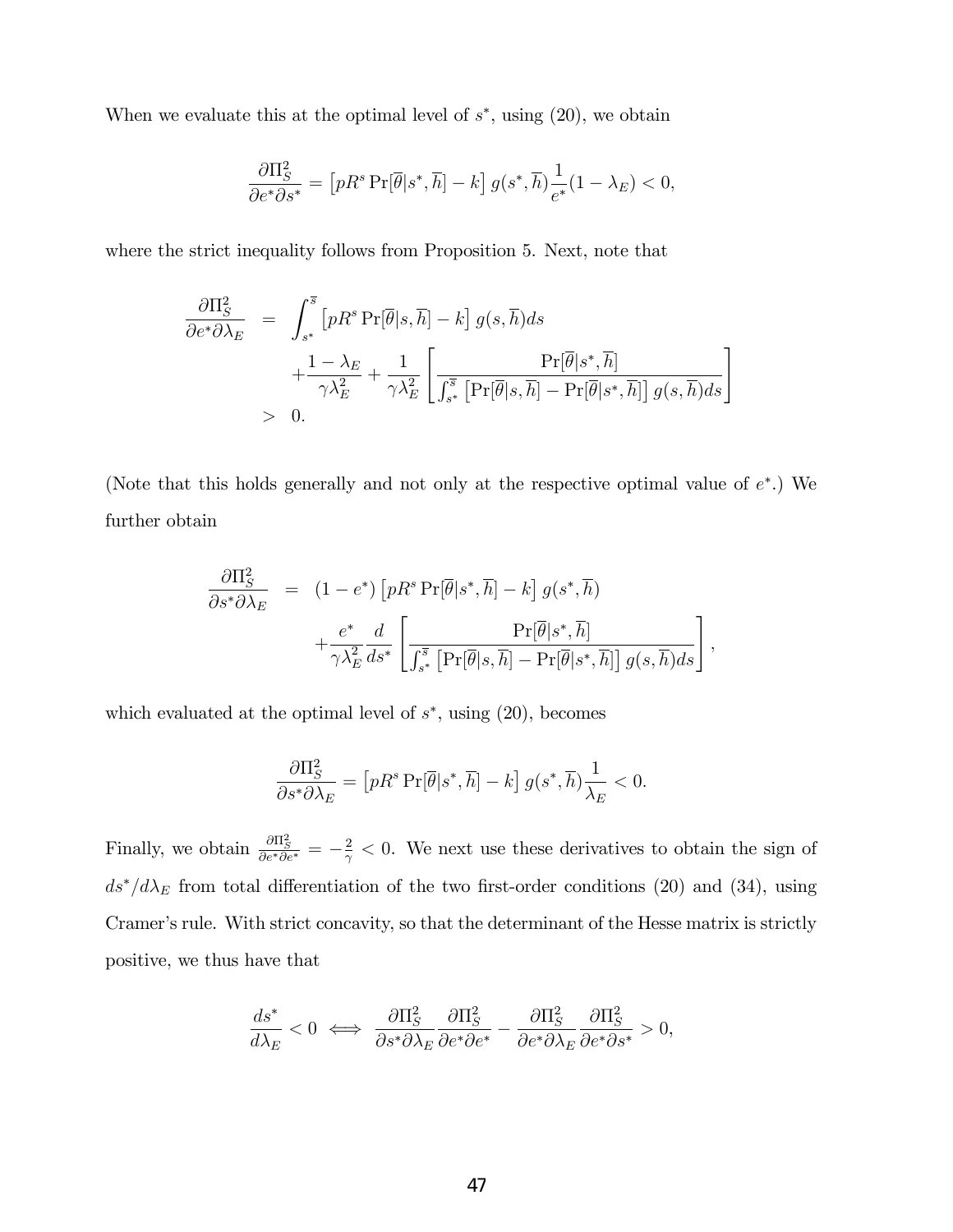which holds from our previous calculations.

Proof of Proposition 7. Using the notation from the proof of Proposition 3 and substituting from the linear-quadratic specifications, we have for hard-information lending

$$
\Pi_H(e^*) = q(e^*) \left[ \pi_H - \frac{c'(e^*)}{q'(e^*)} \right] = q(e^*) \left[ \pi_H - \frac{e^*}{\gamma \lambda_E} \frac{1}{\Delta_Q} \right].
$$

When interior, this gives rise to the optimally implemented effort

$$
e_H^* = \frac{1}{2} \gamma \lambda_E \Delta_Q \pi_H - \frac{1}{2} \frac{Q_M - \lambda_E \Delta_Q}{\lambda_E \Delta} \tag{35}
$$

and, after substitution, the profits  $\Pi_H^* = \frac{q^2(e_H^*)}{\gamma \lambda_E^2}$  $\gamma \lambda_E^2$ 1  $\frac{1}{(\Delta_Q)^2}$ . Likewise, in case of soft-information lending we have

$$
\Pi_S(e^*) = q(e^*)\pi_S - \frac{e^*}{\gamma \lambda_E} \frac{1}{\Delta_Q} \left[ q(e^*) + \frac{1}{(1 - \mu_0)(2\rho - 1)} \right],
$$

which from the first-order condition gives rise to

$$
e_S^* = \frac{1}{2} \gamma \lambda_E \Delta_Q \pi_S - \frac{1}{2} \frac{Q_M - \lambda_E \Delta_Q}{\lambda_E \Delta_Q} - \frac{1}{2 \lambda_E \Delta_Q} \frac{1}{\Pr[\overline{s}, \overline{h}]} \frac{\Pr[\overline{\theta} | \underline{s}, \overline{h}]}{\Pr[\overline{\theta} | \overline{s}, \overline{h}]} - \Pr[\overline{\theta} | \underline{s}, \overline{h}]} \tag{36}
$$

Substituting this back, we obtain

$$
\Pi_S^* = \frac{1}{\gamma \lambda_E^2} \frac{1}{(\Delta_Q)^2} \left[ q^2(e_S^*) + (1 - \lambda_E)(Q_M - \lambda_E \Delta_Q) \frac{1}{\Pr[\overline{s}, \overline{h}]} \frac{\Pr[\overline{\theta} | \underline{s}, \overline{h}]}{\Pr[\overline{\theta} | \overline{s}, \overline{h}]} - \Pr[\overline{\theta} | \underline{s}, \overline{h}]\right].
$$

Next, using the envelope theorem, we obtain the respective derivatives

$$
\frac{d\Pi_H^*}{dR_E^s} = -\frac{2}{\lambda_E} \frac{1}{\Delta_Q} \frac{dQ_C}{dR_E^s} \Pi_H^* + \frac{2}{\gamma \lambda_E^2} \frac{1}{(\Delta_Q)^2} q(e_H^*) \frac{dQ_C}{dR_E^s} \lambda_E (1 - e_H^*),
$$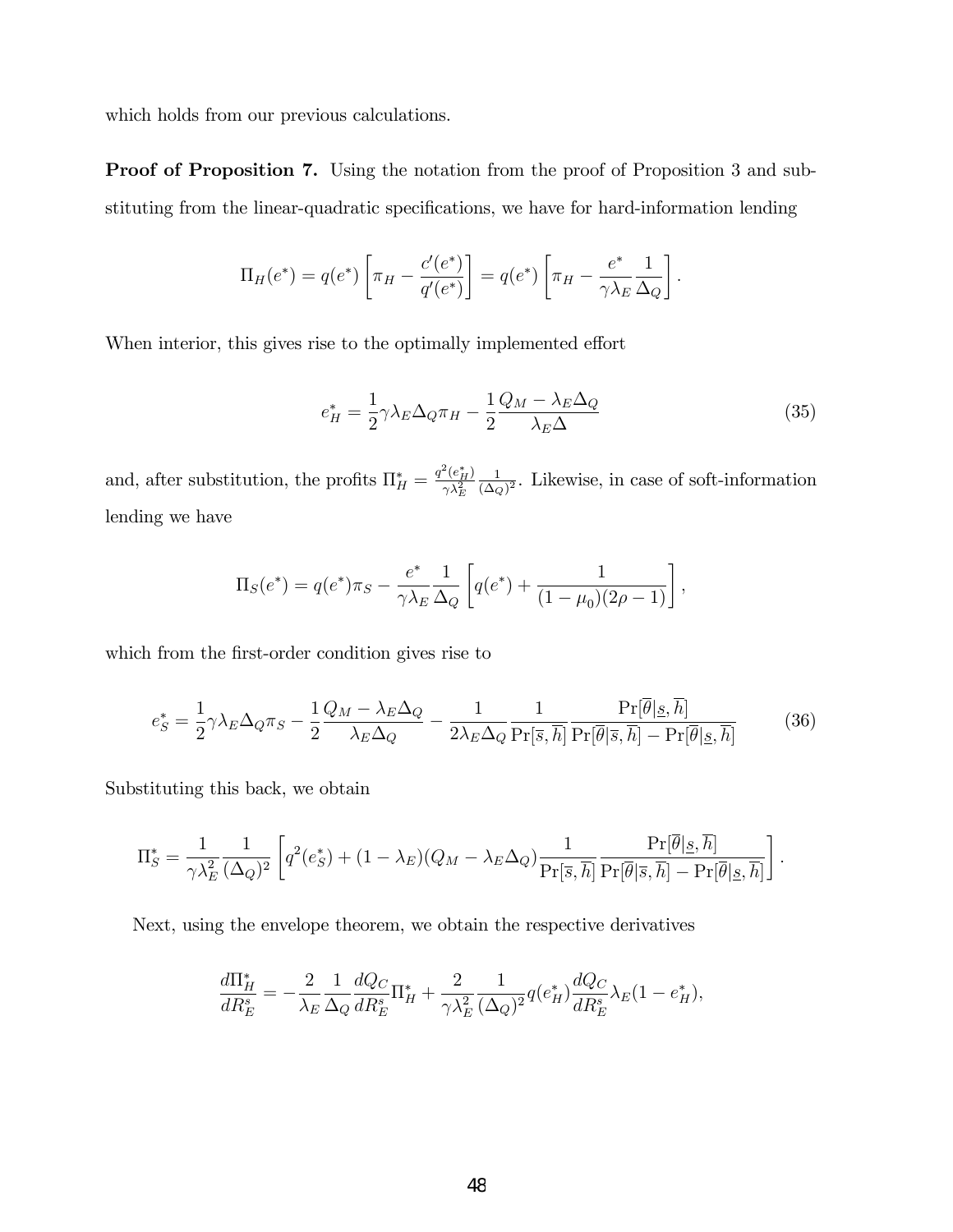and

$$
\frac{d\Pi_S^*}{dR_E^s} = -\frac{2}{\lambda_E} \frac{1}{\Delta_Q} \frac{dQ_C}{dR_E^s} \Pi_S^*
$$
\n
$$
+ \frac{1}{\gamma \lambda_E^2} \frac{1}{(\Delta_Q)^2} \frac{dQ_C}{dR_E^s} \left[ 2q(e_S^*) \frac{dQ_C}{dR_E^s} \lambda_E (1 - e_S^*) + \lambda_E \frac{1}{\Pr[\overline{s}, \overline{h}]} \frac{\Pr[\overline{\theta} | \underline{s}, \overline{h}]}{\Pr[\overline{\theta} | \overline{s}, \overline{h}]} - \Pr[\overline{\theta} | \underline{s}, \overline{h}]\right].
$$

When  $\Pi_S^* = \Pi_H^*$ , we want to show that  $\frac{d\Pi_S^*}{dR_E^*} > \frac{d\Pi_H^*}{dR_E^*}$ , which is the case when

$$
2q(e^*_{S})(1-e^*_{S}) - 2q(e^*_{H})(1-e^*_{H}) + \frac{1}{\Pr[\overline{s},\overline{h}]} \frac{\Pr[\overline{\theta}|\underline{s},\overline{h}]}{\Pr[\overline{\theta}|\overline{s},\overline{h}]} - \Pr[\overline{\theta}|\underline{s},\overline{h}]} > 0. \tag{37}
$$

To show this, we can now proceed in perfect analogy to the proof of Proposition 3. For this note first that, for given  $e^*$ ,  $1 - e^* = [Q_M - q(e^*)]/(\lambda_E \Delta_Q)$ , while when  $\Pi_S^* = \Pi_H^*$  we have that

$$
q^{2}(e_H^*) - q^{2}(e_S^*) = (Q_M - \lambda_E \Delta_Q) \frac{1}{\Pr[\overline{s}, \overline{h}]} \frac{\Pr[\overline{\theta} | \underline{s}, \overline{h}]}{\Pr[\overline{\theta} | \overline{s}, \overline{h}]} - \Pr[\overline{\theta} | \underline{s}, \overline{h}]}.
$$

With these expressions at hand, condition (37) becomes

$$
2Q_M\left[q(e^*_S) - q(e^*_H)\right] + (2Q_M - \lambda_E \Delta_Q) \frac{1}{\Pr[\overline{s}, \overline{h}]} \frac{\Pr[\overline{\theta} | \underline{s}, \overline{h}]}{\Pr[\overline{\theta} | \overline{s}, \overline{h}]} - \Pr[\overline{\theta} | \underline{s}, \overline{h}]} > 0.
$$

Substituting finally for the respective expressions for  $e_H^*$  and  $e_S^*$ , from (35) and (36) this ultimately transforms to the requirement

$$
Q_M(\Delta_Q)^2 \gamma \lambda_E^2 (\pi_S - \pi_H) + (Q_M - \lambda_E \Delta_Q) \frac{1}{\Pr[\overline{s}, \overline{h}]} \frac{\Pr[\overline{\theta} | \underline{s}, \overline{h}]}{\Pr[\overline{\theta} | \overline{s}, \overline{h}]} - \Pr[\overline{\theta} | \underline{s}, \overline{h}]} > 0,
$$

which holds as  $\pi_S > \pi_H$ . The rest of the argument is as in the proof of Proposition 3.